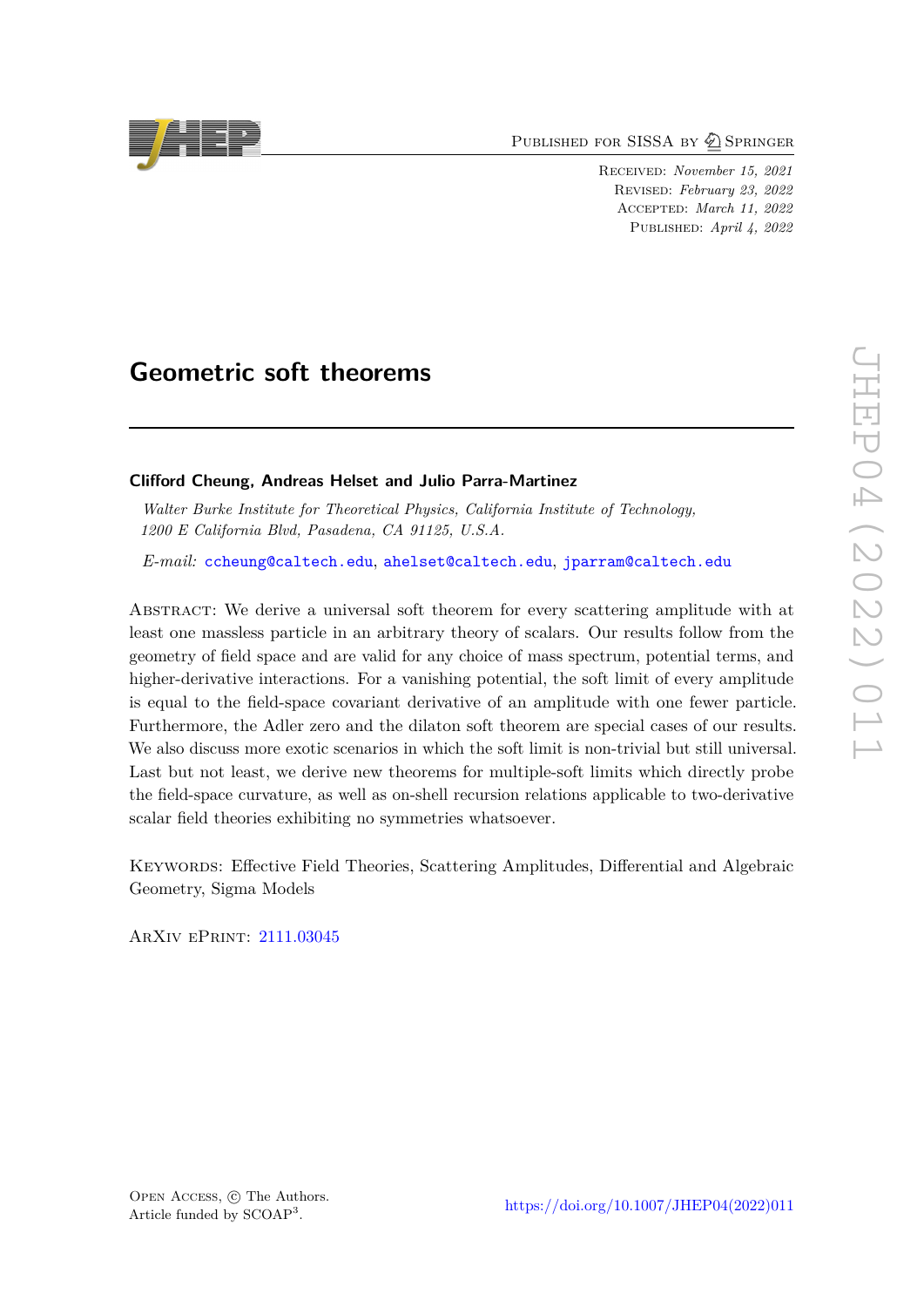# **Contents**

| $\mathbf{1}$   | Introduction                 |                                  |                            |
|----------------|------------------------------|----------------------------------|----------------------------|
| $\bf{2}$       | Geometry of scalars          |                                  | 3                          |
|                | 2.1                          | Lagrangian and field basis       | 3                          |
|                | 2.2                          | Vacuum                           | 4                          |
|                | 2.3                          | Fields vs. states                | $\overline{5}$             |
| 3              | Geometric soft theorem       |                                  | 6                          |
|                | 3.1                          | Statement of theorem             | $\boldsymbol{6}$           |
|                | 3.2                          | Proof of theorem                 | 7                          |
|                | 3.3                          | Field basis independence         | 10                         |
|                | 3.4                          | Non-perturbative proof           | 11                         |
| 4              | Examples                     |                                  | $\overline{1}\overline{2}$ |
|                | 4.1                          | General potential                | 12                         |
|                | 4.2                          | Two-derivative interactions      | 13                         |
|                | 4.3                          | Higher-derivative interactions   | 14                         |
| $\overline{5}$ | Theories with symmetry       |                                  | 15                         |
|                | 5.1                          | Geometry of symmetry             | 15                         |
|                | 5.2                          | Nambu-Goldstone bosons           | 17                         |
|                | 5.3                          | Adler zero revisited             | 19                         |
|                | 5.4                          | Dilatons                         | 21                         |
| 6              | Multiple-soft theorems       |                                  | 23                         |
|                | 6.1                          | Consecutive double-soft theorem  | 23                         |
|                | 6.2                          | Simultaneous double-soft theorem | $23\,$                     |
|                | 6.3                          | Simultaneous triple-soft theorem | 24                         |
| 7              | On-shell recursion relations |                                  | 25                         |
| 8              | Conclusions                  |                                  | 28                         |

# <span id="page-1-0"></span>**1 Introduction**

The long distance dynamics of certain physical systems exhibit universal behaviors. Typically, these infrared structures are dictated by the underlying symmetries of the theory. For example, scattering amplitudes in gauge theory and gravity conform to soft theorems which are direct consequences of charge and energy-momentum conservation, respectively [\[1](#page-29-0)[–4\]](#page-29-1). Another notable instance is the Adler zero [\[5\]](#page-29-2), which mandates the vanishing of soft pion amplitudes due to non-linearly realized, spontaneously broken chiral symmetries.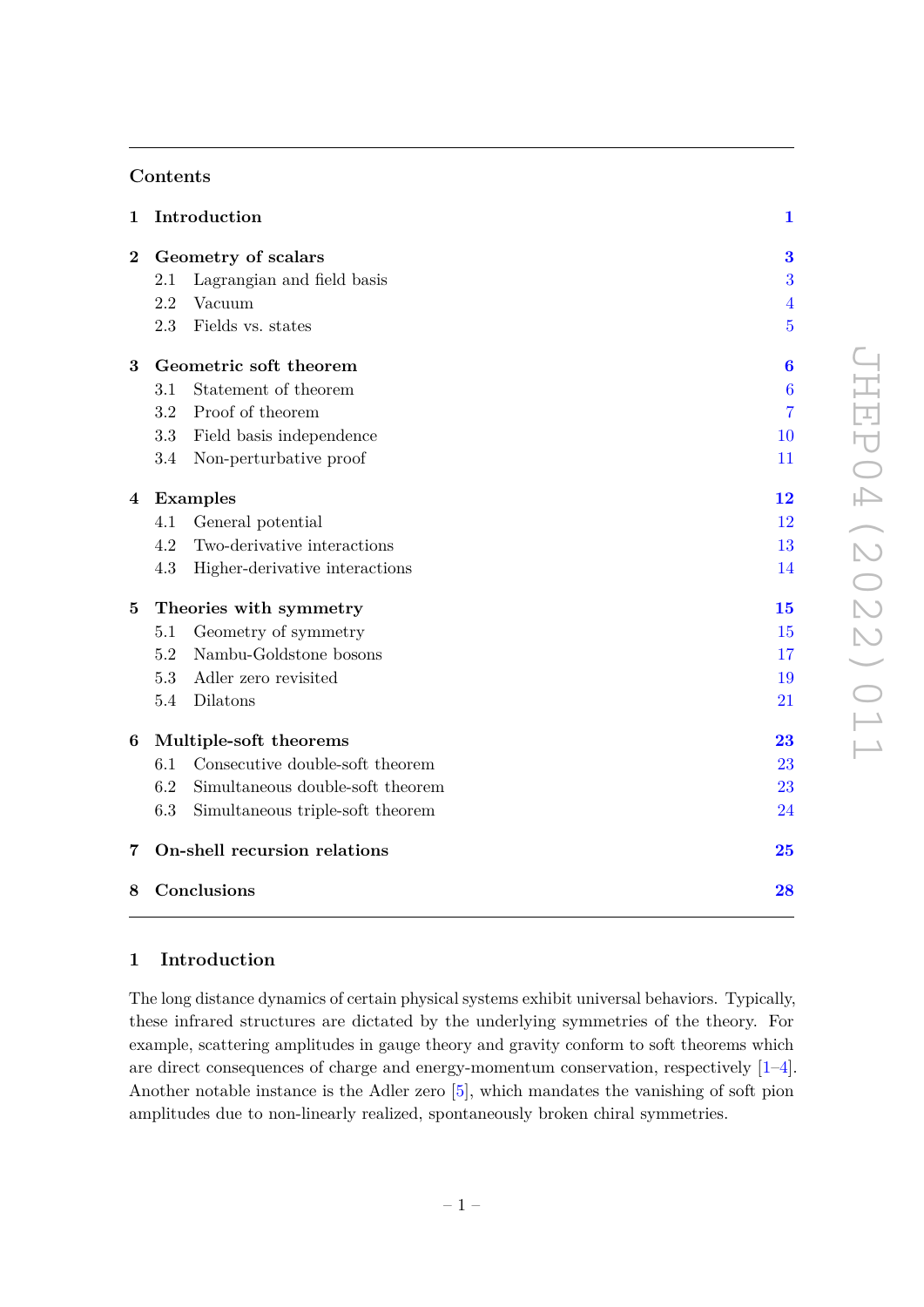These known examples suggest that universal soft behavior should only be expected of theories exhibiting some incarnation of enhanced symmetry. In this paper we show that this intuition is incorrect. In particular, we derive a soft theorem that applies to a *completely general theory* of interacting scalar fields. Our results are applicable in the presence of masses, potential interactions, and higher-derivative couplings, sans any underlying linear or non-linear symmetries.

The key strategy in our analysis is to interpret scattering amplitudes not merely as functions of external kinematics, but also as functions of the vacuum expectation values (VEVs) of scalar fields. As is well-known, every scalar field theory is endowed with a notion of geometry in which the scalars parameterize coordinates of an underlying field-space manifold  $[6-13]$  $[6-13]$ . Furthermore, since on-shell scattering amplitudes are physical quantities, they are necessarily functions of the corresponding geometric invariants [\[14–](#page-29-5)[19\]](#page-30-0).

As we will prove, the soft limit  $q \to 0$  for a massless scalar of a tree-level  $(n+1)$ -particle amplitude is related to the tree-level *n*-particle amplitude by a *geometric soft theorem* of the schematic form,

<span id="page-2-0"></span>
$$
\lim_{q \to 0} A_{n+1} \sim \left(\nabla + \frac{\nabla m^2}{p^2 - m^2}\right) A_n, \tag{1.1}
$$

where ∇ is a covariant derivative in *field space* and *p* and *m* are the momentum and mass of an exchanged state. The geometric soft theorem has an elegant and intuitive physical interpretation. The soft limit of the massless particle is equivalent to an infinitesimal shift of the VEV of the corresponding scalar. From this perspective, the first term in eq. [\(1.1\)](#page-2-0) corresponds to the variation of interaction vertices and internal propagators with respect to the VEV. The second term arises from the variation of amputated external propagators in particular the masses appearing therein — with respect to the VEV.

Even though eq. [\(1.1\)](#page-2-0) holds in general, it is illuminating to consider its application to systems of particular interest. For instance, we study examples with an arbitrary potential, as well as two- or higher-derivative interactions. Our results also hold for any theory with linear or non-linear symmetries. The latter case describes the dynamics of spontaneous symmetry breaking, where the potential is absent and the field-space manifold is a coset. When the coset manifold exhibits isometries, the right-hand side of the soft theorem is in general non-zero but is directly related to the associated Killing vectors. If the coset is also symmetric, then the right-hand side is zero, thus proving the Adler zero condition. We also show how the dilaton soft theorem is a special case of eq.  $(1.1)$ .

As another application, we derive new theorems describing amplitudes when multiple particles are taken soft, either consecutively or simultaneously, in a general theory with vanishing potential. We describe how these multiple-soft theorems characterize the local curvature of field space. In addition, we derive on-shell recursion relations that crucially leverage the geometric soft theorem. Remarkably, many theories that are lacking in any enhanced symmetry properties are still on-shell constructible via these methods.

The remainder of this paper is structured as follows. In section [2,](#page-3-0) we briefly describe the geometry of scalar field space. The bulk of this discussion is review, but we do present some new results, e.g. how the wavefunction normalization factors in the Lehmann, Symanzik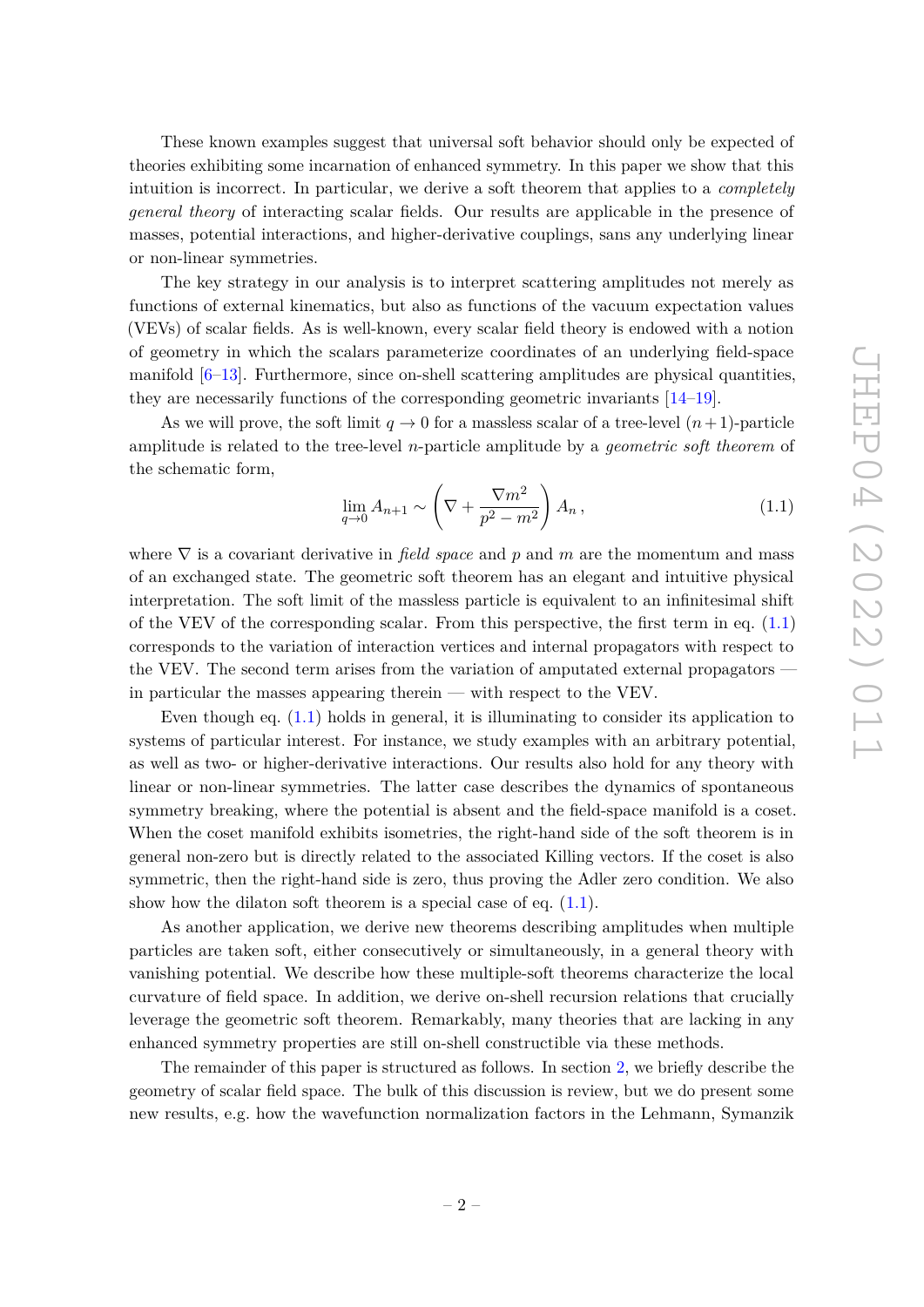and Zimmermann (LSZ) reduction formula [\[20\]](#page-30-1) have the geometric interpretation as tetrads that toggle between fields and physical scattering states. Afterwards, in section [3](#page-6-0) we present an explicit definition of the geometric soft theorem and prove it. Next, in section [4](#page-12-0) we verify the validity of this soft theorem for salient examples, including theories exhibiting general potential, two-derivative, and higher-derivative interactions. For the case of theories with symmetry, we dedicate a longer discussion in section [5,](#page-15-0) e.g. describing how the symmetries of the Lagrangian are described by Killing vectors whose Lie derivatives annihilate all scattering amplitudes. In addition, we explore the soft limits of Nambu-Goldstone bosons (NGBs) and explain how the Adler zero and soft dilaton theorem are simple corollaries of our geometric soft theorem. Finally, in section  $6$  and section  $7$ , we derive multiple-soft theorems and on-shell recursion relations.

#### <span id="page-3-0"></span>**2 Geometry of scalars**

To begin, let us present a brief primer on the underlying geometric structure of scalar field theories. The bulk of our discussion will recapitulate known facts, though we will describe some new results, in particular relating to the geometry of fields versus physical scattering states. The upshot of this exposition is that on-shell scattering amplitudes can be expressed purely in terms of the natural geometric invariants appropriate to scalar field space.

#### <span id="page-3-1"></span>**2.1 Lagrangian and field basis**

Any effective field theory of scalars  $\Phi^I$  is described by a Lagrangian of the form

<span id="page-3-2"></span>
$$
L = \frac{1}{2}g_{IJ}(\Phi)\partial_\mu\Phi^I\partial^\mu\Phi^J - V(\Phi) + \frac{1}{4}\lambda_{IJKL}(\Phi)\partial_\mu\Phi^I\partial^\mu\Phi^J\partial_\nu\Phi^K\partial^\nu\Phi^L + \cdots,
$$
 (2.1)

where  $g_{IJ}(\Phi)$  is a symmetric, non-degenerate matrix function of the scalars encoding all possible two-derivative couplings. Furthermore,  $V(\Phi)$  is a general potential while  $\lambda_{IJKL}(\Phi)$ and the terms in ellipses denote general higher-derivative operators. For convenience we will refer to the indices  $I, J, K$ , etc. as flavors, even in the absence of any underlying symmetry.

The scalar fields are maps from points in spacetime to points in a field space (or target space) describing a manifold  $M$ . Under field redefinitions (or coordinate transformations in field space) the scalar fields transform as

$$
\Phi^I \to \Phi'^I \,,\tag{2.2}
$$

where  $\Phi'$  is a function of  $\Phi$ , while their derivatives transform as tensors via

$$
\partial_{\mu} \Phi^{I} \to \frac{\partial \Phi^{\prime I}}{\partial \Phi^{J}} \partial_{\mu} \Phi^{J} . \tag{2.3}
$$

As is well-known,  $g_{IJ}(\Phi)$  can be identified as a metric on M that transforms as a tensor under field redefinitions,

$$
g_{IJ}(\Phi) \to \frac{\partial \Phi^K}{\partial \Phi'^I} \frac{\partial \Phi^L}{\partial \Phi'^J} g_{KL}(\Phi'). \tag{2.4}
$$

The metric in turn defines a corresponding covariant derivative (or Levi-Civita connection),  $\nabla_I$ , together with Christoffel symbols,  $\Gamma_{IJK}(\Phi)$ , and Riemann curvature,  $R_{IJKL}(\Phi)$ .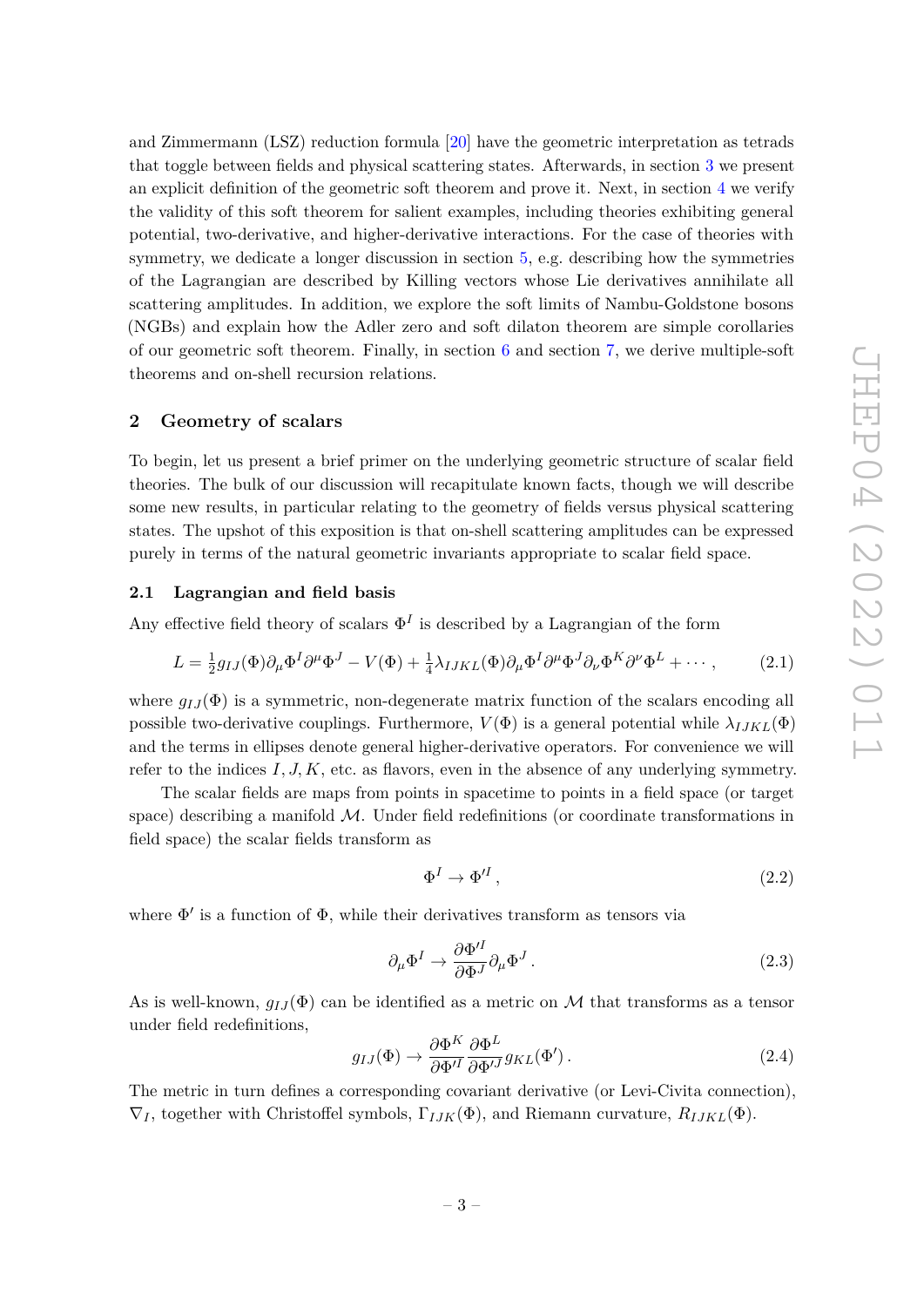Under what conditions is the coupling for a given Lagrangian interaction actually a tensor in field space? Obviously, the potential is a scalar

$$
V(\Phi) \to V(\Phi'), \tag{2.5}
$$

while the higher-derivative coupling from eq.  $(2.1)$  is a tensor,

$$
\lambda_{IJKL}(\Phi) \to \frac{\partial \Phi^P}{\partial \Phi^{\prime I}} \frac{\partial \Phi^Q}{\partial \Phi^{\prime J}} \frac{\partial \Phi^R}{\partial \Phi^{\prime K}} \frac{\partial \Phi^S}{\partial \Phi^{\prime L}} \lambda_{PQRS}(\Phi'). \tag{2.6}
$$

In general, any Lagrangian interaction that depends solely on  $\Phi^I$  and its first derivative  $\partial_{\mu} \Phi^{I}$  will appear with a coupling that is a tensor. This is true because  $\partial_{\mu} \Phi^{I}$  is already itself a tensor. There can, however, exist interactions with *more* than one derivative per field, e.g. involving the non-tensorial object  $\partial_{\mu}\partial_{\nu}\Phi^{I}$ . The couplings associated with these interactions are not tensors. As is well known, on-shell scattering amplitudes are invariant under changes of field basis [\[21–](#page-30-2)[25\]](#page-30-3), so these non-tensorial couplings will always enter in combinations that behave precisely as tensors.

## <span id="page-4-0"></span>**2.2 Vacuum**

Of course, in order to compute physical quantities it will be necessary to choose a vacuum at which the fields reside. To this end we define

$$
\Phi^I = v^I + \phi^I \,,\tag{2.7}
$$

where  $\phi^I$  describe dynamical fluctuations about constant VEVs of the scalar fields,  $v^I$ . All of the dynamics of  $\phi^I$  are dictated by the Lagrangian couplings and their derivatives evaluated at the VEV. So for example, their dispersion relations are controlled by  $q_{IJ}(v)$ and  $\partial_l \partial_j V(v)$  — so crucially we have *not* assumed that the scalar fields are canonically normalized or that the mass matrix is diagonalized. We will return to this point later on. Meanwhile, the cubic interactions arise from  $\partial_I g_{JK}(v)$  and  $\partial_I \partial_J \partial_K V(v)$ , and so on and so forth. Since the vacuum is assumed to be stable, the tadpole  $\partial_I V(v)$  is zero.

In general, off-shell quantities such as the interaction vertices or correlators are *not* covariant under field redefinitions. However, as noted previously, observables such as the on-shell scattering amplitudes are indeed covariant.

For notational convenience, we will sometimes denote symmetrized covariant derivatives of the potential by

$$
V_{I_1\cdots I_n}(v) = \nabla_{(I_1}\cdots \nabla_{I_n)}V(v),
$$
\n(2.8)

where the right-hand size is defined to include a 1*/n*! symmetry factor. We emphasize that the derivatives here are taken with respect to the VEVs rather than the dynamical fields. Hereafter this will be assumed throughout, unless otherwise stated. Since  $V_I(v) = 0$  for a stable vacuum, we also find that  $V_{IJ}(v) = \partial_I \partial_J V(v)$  and  $V_{IJK}(v) = \nabla_I V_{JK}(v)$ .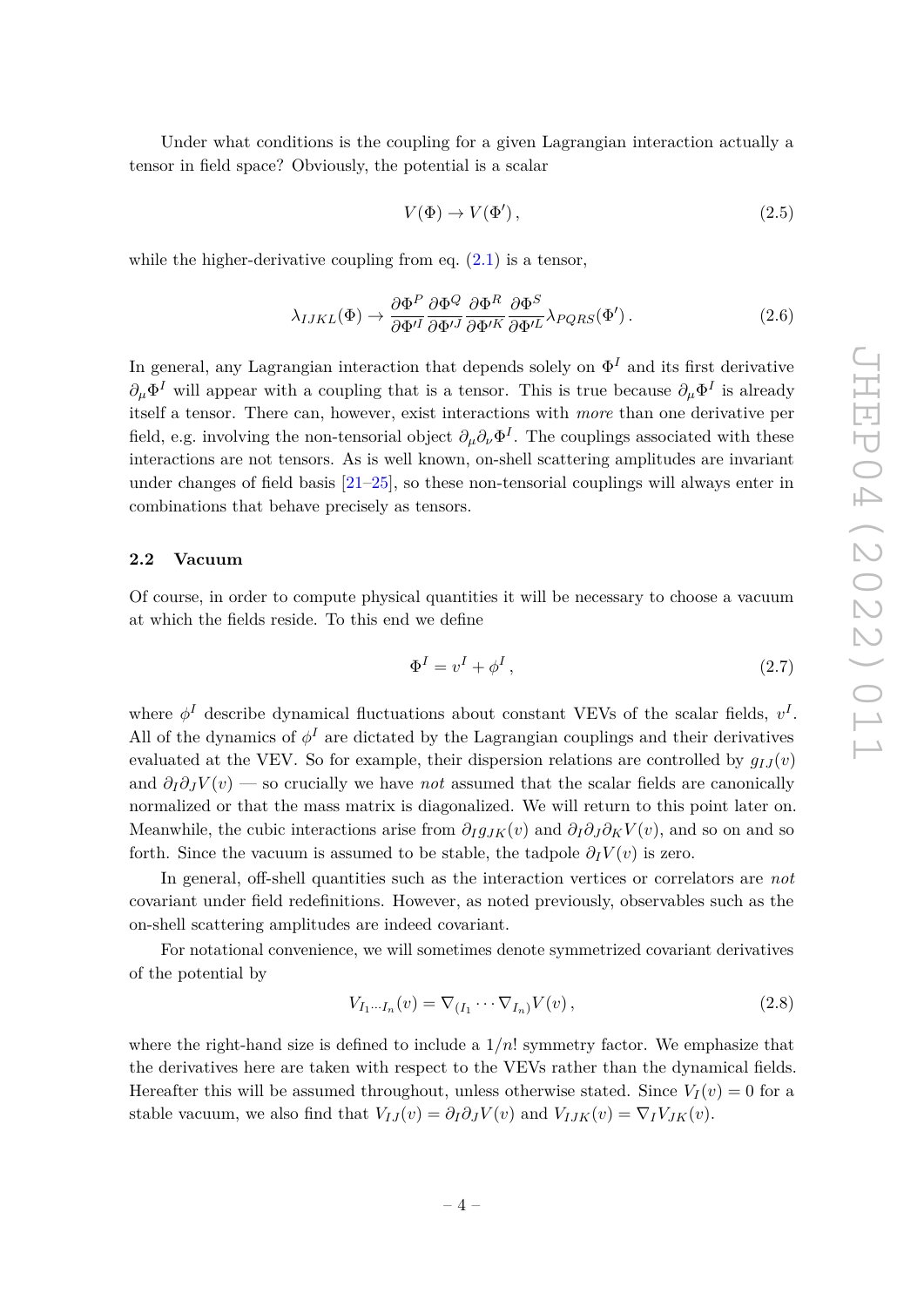#### <span id="page-5-0"></span>**2.3 Fields vs. states**

The scalar fields  $\phi^I$  we have discussed thus far are *flavor eigenstates*.<sup>[1](#page-5-1)</sup> This basis is particularly useful for exhibiting the underlying geometry of field space. On the other hand, we know that physical particles that undergo scattering are actually *mass eigenstates*. Naively, it might seem a somewhat formal exercise to construct the explicit mapping between these bases. However, this is actually crucial for any analysis of soft limits in amplitudes. The reason for this is that the soft limit requires the identification of a massless particle, which in turn requires the existence of a well-defined notion of mass. In other words, it is not actually possible to take the soft limit of a general flavor eigenstate.

To construct the relationship between flavor and mass eigenstates we have to *canonically normalize and diagonalize* the linearized equation of motion for the scalar fields,

$$
(g_{IJ}(v)\Box + V_{IJ}(v))\,\phi^I(x) = 0\,. \tag{2.9}
$$

Amusingly, this is achieved with the aid of another well-known geometric object: the local orthonormal basis. In particular, we introduce a tetrad  $e_i^I(v)$  which flattens the metric via

<span id="page-5-2"></span>
$$
g_{IJ}(v)e_i{}^I(v)e_j{}^J(v) = \delta_{ij}.
$$
\n(2.10)

Hereafter, the indices  $i, j, k$ , etc. will denote tetrad indices — or equivalently, mass eigenstate indices — that are raised and lowered using  $\delta^{ij}$  and  $\delta_{ij}$ , respectively. The inverse tetrad is related to the tetrad via  $e^{i}I(v) = e^{i}I(v)\delta^{ij}g_{JI}(v)$ . Eq. [\(2.10\)](#page-5-2) shows that the tetrads canonically normalize the kinetic terms of the scalar fields. Meanwhile, in the tetrad basis the mass matrix is

$$
V_{IJ}(v)e_i{}^I(v)e_j{}^J(v) = V_{ij}(v) = m_i^2(v)\delta_{ij},
$$
\n(2.11)

where in the last equality we have made the additional assumption that the tetrad also diagonalizes the mass matrix. This is always possible by composing an arbitrary tetrad by a suitable orthogonal rotation.

The mass eigenstates  $|p^i\rangle$  which describe scattering particles are labelled by a momentum *p* and tetrad index *i*. The overlap of this mass eigenstate with a flavor eigenstate field is proportional to the tetrad,

$$
\langle p^i | \phi^J(x) | 0 \rangle = e^{iJ}(v)e^{ip \cdot x}, \qquad (2.12)
$$

where the on-shell condition is  $p^2 = m_i^2(v)$ .

Last but not least, let us define the *n*-particle scattering amplitude,

$$
A_n^{i_1 \cdots i_n}(p_1, \cdots, p_n) \delta^D(p_1 + \cdots + p_n) = \langle p_1^{i_1} \cdots p_n^{i_n} | 0 \rangle, \qquad (2.13)
$$

which is obtained via LSZ reduction of the *n*-particle correlator,

<span id="page-5-3"></span>
$$
\langle p_1^{i_1} \cdots p_n^{i_n} | 0 \rangle = (-i)^{n+1} \left[ \prod_{a=1}^n \lim_{p_a^2 \to m_{i_a}^2} (p_a^2 - m_{i_a}^2) e^{i_a} I_a \right] \langle T \phi^{I_1}(p_1) \cdots \phi^{I_n}(p_n) \rangle. \tag{2.14}
$$

<span id="page-5-1"></span><sup>1</sup>Strictly speaking, this is a slight abuse of nomenclature since these states are not even canonically normalized on account of  $q_{IJ}(v)$  being completely arbitrary.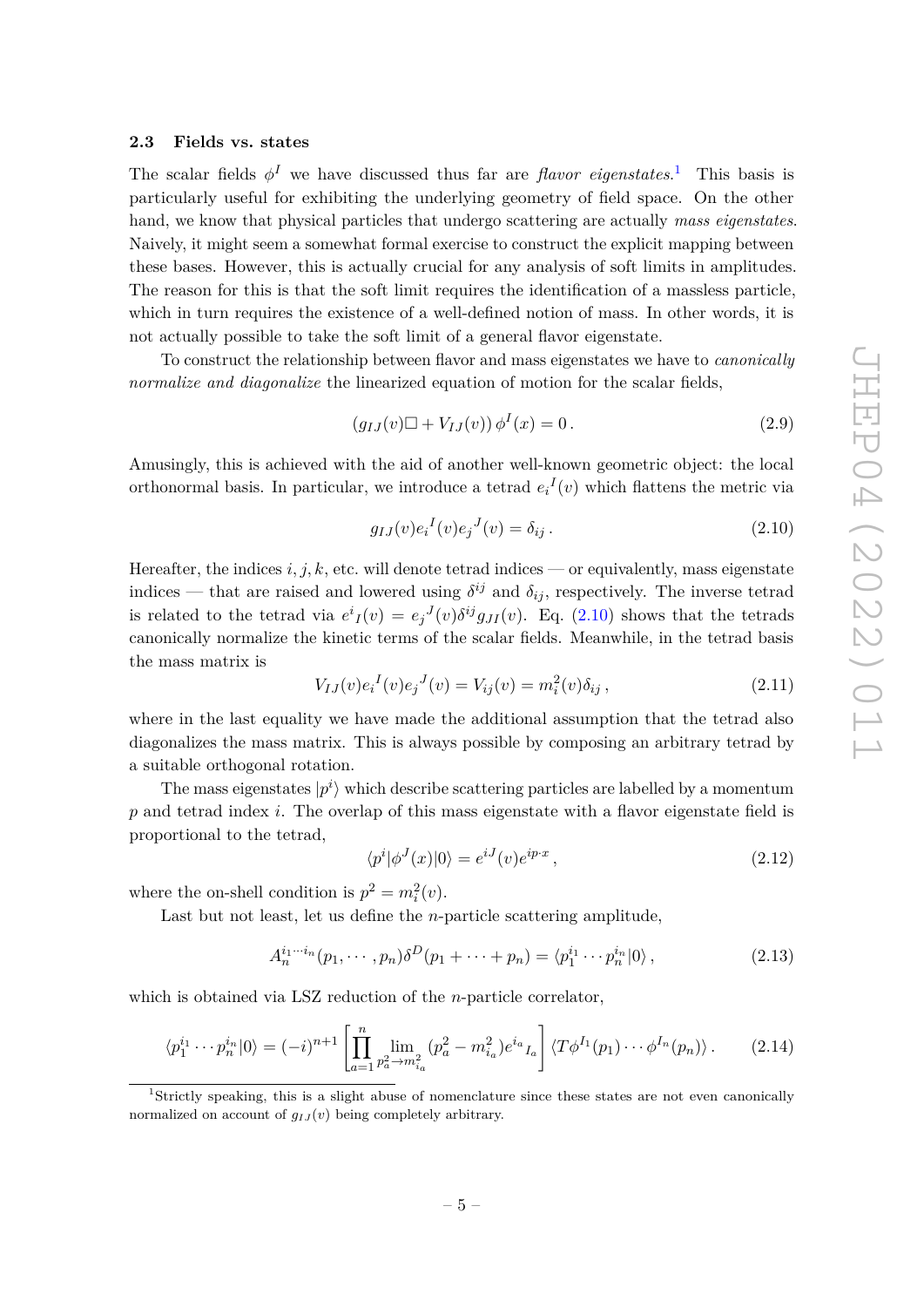This perspective offers a new geometric interpretation for the wavefunction normalization factors in the LSZ reduction formula: they are tetrad factors.

Since our analysis leans heavily on the geometry of field space, it will sometimes be more convenient to transform amplitudes from mass eigenstate to flavor eigenstate,

<span id="page-6-2"></span>
$$
A_{I_1\cdots I_n}^n(p_1,\cdots,p_n) = \left[\prod_{a=1}^n e_{i_a I_a}\right] A_n^{i_1\cdots i_n}(p_1,\cdots,p_n),\tag{2.15}
$$

and vice versa. It should be obvious from eq. [\(2.15\)](#page-6-2) and its inverse that it is mechanically trivial to toggle between field space and tetrad indices, or equivalently, between flavor and mass eigenstate. Indeed, for any expression written in terms of geometric invariants, this operation is nothing more than a lexographical relabelling of indices.

Let us comment briefly on our choice of basis for explicit computations. Of course, since the Lagrangian is composed of objects with field-space indices, the same will be true of the Feynman rules derived from this Lagrangian. Thus, for practical calculations it is simplest to use those Feynman rules to directly compute the amplitude in flavor eigenstate,  $A_{I_1...I_n}^n$ , and in the end to transform to the amplitude in mass eigenstate,  $A_n^{i_1...i_n}$ . The latter is the physical quantity that is subject to our soft theorem.

## <span id="page-6-0"></span>**3 Geometric soft theorem**

Armed with a framework describing the underlying geometry of scalar fields, we are now ready to introduce the main result of this paper: a geometric soft theorem valid for any massless state in a general theory of scalars.

#### <span id="page-6-1"></span>**3.1 Statement of theorem**

Our claim is that the soft limit of the tree-level  $(n + 1)$ -particle amplitude is universally related to the tree-level *n*-particle amplitude via

<span id="page-6-3"></span>
$$
\lim_{q \to 0} A_{n+1}^{i_1 \cdots i_n i} = \nabla^i A_n^{i_1 \cdots i_n} + \sum_{a=1}^n \frac{\nabla^i V^{i_a}_{j_a}}{(p_a + q)^2 - m_{j_a}^2} \left( 1 + q^\mu \frac{\partial}{\partial p_a^\mu} \right) A_n^{i_1 \cdots j_a \cdots i_n}.
$$
 (3.1)

Here the soft particle is a massless scalar carrying momentum *q* and labelled by index *i*, and we have dropped all contributions at  $\mathcal{O}(q)$  and higher. As we will show, this result is applicable even in the presence of massive spectator states and arbitrary higher-derivative operators.

In a theory with no potential, the soft theorem takes the simpler form

<span id="page-6-4"></span>
$$
\lim_{q \to 0} A_{n+1}^{i_1 \cdots i_n i} = \nabla^i A_n^{i_1 \cdots i_n}.
$$
\n(3.2)

As we will show later, this version of the soft theorem holds even non-perturbatively, just like the Adler zero [\[5\]](#page-29-2).

Let us comment briefly on the technical application of this soft theorem. First, we emphasize again that the covariant derivative  $\nabla^i$  is computed with respect to the VEVs and *not* the dynamical scalars, as should be obvious since the latter do not even appear in the amplitude. Second, in order to ensure that the soft limit itself maintains total momentum conservation,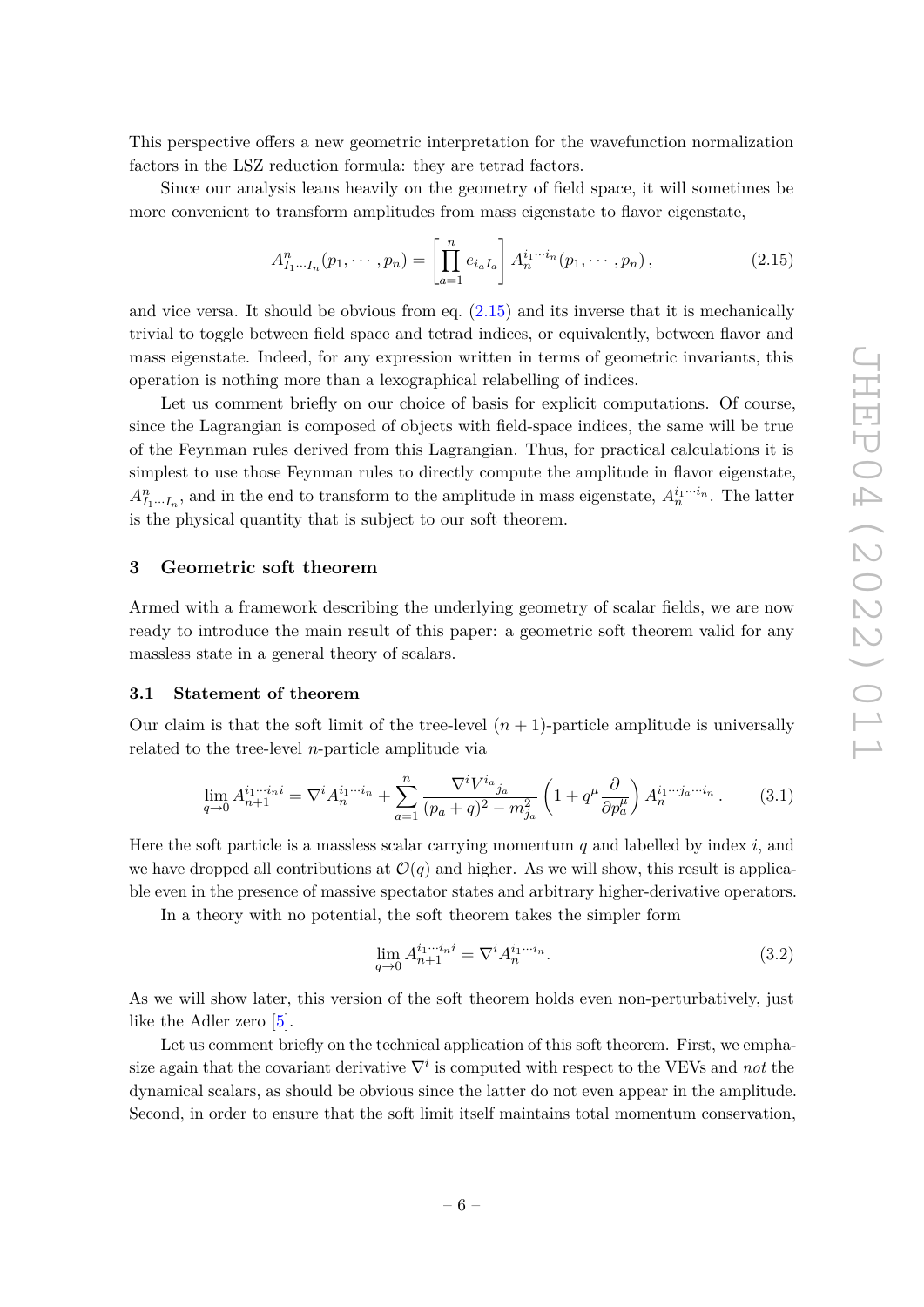we send  $q \to 0$  only after eliminating the momentum of some auxiliary leg from the  $(n+1)$ particle amplitude. Consequently, the differential operator  $q^{\mu} \frac{\partial}{\partial p^{\mu}_a}$  should also be applied with that same prescription. A similar approach is needed in the application of subleading soft theorems in gauge theory and gravity [\[4\]](#page-29-1). We will elaborate on this point later on.

Eq. [\(3.1\)](#page-6-3) is a simple geometric restatement of the usual physical intuition: a soft scalar parameterizes a shift of the VEVs. In particular, the first term in eq. [\(3.1\)](#page-6-3) describes the effect of a shift of the VEV on coupling constants and internal propagators, while the second term corresponds to the effect of this shift on external propagators. Notably, the latter disappears when the theory does not have a potential.

## <span id="page-7-0"></span>**3.2 Proof of theorem**

We are now ready to prove the soft theorem in eq.  $(3.1)$ . To begin, consider the Euler-Lagrange equations of motion<sup>[2](#page-7-1)</sup> for the fields  $\phi^I$  that fluctuate about  $v^I$ ,

$$
\partial_{\mu} \mathcal{J}_{I}^{\mu} = \frac{\delta L}{\delta \phi^{I}} \qquad \text{where} \qquad \mathcal{J}_{I}^{\mu} = \frac{\delta L}{\delta \partial_{\mu} \phi^{I}}. \tag{3.3}
$$

By construction, the dependence of the Lagrangian on the scalar field and on the VEV enter identically, since  $\Phi^I = v^I + \phi^I$ . The equations of motion thus imply that

<span id="page-7-2"></span>
$$
\partial_{\mu} \mathcal{J}_I^{\mu} = \partial_I L \,, \tag{3.4}
$$

where the derivative on the right-hand side is with respect to the VEV. We will show that the soft theorem in eq.  $(3.1)$  follows from evaluating eq.  $(3.4)$  between scattering states.

To begin, let us expand the Lagrangian in eq.  $(2.1)$  about  $\Phi^I = v^I + \phi^I$ , yielding

<span id="page-7-3"></span>
$$
L = \frac{1}{2} \left( g_{IJ}(v) + \partial_K g_{IJ}(v) \phi^K + \cdots \right) \partial_\mu \phi^I \partial^\mu \phi^J
$$
  
– 
$$
\left( V(v) + \partial_I V(v) \phi^I + \frac{1}{2} \partial_I \partial_J V(v) \phi^I \phi^J + \cdots \right) + \cdots,
$$
 (3.5)

where the ellipses denote terms higher order in fields or higher order in derivatives which will not affect our analysis. From eq.  $(3.5)$  we compute the left- and right-hand sides of eq. [\(3.4\)](#page-7-2),

<span id="page-7-4"></span>
$$
\partial_{\mu} \mathcal{J}_{I}^{\mu} = \Box \phi_{I} + \partial_{K} g_{IJ}(v) \partial_{\mu} (\phi^{K} \partial^{\mu} \phi^{J}) + \cdots ,
$$
  
\n
$$
\partial_{I} L = \frac{1}{2} \partial_{I} g_{JK}(v) \partial_{\mu} \phi^{J} \partial^{\mu} \phi^{K} - \partial_{I} \partial_{J} V(v) \phi^{J} - \frac{1}{2} \partial_{I} \partial_{J} \partial_{K} V(v) \phi^{J} \phi^{K} + \cdots .
$$
\n(3.6)

We will be interested in the overlap of the above operators with *n*-particle scattering states. These operators carry a free index *I* which we identify with that of the soft particle. Furthermore, the momentum *q* entering through each operator corresponds to that of the soft particle. So we assume that  $q^2 = 0$  and consider the  $q \to 0$  limit. For convenience, let us define the *n*-particle overlap with an operator  $\mathcal O$  to be

$$
\langle \mathcal{O} \rangle \delta^D(p_1 + \dots + p_n) = \lim_{q \to 0} \int d^D x e^{iqx} e_{i_1 I_1} \cdots e_{i_n I_n} \langle p_1^{i_1}, \cdots p_n^{i_n} | \mathcal{O}(x) | 0 \rangle. \tag{3.7}
$$

<span id="page-7-1"></span><sup>&</sup>lt;sup>2</sup>Contributions from terms with more than one derivative per field, e.g.  $\partial_\mu \partial_\mu \partial_\nu \partial_\mu \partial_\nu \phi^I$ , are manifestly subleading in the soft limit, and therefore we drop them in the following discussion.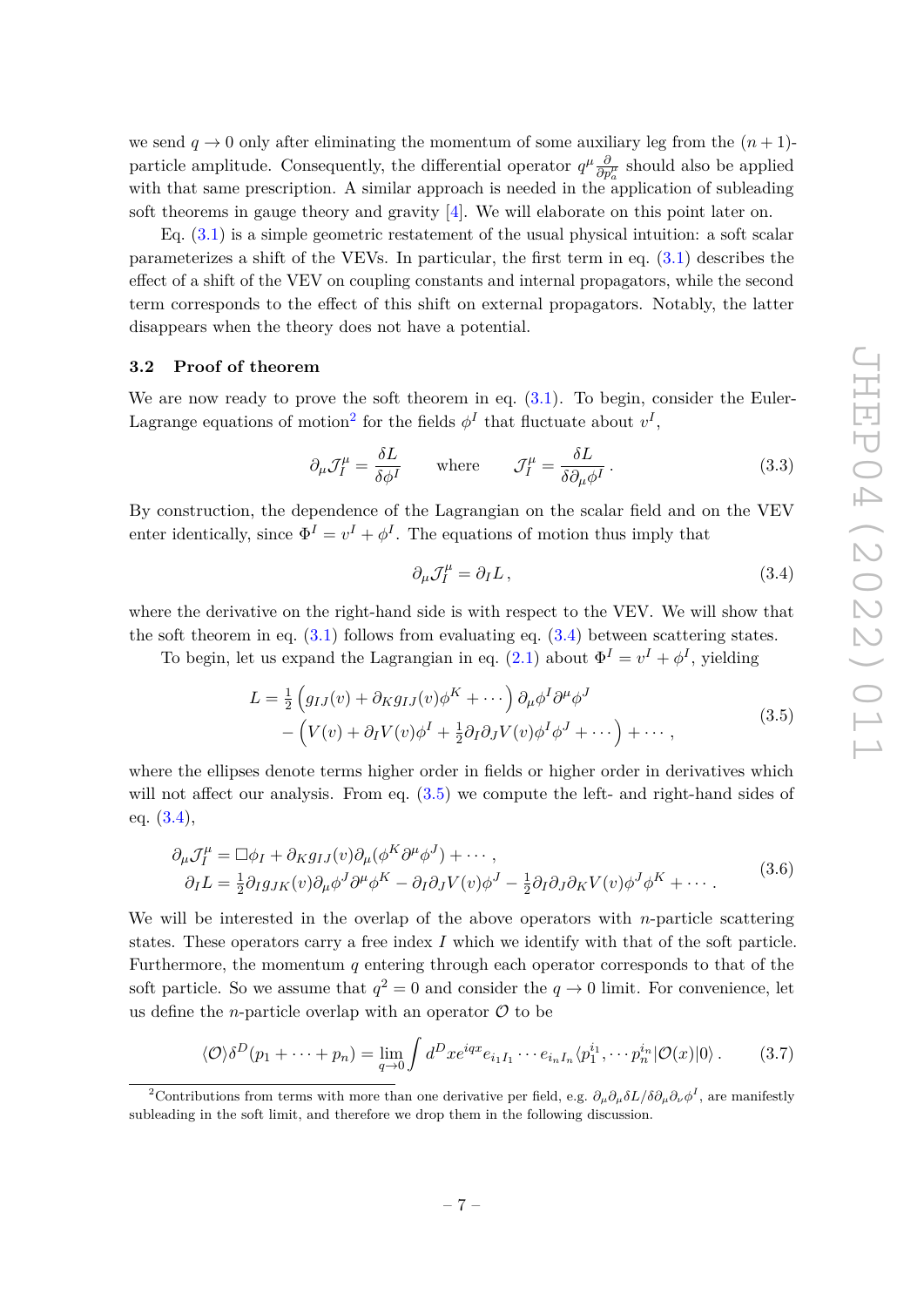

<span id="page-8-0"></span>**Figure 1**. Diagrams computing  $\langle \mathcal{O} \rangle_{\text{ext}}$ , which sums over the insertion of an operator  $\mathcal{O}$  on each external leg *a* of the *n*-particle amplitude.

Now taking the *n*-particle overlap of the terms in the first line of eq. [\(3.6\)](#page-7-4), we obtain

$$
\langle \Box \phi_I \rangle = \lim_{q \to 0} A_{I_1 \cdots I_n I}^{n+1}, \qquad (3.8)
$$

which implements LSZ reduction on the soft particle to give the on-shell  $(n + 1)$ -particle amplitude. Meanwhile, we also find that

$$
\langle \partial_K g_{IJ} \partial_\mu (\partial^\mu \phi^J \phi^K) \rangle = \frac{1}{2} \langle \partial_K g_{IJ} \Box (\phi^J \phi^K) \rangle - \frac{1}{2} \langle \partial_K g_{IJ} \partial_\mu (\phi^J \overleftrightarrow{\partial^\mu} \phi^K) \rangle = -\frac{1}{2} \langle \partial_K g_{IJ} \partial_\mu (\phi^J \overleftrightarrow{\partial^\mu} \phi^K) \rangle_{\text{ext}} ,
$$
(3.9)

dropping the term involving  $\square(\phi^I\phi^J)$  since it is proportional to  $q^2 = 0$ . Moreover, since the term  $\partial_{\mu}(\phi^{J}\partial^{\mu}\phi^{K})$  scales manifestly as  $\mathcal{O}(q)$ , we know that as  $q \to 0$  it can only contribute when inserted on an external propagator of a lower-point amplitude. Only in this case can a soft pole going as  $\mathcal{O}(1/q)$  arise from the external propagator, thus yielding a non-vanishing contribution. We denote contributions of this type with a corresponding subscript, so the operator insertion  $\langle \mathcal{O} \rangle_{\text{ext}}$  corresponds to the diagram in figure [1.](#page-8-0) Putting all of these pieces together we obtain

<span id="page-8-1"></span>
$$
\langle \partial_{\mu} \mathcal{J}_{I}^{\mu} \rangle = \lim_{q \to 0} A_{I_1 \cdots I_n I}^{n+1} - \frac{1}{2} \langle \partial_{K} g_{IJ} \partial_{\mu} (\phi^J \dot{\partial}^{\mu} \phi^K) \rangle_{\text{ext}} , \qquad (3.10)
$$

for the *n*-particle overlap of the first line of eq. [\(3.6\)](#page-7-4).

Let us now compute the *n*-particle overlap of the second line of eq.  $(3.6)$ . It will be crucial to distinguish between terms in the Lagrangian which are quadratic in fields, corresponding to kinetic and mass terms, versus those which are cubic order or higher, corresponding to interaction vertices. The latter contribute to  $\langle \partial_I L \rangle$  through *n*-particle diagrams in which the coupling in each interaction vertex is replaced with the *derivative* of that coupling with respect to the VEV. Meanwhile, the former contribute to  $\langle \partial_I L \rangle$  through *n*-particle diagrams in which a propagator is replaced with the *derivative* of that propagator — or more precisely, the derivative of the kinetic and mass parameters in that propagator with respect to the VEV. Thus we learn that

<span id="page-8-2"></span>
$$
\langle \partial_I L \rangle = \partial_I A_{I_1 \cdots I_n}^n + \frac{1}{2} \langle \partial_I g_{JK} \partial_\mu \phi^J \partial^\mu \phi^K - \partial_I \partial_J \partial_K V \phi^J \phi^K \rangle_{\text{ext}} , \tag{3.11}
$$

where we have used that  $\langle \partial_I \partial_J V(v) \phi^J \rangle$  will eventually vanish when transforming to mass eigenstate basis since the soft particle is assumed to be massless. Indeed, if the soft particle was massive then a shift of the VEV would induce a tadpole, which would be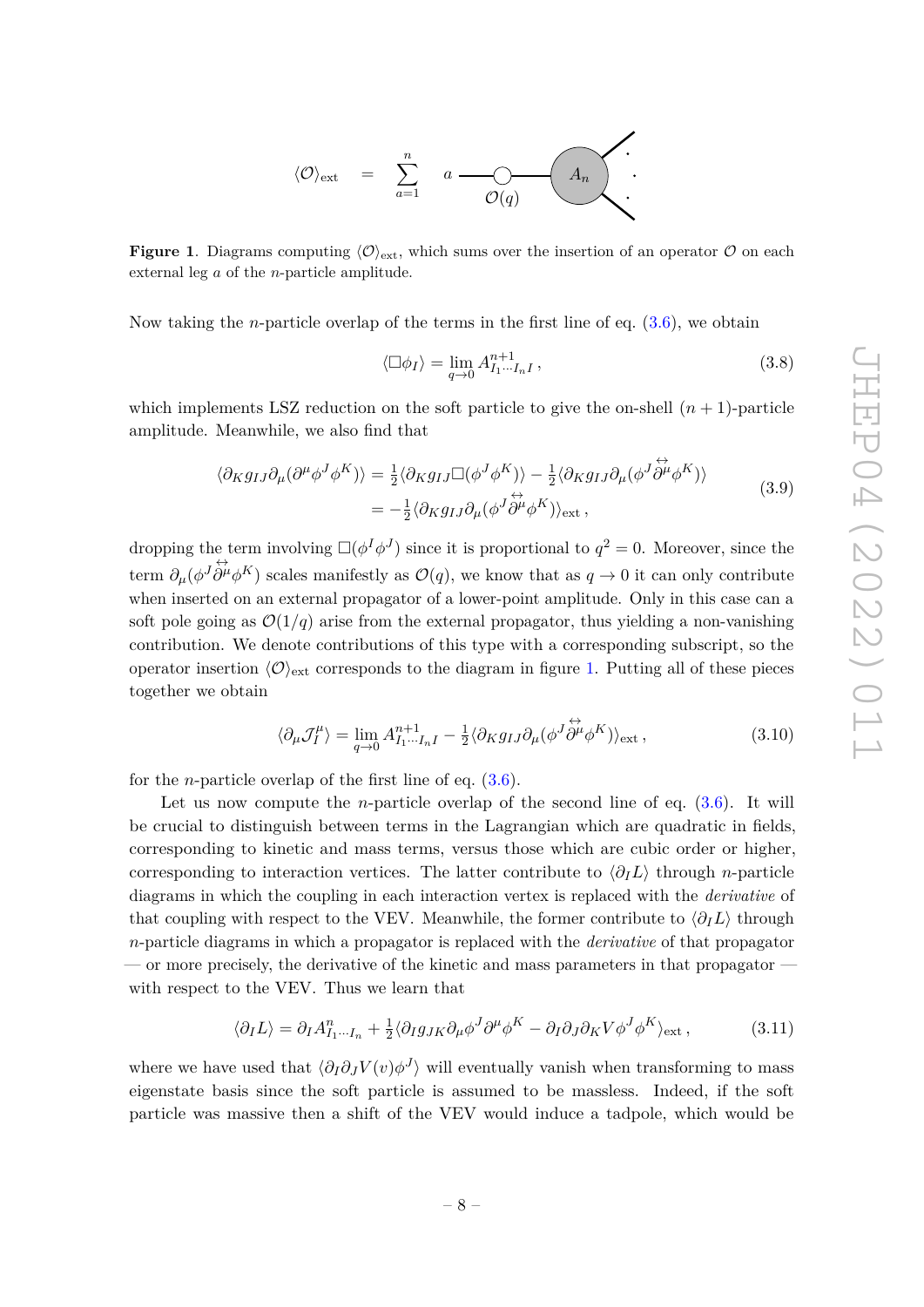inconsistent. The first term in this expression arises from insertions of  $\partial_l L$  into interaction vertices or internal propagators. Those graphical elements are the only objects that appear in the scattering amplitude, since external propagators are amputated. Meanwhile, the second term appears when  $\partial_l L$  is inserted on an external propagator, corresponding to the deformation of the LSZ operation from a shift of the VEV.

Equating eq.  $(3.10)$  and eq.  $(3.11)$  by the equations of motion and rearranging terms, we obtain

$$
\lim_{q \to 0} A_{I_1 \cdots I_n I}^{n+1} = \partial_I A_{I_1 \cdots I_n}^n + \frac{1}{2} \langle \partial_K g_{IJ} \partial_\mu (\phi^J \overleftrightarrow{\partial^\mu} \phi^K) + \partial_I g_{JK} \partial_\mu \phi^J \partial^\mu \phi^K - \partial_I \partial_J \partial_K V \phi^J \phi^K \rangle_{\text{ext}}
$$
\n
$$
= \partial_I A_{I_1 \cdots I_n}^n - \langle \Gamma_{KIJ} \phi^J \square \phi^K + \frac{1}{2} \partial_I V_{JK} \phi^J \phi^K \rangle_{\text{ext}},
$$
\n(3.12)

where we have used that the Christoffel symbol is  $\Gamma^I_{JK} = \frac{1}{2}$  $\frac{1}{2}g^{IL}(\partial_{J}g_{LK} + \partial_{K}g_{LJ} - \partial_{L}g_{JK}).$ Note that the operator inside the brackets is the cubic vertex for the scalar fields. By rewriting  $\square$  as the linearized wave equation plus a difference term, we find that the latter contribution exactly combines with  $\partial_I V_{JK}$  to make it covariant, so

$$
\lim_{q \to 0} A_{I_1 \cdots I_n I}^{n+1} = \partial_I A_{I_1 \cdots I_n}^n - \langle \Gamma_{K I J} \phi^J (\Box \phi^K + V^K{}_L \phi^L) + \frac{1}{2} \nabla_I V_{JK} \phi^J \phi^K \rangle_{\text{ext}}.
$$
 (3.13)

As noted earlier, the remaining operator insertions should be evaluated on an external propagator connecting to an *n*-particle subamplitude. By construction, we have arranged so that one of the terms will immediately pinch a neighboring propagator, so

$$
-\langle \Gamma_{KIJ}\phi^J(\Box \phi^K + V_L^K \phi^L) \rangle_{\text{ext}} = -\sum_{a=1}^n \Gamma^{J_a}{}_{I_aI} A_{I_1 \cdots J_a \cdots I_n}^n. \tag{3.14}
$$

This then implies the following relation between the soft limit of the  $(n + 1)$ -particle amplitude and the *n*-particle amplitude.

<span id="page-9-1"></span><span id="page-9-0"></span>
$$
\lim_{q \to 0} A_{I_1 \cdots I_n I}^{n+1} = \nabla_I A_{I_1 \cdots I_n}^n - \frac{1}{2} \langle \nabla_I V_{JK} \phi^J \phi^K \rangle_{\text{ext}}.
$$
\n(3.15)

The last term corresponds to all contributions to the  $(n + 1)$ -particle amplitude which arise from the cubic potential vertex attached to an *n*-particle subamplitude. Notably, the latter is actually an *off-shell* object, since one of the external legs has accumulated the soft momentum *q*. The potential contribution can be evaluated explicitly, and is

$$
-\frac{1}{2}\langle V_{IJK}\phi^J\phi^K\rangle_{\text{ext}} = \sum_{a=1}^n \nabla_I V_{I_a}{}^{J_a} \Delta(p_a+q)_{J_a}{}^{K_a} A_{I_1\cdots K_a\cdots I_n}^n(p_1,\cdots,p_a+q,\cdots,p_n) \tag{3.16}
$$

$$
= \sum_{a=1}^n \nabla_I V_{I_a}^{J_a} \Delta(p_a+q)_{J_a}^{K_a} \left(1+q^{\mu} \frac{\partial}{\partial p_a^{\mu}}\right) A_{I_1 \cdots K_a \cdots I_n}^n (p_1, \cdots, p_a, \cdots, p_n),
$$

where  $\Delta(p)I^J = (\delta^I J p^2 - V^I J)^{-1}$  is the propagator in the flavor eigenstate basis. In the first line, we have technically taken an off-shell continuation of the *n*-particle amplitude since the external leg carrying the operator insertion carries momentum  $p_a + q$  accrued from the momentum *q* of the soft particle. Since this object is off-shell, one might rightly worry that this expression is not invariant under changes of field basis. As we will see in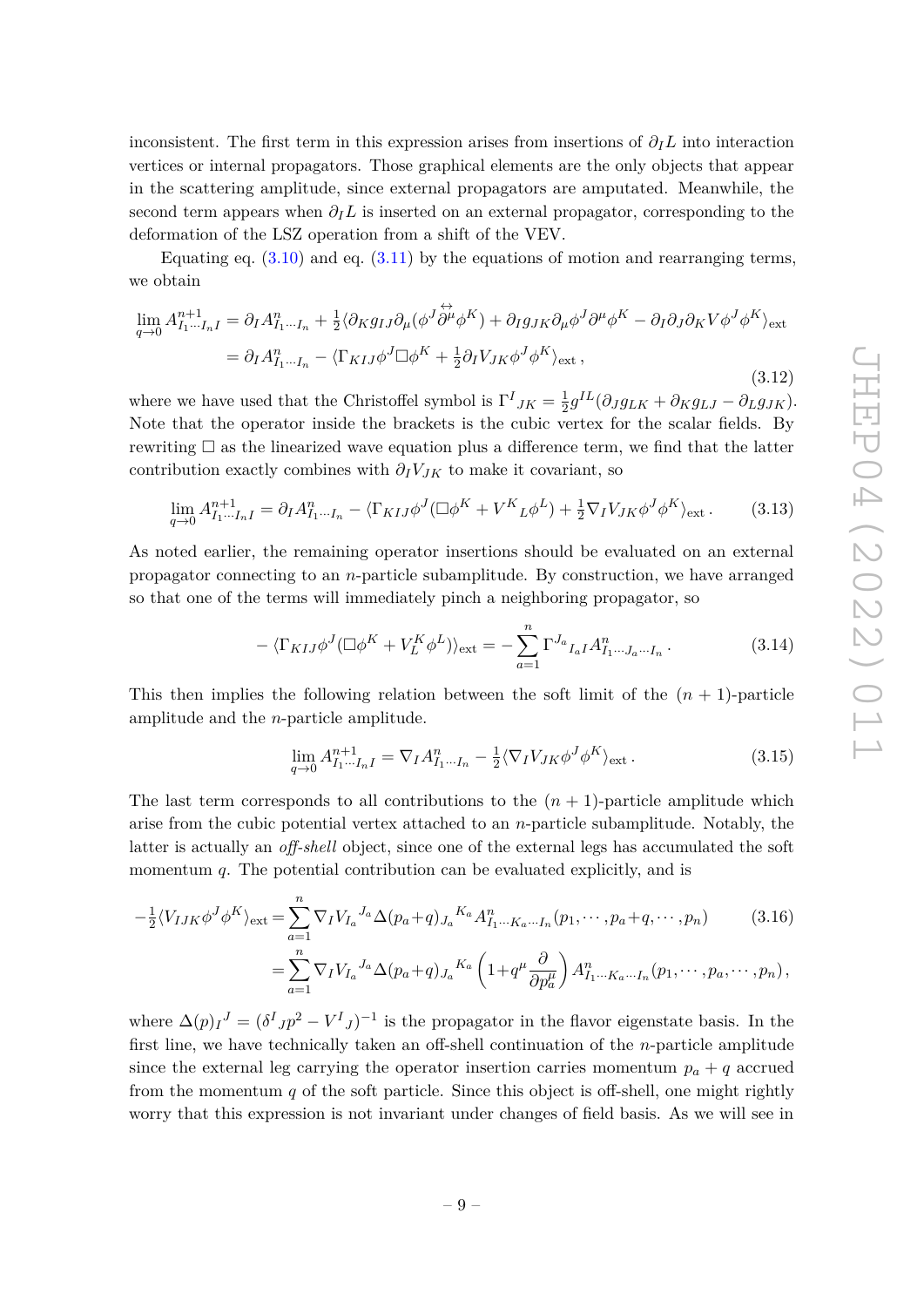the next section, however, these off-shell contributions magically cancel amongst each other in the full soft theorem. Moreover, in the second line above we have simply rewritten the shifted momentum as an operator  $1 + q^{\mu} \partial / \partial p^{\mu}_{a}$  acting on the on-shell *n*-particle amplitude. Combining eq.  $(3.15)$  and eq.  $(3.16)$  and trivially mapping to tetrad basis, we obtain the claimed geometric soft theorem in eq. [\(3.1\)](#page-6-3).

#### <span id="page-10-0"></span>**3.3 Field basis independence**

It is not a priori obvious why the soft theorem in eq. [\(3.1\)](#page-6-3) is a sensible on-shell operation. The left-hand side is the limit of an on-shell quantity, but the right-hand side is the *differential* of an on-shell quantity. If the derivative in question does not preserve the on-shell conditions then one could rightly worry that the resulting expression is inherently off-shell and thus dependent on choice of field basis. Here we address those concerns and show that they are not a problem.

First, we study the question of total momentum conservation. Consider the addition of "zero" to the *n*-particle amplitude by adding

<span id="page-10-1"></span>
$$
\delta A_n^{i_1 \cdots i_n} = (p_1 + \cdots + p_n)^{\mu} \mathcal{O}_{\mu}^{i_1 \cdots i_n},\tag{3.17}
$$

which is simply the total momentum contracted with an arbitrary tensor. By construction,  $\delta A_n^{i_1\cdots i_n} = 0$  is zero on-shell, so we would be permitted to include or discard it at our convenience. However, let us instead consider the action of the soft theorem in eq. [\(3.1\)](#page-6-3) on this contribution. Obviously,  $\nabla^i \delta A_n^{i_1 \cdots i_n} = 0$  since  $\nabla^i$  commutes with total momentum. On the other hand, it is evident that  $q^{\mu} \frac{\partial}{\partial p^{\mu}_{a}} \delta A^{i_1 \cdots i_n}_{n} \neq 0$ . Thus, the soft theorem naively does not preserve total momentum conservation.

The resolution to this issue is that the soft limit itself requires a prescription in order to preserve momentum conservation. This is because sending  $q \to 0$  with all other momenta fixed does not preserve total momentum conservation. Consequently, the soft limit must be defined with the prescription that the momentum of some auxiliary particle — distinct from the soft particle — has been eliminated from the  $(n + 1)$ -particle amplitude to begin with. The same prescription should then be applied to the *n*-particle amplitude, in which case eq. [\(3.17\)](#page-10-1) is algebraically zero.

Second, let us consider the on-shell conditions. Again we add "zero" to the *n*-particle amplitude, this time via

<span id="page-10-2"></span>
$$
\delta A_n^{i_1 \cdots i_n} = \Delta^{-1} (p_a)^{i_a}{}_{j_a} \mathcal{O}^{i_1 \cdots j_a \cdots i_n} = (\delta^{i_a}{}_{j_a} p_a^2 - V^{i_a}{}_{j_a}) \mathcal{O}^{i_1 \cdots j_a \cdots i_n}, \qquad (3.18)
$$

which is the on-shell condition for particle *a* contracted with an arbitrary tensor. Plugging  $\delta A_n^{i_1\cdots i_n}$  into the soft theorem in eq. [\(3.1\)](#page-6-3), we find that the first term is

$$
-\nabla^i V^{i_a}{}_{j_a} \mathcal{O}^{i_1 \cdots j_a \cdots i_n} \,,\tag{3.19}
$$

while the second term evaluates to

$$
\nabla^i V^{i_a}{}_{j_a} \Delta(p_a+q)^{j_a}{}_{k_a} \Delta^{-1}(p_a+q)^{k_a}{}_{l_a} \mathcal{O}^{i_1 \cdots i_a \cdots i_n} = \nabla^i V^{i_a}{}_{j_a} \mathcal{O}^{i_1 \cdots j_a \cdots i_n},\tag{3.20}
$$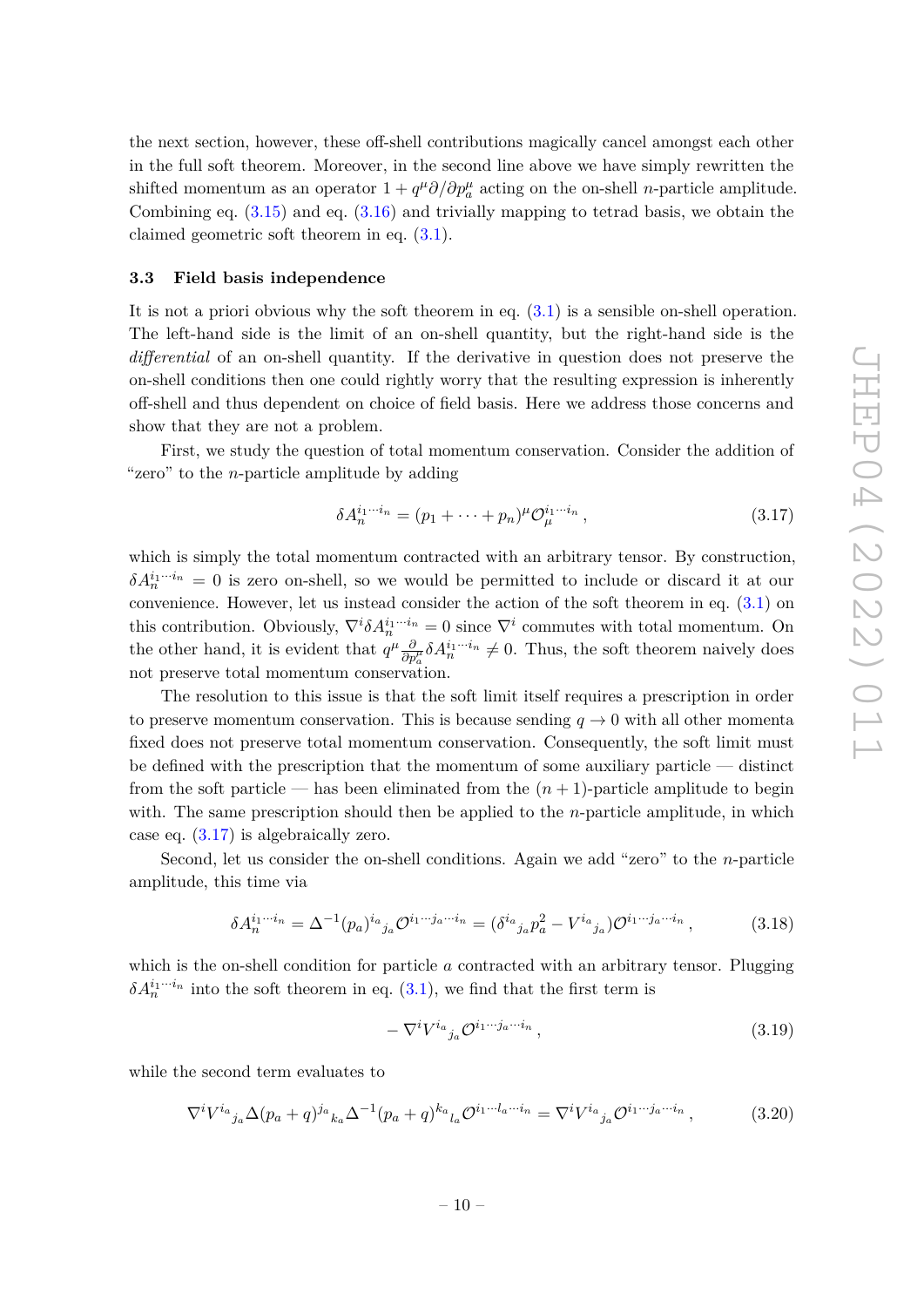where we have ignored all terms in which the differentials act on factors other than the on-shell condition. Remarkably, we see that the first and second terms exactly cancel, so  $\delta A_n^{i_1\cdots i_n}$  has no effect on the soft theorem.

In general, one might worry that a factor of the on-shell condition can appear in the *n*-particle amplitude in more complicated ways than in eq. [\(3.18\)](#page-10-2). For example, the on-shell condition might appear quadratically or higher. Fortunately, this scenario is not an issue because the differential operators will always leave a residual factor that is linear or higher in the on-shell condition, which will in turn vanish. Another possibility is that the on-shell condition enters deep inside the *n*-particle amplitude, for instance through an interaction vertex. However, even in this case, any factor of  $p_a^2$  which appears can be reassociated with the  $\delta^{i_a}{}_{j_a}$ that necessarily sits out in front of the amplitude, in which case eq. [\(3.18\)](#page-10-2) applies once again.

To summarize, we have shown that the soft theorem in eq. [\(3.1\)](#page-6-3) preserves on-shell kinematics, and is thus a sensible operation. As a corollary, all quantities on the left- and right-hand sides of this formula will appear in combinations which are invariant under changes of field basis.

#### <span id="page-11-0"></span>**3.4 Non-perturbative proof**

The proof above shows that the soft theorem in eq.  $(3.1)$  holds in general theories with a potential. However, we claim that the version of the soft theorem for general massless theories in eq. [\(3.2\)](#page-6-4), that is the soft theorem in theories without a potential, holds beyond tree level, and even non-perturbatively.

To begin, it is easy to see that in the absence of a potential the proof above generalizes to all orders in perturbation theory. The equation of motion eq.  $(3.4)$  is simply the Schwinger-Dyson equation [\[26,](#page-30-4) [27\]](#page-30-5), which holds when inserted in a correlation function, up to contact terms which are killed in the LSZ procedure and do not affect scattering amplitudes. Furthermore, by power counting, the Christoffel symbols are not renormalized (up to trivial wave-function renormalization, which is accounted by using loop-level tetrad factors), so there is no ambiguity in taking the covariant derivative of the amplitude at loop level. In addition, without a potential there are no on-shell three point interactions, and hence there is no subtlety arising from singular terms in the soft limit or infrared divergences.

We can do even better and prove eq. [\(3.2\)](#page-6-4) non-perturbatively. In order to do this, we choose to work in Riemann normal coordinates, in which the Christoffel symbols vanish at the vacuum,  $\Gamma^{I}{}_{JK}(v) = 0$ , and the derivative of the current is

$$
\partial_{\mu} \mathcal{J}_I^{\mu} = \Box \phi_I + \cdots \tag{3.21}
$$

where the dots only include terms cubic in the fields or higher. Hence, the l.h.s. of eq.  $(3.4)$ when inserted in a correlation function and upon LSZ yields the soft limit of the  $(n+1)$ -point amplitude

<span id="page-11-1"></span>
$$
\lim_{q \to 0} \langle p_1^{i_1}, \cdots p_n^{i_n} | \partial_\mu J_I^\mu(q) | 0 \rangle = \delta^D(P) \lim_{q \to 0} e_{Ii} A_{n+1}^{i_1 \cdots i_n i}, \tag{3.22}
$$

where  $P = p_1 + \cdots + p_n$ . Note that so far we have proceeded precisely as in Adler's proof [\[5\]](#page-29-2). The only difference is that our current is not conserved, but its divergence is instead equal to the derivative of the Lagrangian. Thus, we need to evaluate the insertion of the r.h.s.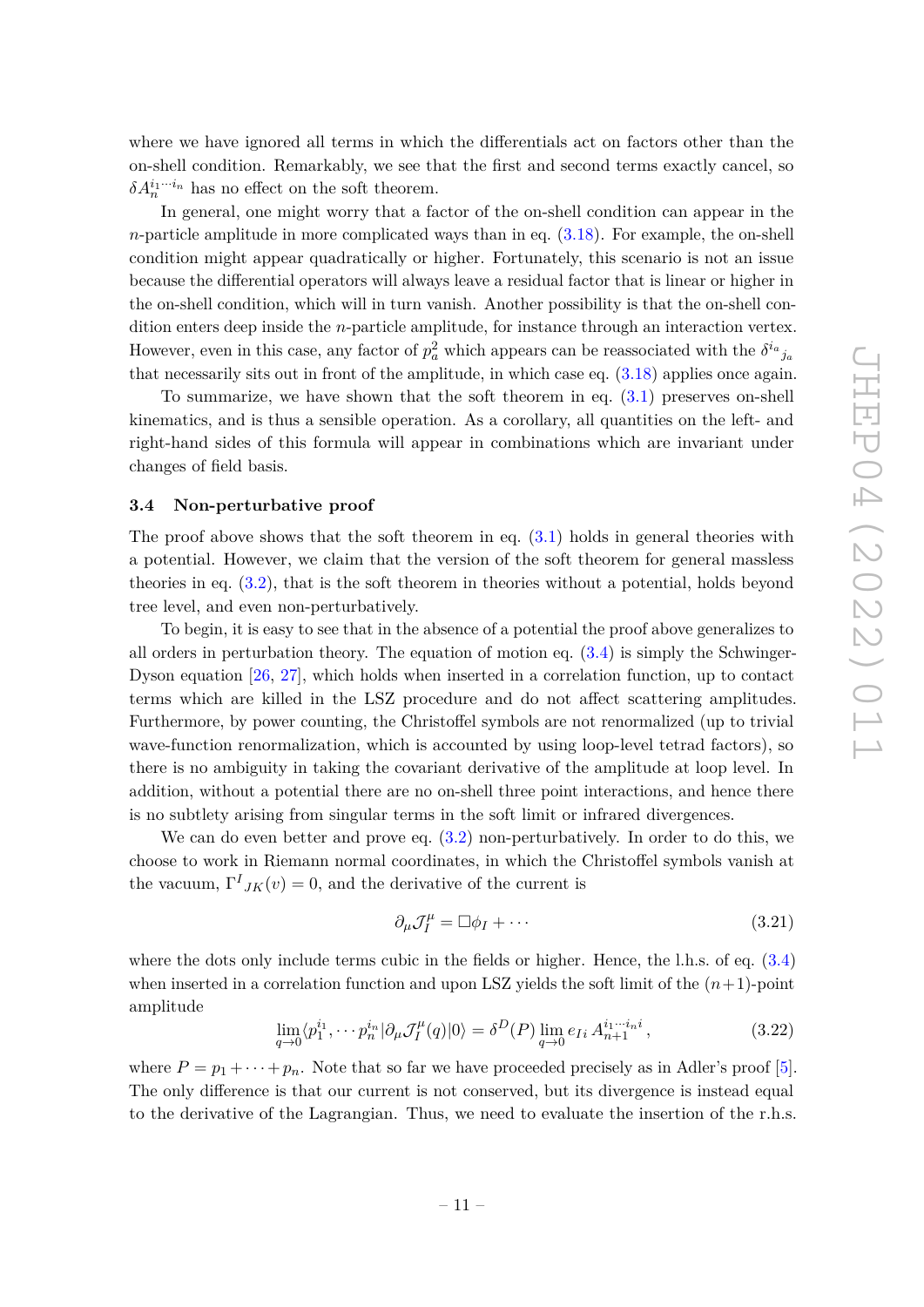of eq.  $(3.4)$  in a correlation function. Fortunately, in the limit when  $q \to 0$ , this is simply given by

<span id="page-12-2"></span>
$$
\lim_{q \to 0} \langle 0 | \partial_I \mathcal{L}(q) \phi^{I_1}(p_1) \cdots \phi^{I_n}(p_n) | 0 \rangle = \langle 0 | \int d^D x \partial_I \mathcal{L}(x) \phi^{I_1}(p_1) \cdots \phi^{I_n}(p_n) | 0 \rangle
$$
\n
$$
= \partial_I \langle 0 | \phi^{I_1}(p_1) \cdots \phi^{I_n}(p_n) | 0 \rangle , \qquad (3.23)
$$

where in the first equality we used that the zero-mode of the Fourier transform of the Lagrangian is just the action, and in the second equality we simply differentiate under the path-integral sign. Finally, we can amputate eq. [\(3.23\)](#page-12-2), using eq. [\(2.14\)](#page-5-3)

<span id="page-12-3"></span>
$$
\lim_{q \to 0} \langle p_1^{i_1}, \cdots p_n^{i_n} | \partial_I \mathcal{L}(q) | 0 \rangle = \left[ \prod_{a=1}^n \lim_{p_a^2 \to m_{i_a}^2} p_a^2 e^{i_a} I_a \right] \partial_I \langle 0 | \phi^{I_1}(p_1) \cdots \phi^{I_n}(p_n) | 0 \rangle
$$
  

$$
= \delta^D(P) \left[ \partial_I A_n^{i_1 \cdots i_n} - \sum_a \omega_I^{i_a} j_a A_n^{i_1 \cdots j_a \cdots i_n} \right] = \delta^D(P) \nabla_I A_n^{i_1 \cdots i_n}
$$
(3.24)

where we commuted the derivative past the tetrads and we used that in Riemann normal coordinates they satisfy  $\partial_I e^{i_a} I_a = -\omega_I^{i_a}{}_{j_a} e^{j_a} I_a$ . Multiplying eqs. [\(3.22\)](#page-11-1) and [\(3.24\)](#page-12-3) by an inverse tetrad,  $e^{iI}$ , and setting them equal we recover the soft theorem eq.  $(3.2)$ , thus showing that it holds non-perturbatively, just like the Adler zero.

Finally, let us comment that in a massless theory the mass shell does not depend on the VEV, so eq. [\(3.2\)](#page-6-4) is clearly invariant under changes of field basis. Among other things, this justifies our choice to work in Riemann normal coordinates in the proof.

#### <span id="page-12-0"></span>**4 Examples**

In this section we apply the geometric soft theorem to some concrete examples. Of course, one can study a theory of maximal generality such as the one defined in eq. [\(2.1\)](#page-3-2), which includes arbitrary potential terms as well as two- and higher-derivative interactions. In fact, we have verified via explicit calculation that our soft theorem is valid up to seven-particle scattering in this general theory. Unsurprisingly, the resulting amplitudes expressions are quite complicated and not particularly illuminating. So it will be more instructive to instead consider the soft theorem in some explicit examples in which only a subset of the couplings is active.

#### <span id="page-12-1"></span>**4.1 General potential**

To start, consider a theory with a flat field-space manifold but with an arbitrary potential,

$$
L = \frac{1}{2} \delta_{IJ} \partial_\mu \Phi^I \partial^\mu \Phi^J - V(\Phi). \tag{4.1}
$$

Since the field-space metric is flat, the tetrad is trivial and the covariant derivative,  $\nabla_I$ , and partial derivative, *∂<sup>I</sup>* , are interchangeable. A straightforward computation yields the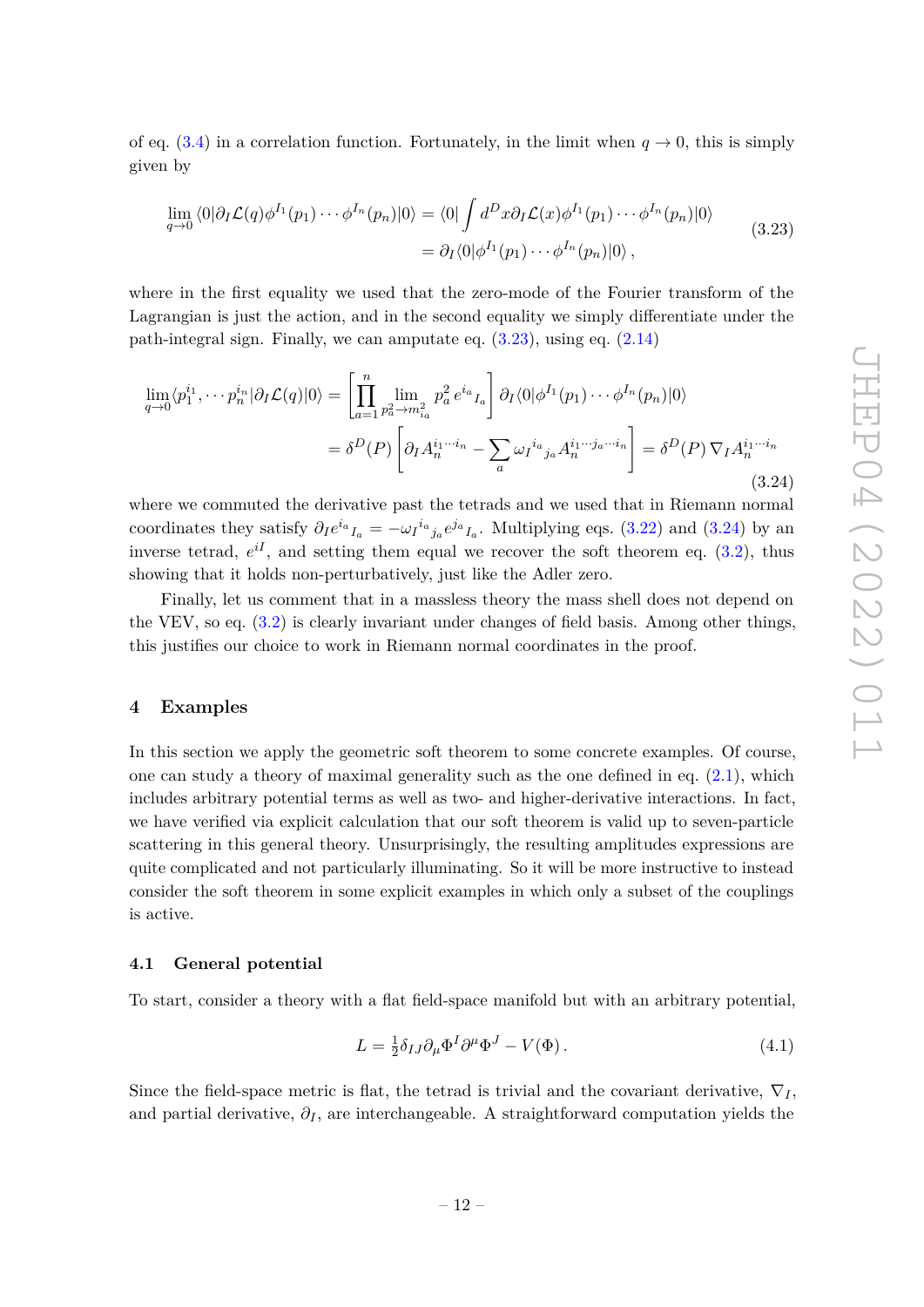tree-level three-, four-, and five-particle scattering amplitudes,

$$
A_4^{i_1 i_2 i_3 i_4} = -V^{i_1 i_2 i_3 i_4} - \sum_j \left( \frac{V^{i_1 i_2 j} V_j^{i_3 i_4}}{s_{12} - m_j^2} + \frac{V^{i_2 i_3 j} V_j^{i_1 i_4}}{s_{23} - m_j^2} + \frac{V^{i_1 i_3 j} V_j^{i_2 i_4}}{s_{13} - m_j^2} \right),
$$
  
\n
$$
A_5^{i_1 i_2 i_3 i_4 i_5} = -V^{i_1 i_2 i_3 i_4 i_5} - \sum_j \left( \frac{V^{i_1 i_2 j} V_j^{i_3 i_4 i_5}}{s_{12} - m_j^2} + \text{perm.} \right)
$$
  
\n
$$
- \sum_{j,k} \left( \frac{V^{i_1 i_2 j} V_j^{i_3 k} V_k^{i_4 i_5}}{(s_{12} - m_j^2)(s_{45} - m_k^2)} + \text{perm.} \right),
$$
\n
$$
(4.2)
$$

where here and throughout we define the Mandelstam invariants to be  $s_{ij} = (p_i + p_j)^2$  and  $s_{ijk} = (p_i + p_j + p_k)^2$ .

We can now verify the validity of the soft theorem in eq.  $(3.1)$ . For example, consider the  $p_4 \rightarrow 0$  limit of the four-particle amplitude. The four-particle contact contribution  $-V^{i_1 i_2 i_3 i_4}$  maps correctly onto  $-\partial^{i_4} V^{i_1 i_2 i_3}$ . Furthermore, the four-particle factorization contributions map correctly onto the terms in eq.  $(3.1)$  involving the cubic potential terms. As noted previously, these terms have the interpretation as the variation of the external propagators with respect to the VEV. The soft theorem similarly holds for the  $p_5 \rightarrow 0$  soft limit of the five-particle amplitude, and so on and so forth.

The above analysis incorporates all possible potential operators. It is of course natural to ask what happens if we restrict to a subset of interactions, for example as would arise in  $\Phi^4$  theory. However, we should emphasize here that our geometric soft theorem requires the inclusion of *all interactions* generated by an infinitesimal shift of the VEV. This is necessary because the covariant derivative effectively probes a small region in field space about the VEV. So to apply our geometric soft theorem to  $\Phi^4$  theory one would need to compute amplitudes in a neighborhood of the original theory in field space, which in effect requires including  $\Phi^3$  operators as well.

#### <span id="page-13-0"></span>**4.2 Two-derivative interactions**

Next, let us examine a theory of massless scalars with general two-derivative interactions and no potential, also known as the non-linear sigma model (NLSM). The Lagrangian is

<span id="page-13-1"></span>
$$
L = \frac{1}{2}g_{IJ}(\Phi)\partial_{\mu}\Phi^{I}\partial^{\mu}\Phi^{J} = \frac{1}{2}\left(\delta_{IJ} - \frac{1}{3}R_{IKJL}\phi^{K}\phi^{L} - \frac{1}{6}\nabla_{K}R_{ILJM}\phi^{K}\phi^{L}\phi^{M} + \cdots\right)\partial_{\mu}\phi^{I}\partial^{\mu}\phi^{J},
$$
\n(4.3)

where in the second equation we have expanded about the VEV using the analog of Riemann normal coordinates. This choice of field basis makes the dependence on geometric quantities manifest. Note that the three-particle vertex is identically zero, since the Christoffel connection evaluated at the vacuum is zero in Riemann normal coordinates. This fact can also be understood purely from the perspective of amplitudes: the on-shell three-particle amplitude in a derivatively coupled theory of scalars is always zero, so the corresponding Lagrangian term can be eliminated by a field redefinition.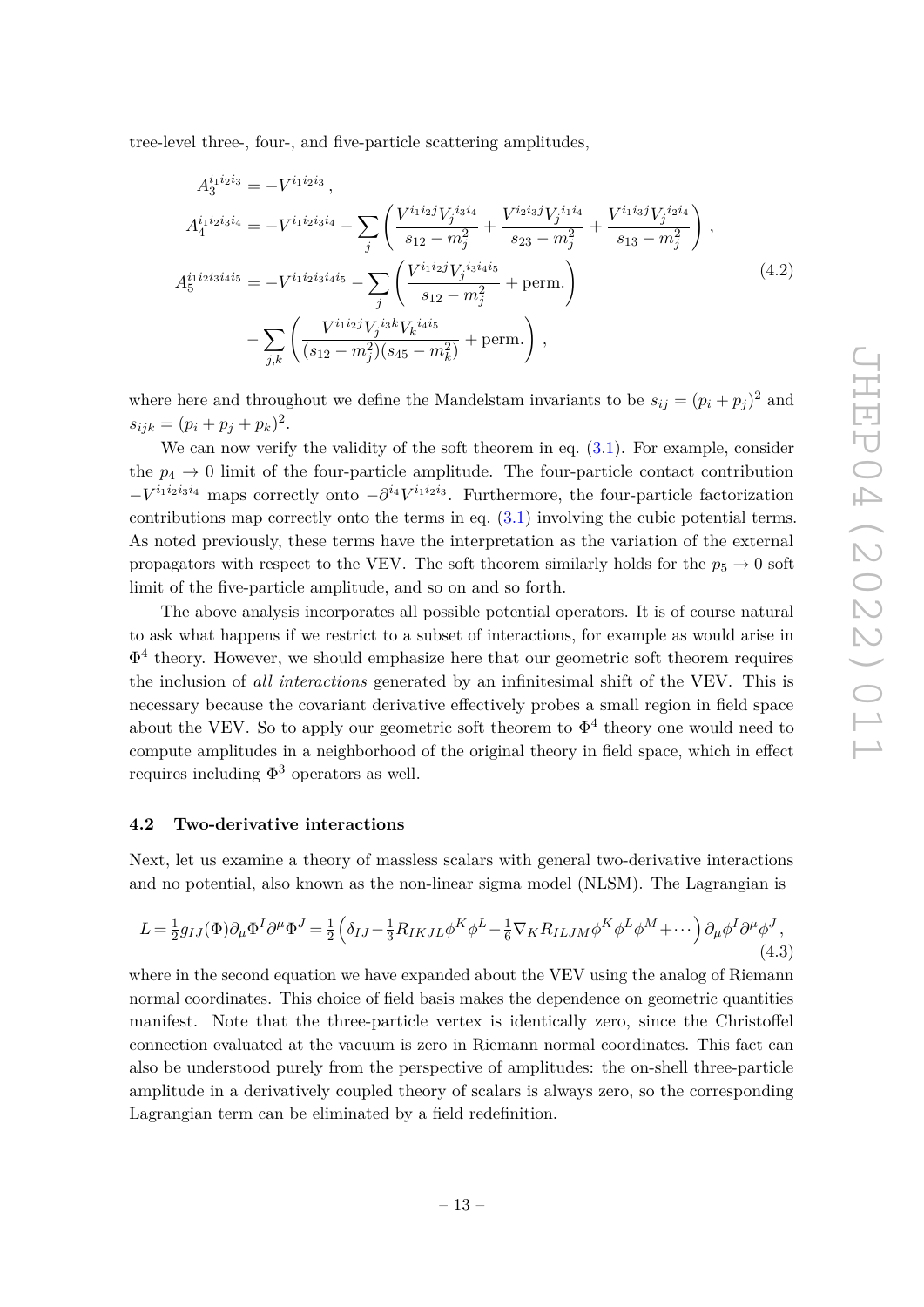It is a simple but tedious exercise to compute the tree-level three-, four-, five-, and six-particle scattering amplitudes,

$$
A_{4}^{i_1 i_2 i_3 i_4} = 0,
$$
  
\n
$$
A_{4}^{i_1 i_2 i_3 i_4 i_5} = R^{i_1 i_3 i_2 i_4} s_{34} + R^{i_1 i_2 i_3 i_4} s_{24},
$$
  
\n
$$
A_{5}^{i_1 i_2 i_3 i_4 i_5} = \nabla^{i_3} R^{i_1 i_4 i_2 i_5} s_{45} + \nabla^{i_4} R^{i_1 i_3 i_2 i_5} s_{35} + \nabla^{i_4} R^{i_1 i_2 i_3 i_5} s_{25}
$$
  
\n
$$
+ \nabla^{i_5} R^{i_1 i_3 i_2 i_4} s_{34} + \nabla^{i_5} R^{i_1 i_2 i_3 i_4} (s_{24} + s_{45}),
$$
  
\n
$$
A_{6}^{i_1 i_2 i_3 i_4 i_5 i_6} = -\frac{1}{72} \left( R^{i_1 i_3 i_2 j} s_{12} + R^{i_1 i_2 i_3 j} s_{13} \right) \frac{1}{s_{123}} \left( R_j^{i_6 i_5 i_4} s_{46} + R_j^{i_5 i_6 i_4} s_{45} \right)
$$
  
\n
$$
+ \frac{1}{108} \left( R^{i_1 i_3 i_2 j} (s_{12} - \frac{1}{6} s_{123}) + R^{i_1 i_2 i_3 j} (s_{13} - \frac{1}{6} s_{123}) \right) \left( R_j^{i_6 i_5 i_4} + R_j^{i_5 i_6 i_4} \right)
$$
  
\n
$$
+ \frac{1}{90} R^{i_1 i_6 i_5 j} R_j^{i_2 i_3 i_4} s_{13} + \frac{1}{80} \nabla^{i_6} \nabla^{i_5} R^{i_1 i_2 i_3 i_4} s_{13} + \text{perm.}
$$
\n(4.4)

We are now equipped to verify the validity of the soft theorem in eq.  $(3.1)$  for the two-derivative theory.<sup>[3](#page-14-1)</sup> The  $p_4 \rightarrow 0$  limit of the four-particle amplitude is zero,

<span id="page-14-2"></span>
$$
\lim_{p_4 \to 0} A_4^{i_1 i_2 i_3 i_4} = 0 = \nabla^{i_4} A_3^{i_1 i_2 i_3}, \tag{4.5}
$$

which is consistent since the three-particle amplitude vanishes identically. Meanwhile, taking the  $p_5 \rightarrow 0$  limit of the five-particle amplitude yields

$$
\lim_{p_5 \to 0} A_5^{i_1 i_2 i_3 i_4 i_5} = \nabla^{i_5} R^{i_1 i_3 i_2 i_4} s_{34} + \nabla^{i_5} R^{i_1 i_2 i_3 i_4} s_{24} = \nabla^{i_5} A_4^{i_1 i_2 i_3 i_4} ,\tag{4.6}
$$

which again accords with the soft theorem. Last of all, the  $p_6 \to 0$  limit of the six-particle amplitude also satisfies the soft theorem in a quite non-trivial fashion, as factorizable and non-factorizable terms conspire to give the covariant derivative of the five-particle amplitude. While the above analysis applies to any two-derivative theory, we will discuss in section [5](#page-15-0) the case where the soft limit vanishes, i.e. there is an Adler zero.

#### <span id="page-14-0"></span>**4.3 Higher-derivative interactions**

Last but not least, let us consider the two-derivative theory augmented by the leading higher-derivative interaction. This theory is described by the Lagrangian,

<span id="page-14-3"></span>
$$
L = \frac{1}{2} g_{IJ}(\Phi) \partial_\mu \Phi^I \partial^\mu \Phi^J + \frac{1}{4} \lambda_{IJKL}(\Phi) \partial_\mu \Phi^I \partial^\mu \Phi^J \partial_\nu \Phi^K \partial^\nu \Phi^L. \tag{4.7}
$$

<span id="page-14-1"></span><sup>&</sup>lt;sup>3</sup>Note that in all subsequent analysis it is necessary to reduce to a minimal basis of Riemann curvature tensors and their derivatives using the first and second Bianchi identities. Furthermore one must place covariant derivatives in a canonical order.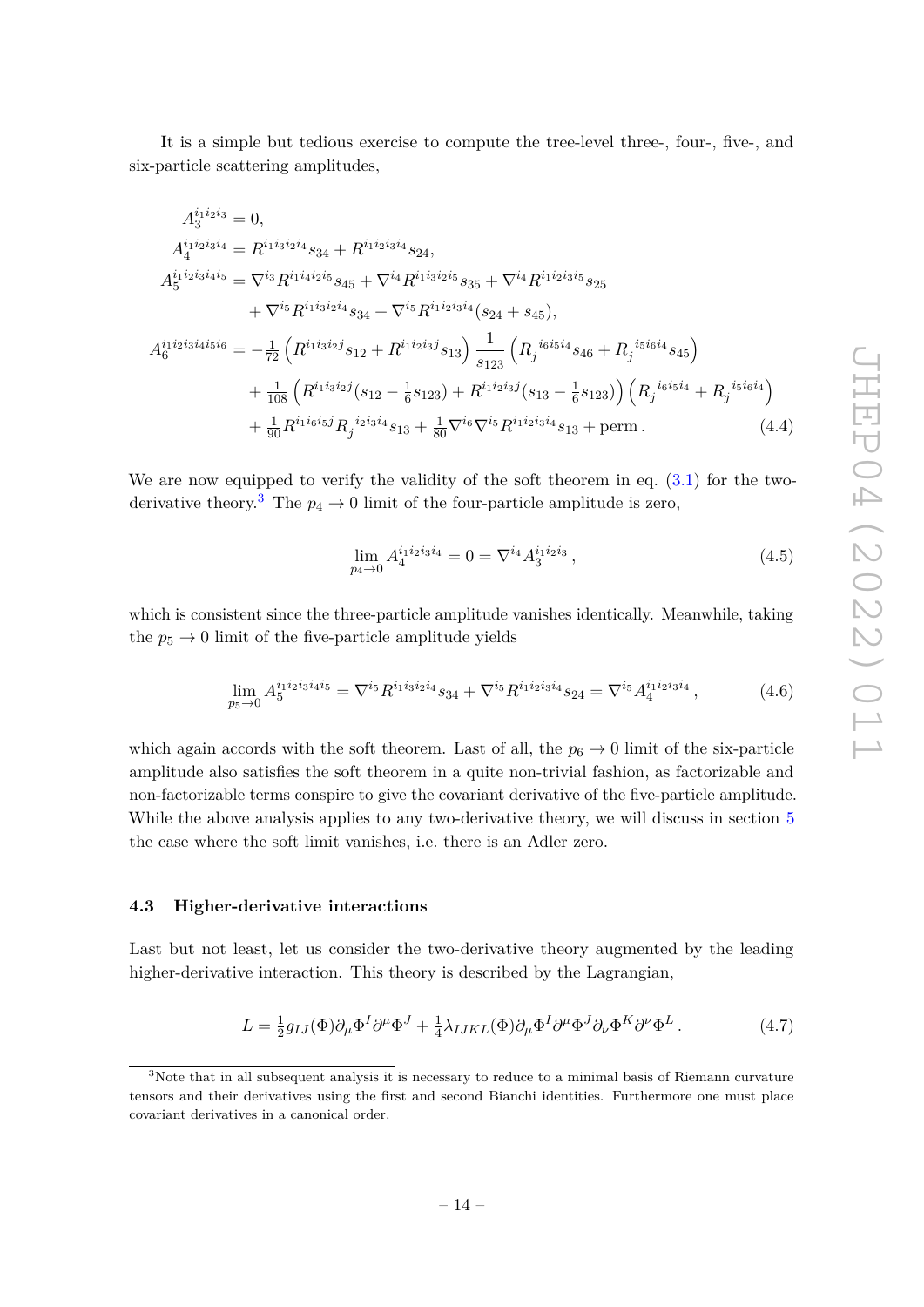The *λ*-dependent contributions to the tree-level three-, four-, five-, and six-particle scattering amplitudes are

$$
A_{3,\lambda}^{i_1i_2i_3i_4} = 0,
$$
  
\n
$$
A_{4,\lambda}^{i_1i_2i_3i_4} = \frac{1}{2}s_{12}s_{34}\lambda^{i_1i_2i_3i_4} + \frac{1}{2}s_{13}s_{24}\lambda^{i_1i_3i_2i_4} + \frac{1}{2}s_{23}s_{14}\lambda^{i_2i_3i_1i_4},
$$
  
\n
$$
A_{5,\lambda}^{i_1i_2i_3i_4i_5} = \frac{1}{2}s_{12}s_{34}\nabla^{i_5}\lambda^{i_1i_2i_3i_4} + \frac{1}{2}s_{13}s_{24}\nabla^{i_5}\lambda^{i_1i_3i_2i_4} + \frac{1}{2}s_{23}s_{14}\nabla^{i_5}\lambda^{i_2i_3i_1i_4}
$$
  
\n
$$
+ \frac{1}{2}s_{23}s_{45}\nabla^{i_1}\lambda^{i_2i_3i_4i_5} + \frac{1}{2}s_{24}s_{35}\nabla^{i_1}\lambda^{i_2i_4i_3i_5} + \frac{1}{2}s_{34}s_{25}\nabla^{i_1}\lambda^{i_3i_4i_2i_5}
$$
  
\n
$$
+ \frac{1}{2}s_{13}s_{45}\nabla^{i_2}\lambda^{i_1i_3i_4i_5} + \frac{1}{2}s_{14}s_{35}\nabla^{i_2}\lambda^{i_1i_4i_3i_5} + \frac{1}{2}s_{34}s_{15}\nabla^{i_2}\lambda^{i_3i_4i_1i_5}
$$
  
\n
$$
+ \frac{1}{2}s_{12}s_{45}\nabla^{i_3}\lambda^{i_1i_2i_4i_5} + \frac{1}{2}s_{14}s_{25}\nabla^{i_3}\lambda^{i_1i_4i_2i_5} + \frac{1}{2}s_{24}s_{15}\nabla^{i_3}\lambda^{i_2i_4i_1i_5}
$$
  
\n
$$
+ \frac{1}{2}s_{12}s_{35}\nabla^{i_4}\lambda^{i_1i_2i_3i_5} + \frac{1}{2}s_{13}s_{25}\nabla^{i_4}\lambda
$$

which should be added to the two-derivative amplitudes computed in eq. [\(4.4\)](#page-14-2). In accordance with eq.  $(3.1)$ , the  $p_4 \rightarrow 0$  soft limit of the four-particle amplitude vanishes. Furthermore, the  $p_5 \rightarrow 0$  soft limit for the five-particle scattering amplitude also satisfies the soft theorem. The soft theorem also holds for the  $p_6 \to 0$  soft limit of the six-particle amplitude, with delicate cancellations between contact terms and factorizable terms.

## <span id="page-15-0"></span>**5 Theories with symmetry**

Historically, soft theorems were discovered in the context of spontaneous symmetry breaking. For each broken generator of the internal symmetry, a NGB emerges at low energies. This state transforms non-linearly under the symmetry and can exhibit certain universal soft behaviors.

For these reasons we dedicate the present section solely to the application of our geometric soft theorems to theories with symmetry. Our analysis will apply to any theory whose scalars exhibit a symmetry of linear or non-linear type. The case of NGBs will be a subset of our results. As we will see, our framework offers a new unified perspective on well-established phenomena such as the Adler zero and the dilaton soft theorem.

#### <span id="page-15-1"></span>**5.1 Geometry of symmetry**

Let us consider a general theory of scalars that is invariant under the following symmetry transformation of the fields,

<span id="page-15-2"></span>
$$
\Phi^I \to \Phi^I + \mathcal{K}^I(\Phi). \tag{5.1}
$$

The symmetry in question may be linear or non-linear. Invariance implies that the Lagrangian is unchanged under eq. [\(5.1\)](#page-15-2). Applying the transformation to the general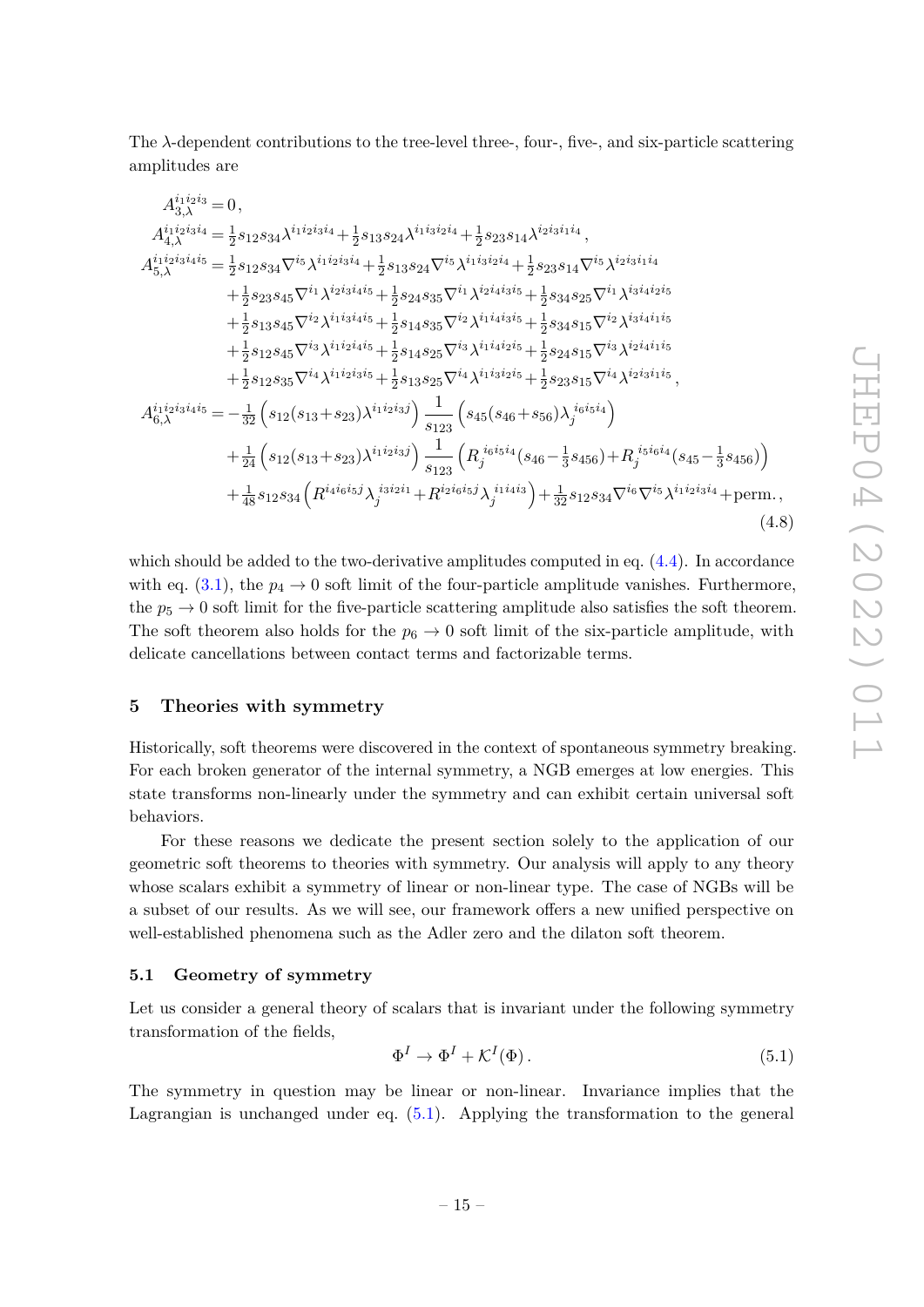Lagrangian in eq.  $(2.1)$ , we find that the couplings are effectively shifted by

$$
g_{IJ}(\Phi) \to g_{IJ}(\Phi) + \mathcal{L}_K g_{IJ}(\Phi),
$$
  
\n
$$
V(\Phi) \to V(\Phi) + \mathcal{L}_K V(\Phi),
$$
  
\n
$$
\lambda_{IJKL}(\Phi) \to \lambda_{IJKL}(\Phi) + \mathcal{L}_K \lambda_{IJKL}(\Phi),
$$
\n(5.2)

and so on, and where  $\mathcal{L}_K$  is the Lie derivative with respect to  $\mathcal{K}^I(\Phi)$ . Since each term in eq.  $(2.1)$  has different derivative structure, they are each separately invariant, so

<span id="page-16-0"></span>
$$
\mathcal{L}_{\mathcal{K}}g_{IJ}(v) = \mathcal{L}_{\mathcal{K}}V(v) = \mathcal{L}_{\mathcal{K}}\lambda_{IJKL}(v) = 0, \qquad (5.3)
$$

where we have chosen to evaluate these expressions at the VEV. Crucially, we observe that the first condition in eq.  $(5.3)$  implies that

<span id="page-16-2"></span>
$$
\mathcal{L}_{\mathcal{K}}g_{IJ}(v) = \nabla_I \mathcal{K}_J(v) + \nabla_J \mathcal{K}_I(v) = 0, \qquad (5.4)
$$

so  $\mathcal{K}^I(v)$  is in fact a Killing vector of the field-space manifold at the VEV.

Note that if a tensor is annihilated by  $\mathcal{L}_{\kappa}$ , then so too is the covariant derivative of that tensor, so in particular

$$
\mathcal{L}_{\mathcal{K}} \mathcal{O}_{I_1 \cdots I_n}(v) = 0 \qquad \text{implies that} \qquad \mathcal{L}_{\mathcal{K}} \nabla_J \mathcal{O}_{I_1 \cdots I_n}(v) = 0. \tag{5.5}
$$

Altogether, this means that the tensor couplings in the Lagrangian as well as their covariant derivatives are all annihilated by  $\mathcal{L}_{\mathcal{K}}$ . Since on-shell amplitudes are composed precisely out these objects, they are also annihilated,

$$
\mathcal{L}_{\mathcal{K}} A_n^{i_1 \cdots i_n} = \mathcal{K}_i \nabla^i A_n^{i_1 \cdots i_n} - \sum_{a=1}^n \nabla_{j_a} \mathcal{K}^{i_a} A_n^{i_1 \cdots j_a \cdots i_n} = 0.
$$
 (5.6)

This is the geometric statement that scattering exhibits the symmetry.

Thus far, we have not drawn any distinctions between linear and non-linear symmetries. To do so, let us expand eq. [\(5.1\)](#page-15-2) about the VEV using  $\Phi^I = v^I + \phi^I$ , yielding the symmetry transformation

$$
\phi^I \to \phi^I + \mathcal{K}^I(v) + \partial_J \mathcal{K}^I(v) \phi^J + \cdots
$$
\n(5.7)

If the symmetry is linear at the VEV, then  $K^I(v) = 0$  and we identify  $\partial_J K^I(v) = T^I{}_J$  as the corresponding generator. In this case eq.  $(5.6)$  becomes

<span id="page-16-1"></span>
$$
\sum_{a=1}^{n} T^{i_a}{}_{j_a} A_n^{i_1 \cdots j_a \cdots i_n} = 0, \qquad (5.8)
$$

which is the usual Ward identity for the amplitude associated with an unbroken symmetry.

If, on the other hand, the transformation has an affine component,  $\mathcal{K}^{I}(v) \neq 0$ , then the symmetry is non-linear. Moreover, using that the Lie derivative of the covariant derivative of the potential is zero, we find that

$$
0 = \mathcal{L}_{\mathcal{K}} V_I(v) = \mathcal{K}^J \nabla_J V_I(v) + \nabla_I \mathcal{K}^J V_J(v) = \mathcal{K}^J V_{IJ}(v).
$$
\n(5.9)

This implies that the Killing vector is a null eigenvector of the mass matrix, and thus defines a massless state. The massless particle associated with  $\mathcal{K}^I(v)$  is defined by  $\mathcal{K}_i(v)|p^i\rangle$ . For obvious reasons, we dub this massless particle a NGB, since this is its identity in theories of spontaneous symmetry breaking. In the next section, we derive the corresponding soft theorem for this NGB.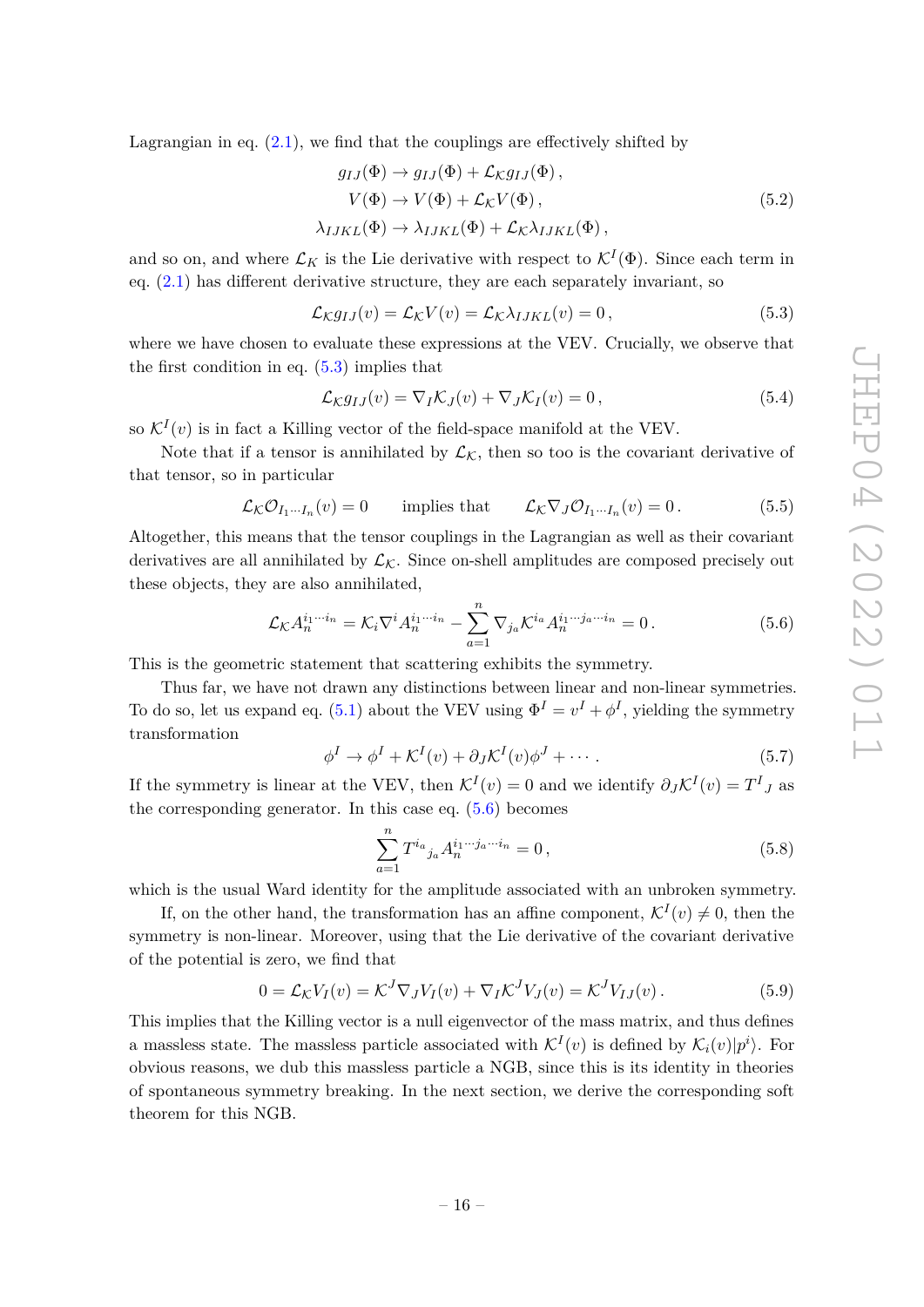## <span id="page-17-0"></span>**5.2 Nambu-Goldstone bosons**

We are now ready to study the interplay between symmetry and soft limits. We restrict to the case of non-linear symmetries in which the spectrum includes a massless NGB. For simplicity we also assume a vanishing potential. In this case, the soft limit of the NGB is given by

<span id="page-17-3"></span>
$$
\lim_{q \to 0} \mathcal{K}_i A_{n+1}^{i_1 \cdots i_n i} = \mathcal{K}_i \nabla^i A_n^{i_1 \cdots i_n}, \tag{5.10}
$$

which is simply the geometric soft theorem in eq.  $(3.1)$  contracted against the Killing vector corresponding to that NGB.

Combining the geometric soft theorem in eq. [\(3.1\)](#page-6-3) together with the fact that the Lie derivative of the amplitude with respect to the Killing vector is zero in eq.  $(5.6)$ , we obtain<sup>[4](#page-17-1)</sup>

$$
\lim_{q \to 0} \mathcal{K}_i A_{n+1}^{i_1 \cdots i_n i} = \sum_{a=1}^n \nabla_{j_a} \mathcal{K}^{i_a} A_n^{i_1 \cdots j_a \cdots i_n}, \qquad (5.11)
$$

which is a *non-zero* soft theorem. In particular, the soft limit of the  $(n + 1)$ -particle amplitude produces a linear combination of *n*-particle amplitudes.

Non-zero soft theorems have appeared recently in [\[28\]](#page-30-6) in the context of two-derivative theories of NGBs, and indeed those are a subcase of the soft theorem described above. Our framework clarifies the content of these non-zero soft theorems by presenting them in terms of geometric quantities which are invariant under changes of field basis.

A broad class of NGB theories describe the symmetry breaking pattern of a group *G* to a subgroup *H*. The corresponding effective theory is of course given by a NLSM whose target space is the coset  $G/H$ . Such manifold is endowed with a set of Killing vectors,  $\mathcal{K}_\alpha^I(\Phi)$  for  $\alpha = 1, \cdots, \dim(G)$ , which descend from the right-invariant vector fields on the group manifold *G*. These Killing vectors satisfy

$$
[\mathcal{K}_{\alpha}, \mathcal{K}_{\beta}] = f_{\alpha\beta}^{\ \gamma} \mathcal{K}_{\gamma} \,, \tag{5.12}
$$

which are the commutation relations of the Lie algebra of *G*.

Consider a specific point on  $G/H$  labelled by the VEV of the fields,  $v^I$ . The full set of Killing vectors  $\mathcal{K}_{\alpha}(v)$  can be subdivided into the set of *unbroken* generators  $\mathcal{K}_{a}(v)$  and *broken* generators  $\mathcal{K}_i(v)$ . We define the unbroken generators by

$$
\mathcal{K}_a(v) = \mathcal{T}_a(v) \qquad \text{for} \qquad a = 1, \cdots, \dim(H), \tag{5.13}
$$

which satisfy the commutation relations of the Lie algebra of *H*,

$$
[\mathcal{T}_a, \mathcal{T}_b] = f_{ab}{}^c \mathcal{T}_c. \tag{5.14}
$$

Since the unbroken generators stabilize  $v^I$ , they vanish precisely at that value of the VEV, so

<span id="page-17-2"></span>
$$
\mathcal{T}_a^I(v) = 0. \tag{5.15}
$$

<span id="page-17-1"></span><sup>4</sup>This formulation of the geometric soft theorem can also be proven directly using current algebra arguments for the Noether current,  $j_{\mu} = \mathcal{K}(\Phi)_I \partial_{\mu} \Phi^I$ , associated with the symmetry transformation.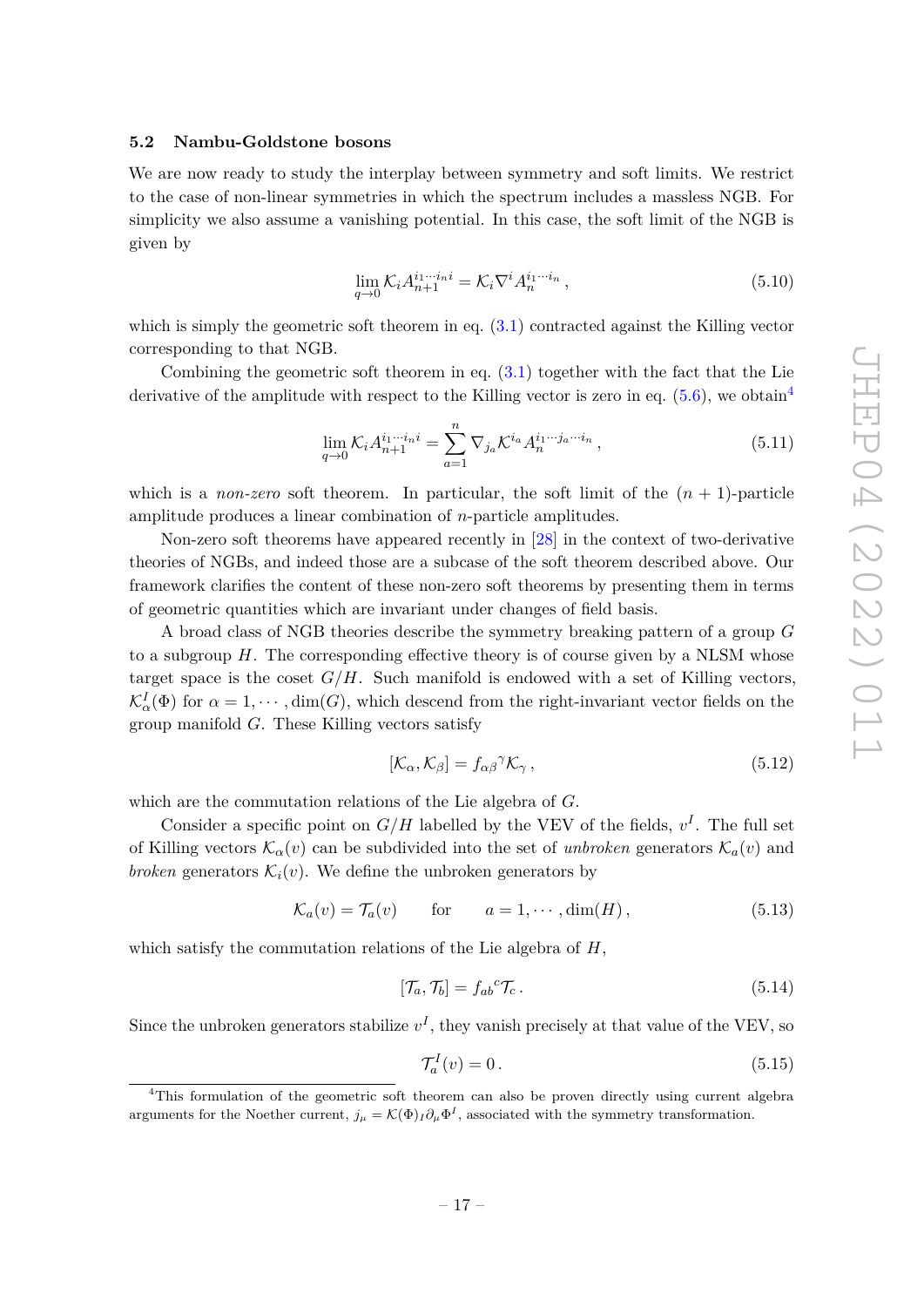Note that the identity of the unbroken generators will in general change for different values of the VEV, but the above equation will still hold. Moreover, eq. [\(5.15\)](#page-17-2) only holds at the VEV and not at every point on the manifold, so in general covariant derivatives of the broken generator will not be zero at the VEV.

On the other hand, the broken generators are defined by

$$
\mathcal{K}_i(v) = \mathcal{X}_i(v) \quad \text{for} \quad i = 1, \cdots, \dim(G/H), \tag{5.16}
$$

which do not vanish at the VEV and which satisfy the commutation relations

<span id="page-18-3"></span>
$$
[\mathcal{T}_a, \mathcal{X}_i] = f_{ai}{}^j \mathcal{X}_j \,, \tag{5.17}
$$

$$
[\mathcal{X}_i, \mathcal{X}_j] = f_{ij}{}^a \mathcal{T}_a + f_{ij}{}^k \mathcal{X}_k. \tag{5.18}
$$

Note that we have used the indices  $i, j, k$ , etc. for the broken generators because they precisely span the tangent space of the field manifold.

At last we are ready to derive a geometric soft theorem for a theory of *G/H* symmetry breaking. In particular, we consider eq. [\(5.11\)](#page-17-3) where the soft NGB is defined by the Killing vector  $\mathcal{X}_i$  for a broken generator, so

<span id="page-18-1"></span>
$$
\lim_{q \to 0} (\mathcal{X}_j)_i A_{n+1}^{i_1 \dots i_n i} = \sum_{a=1}^n \nabla_{j_a} (\mathcal{X}_j)^{i_a} A_n^{i_1 \dots i_a \dots i_n} . \tag{5.19}
$$

In order to simplify the right-hand side we need to compute the quantity  $\nabla_{j_a} (\mathcal{X}_j)^{i_a}$ . To this end we define  $(t_{\alpha})_{\beta}$ <sup> $\gamma$ </sup> =  $f_{\beta\alpha}$ <sup> $\gamma$ </sup>, which is the generator of the adjoint of *G*. The Killing vectors at an arbitrary point  $\Phi^I = v^I + \phi^I$  on the field manifold are related to those at  $v^I$ by the adjoint action of *G* [\[12\]](#page-29-6), which in components are

$$
\mathcal{K}_{\alpha}^{i}(\Phi) = [e^{\phi^{j}t_{i}}]_{\alpha}{}^{\beta} \mathcal{K}_{\beta}{}^{i}(v) = [e^{\phi^{j}t_{i}}]_{\alpha}{}^{k} \mathcal{X}_{k}{}^{i}(v) \n= \delta_{\alpha}{}^{k} \mathcal{X}_{k}{}^{i}(v) + \phi^{i} f_{\alpha i}{}^{k} \mathcal{X}_{k}{}^{i}(v) + \phi^{i} \phi^{j} f_{\alpha i}{}^{\gamma} f_{\gamma j}{}^{k} \mathcal{X}_{k}^{i}(v) + \cdots,
$$
\n(5.20)

where we have used eq.  $(5.15)$  to drop the unbroken generators, which vanish at the VEV. We will also need the components of the spin connection, which are given in [\[29\]](#page-30-7):

$$
\omega_{ij}{}^{k}(\Phi) = \frac{1}{2}f_{ij}{}^{k} + f_{aj}{}^{k} \mathcal{K}^{a}{}_{i}(\Phi).
$$
\n(5.21)

Combining the above expressions we find that

<span id="page-18-0"></span>
$$
\nabla_i(\mathcal{X}_j)_k = \partial_i(\mathcal{X}_j)_k + \omega_{ik}{}^l(\mathcal{X}_j)_l
$$
  
=  $f_{ki}{}^l(\mathcal{X}_j)_l + \frac{1}{2}f_{ik}{}^l(\mathcal{X}_j)_l + f_{ak}{}^l\mathcal{T}^a{}_i = -\frac{1}{2}f_{ik}{}^l(\mathcal{X}_j)_l,$  (5.22)

where again we have used the vanishing of the broken generators in eq.  $(5.15)$ . Plugging eq.  $(5.22)$  back into eq.  $(5.19)$ , we obtain the geometric soft theorem for a  $G/H$  coset space,

<span id="page-18-2"></span>
$$
\lim_{q \to 0} A_{n+1}^{i_1 \dots i_n i} = -\frac{1}{2} \sum_{a=1}^n f_{j_a}^{i_a i} A_n^{i_1 \dots i_a \dots i_n}, \qquad (5.23)
$$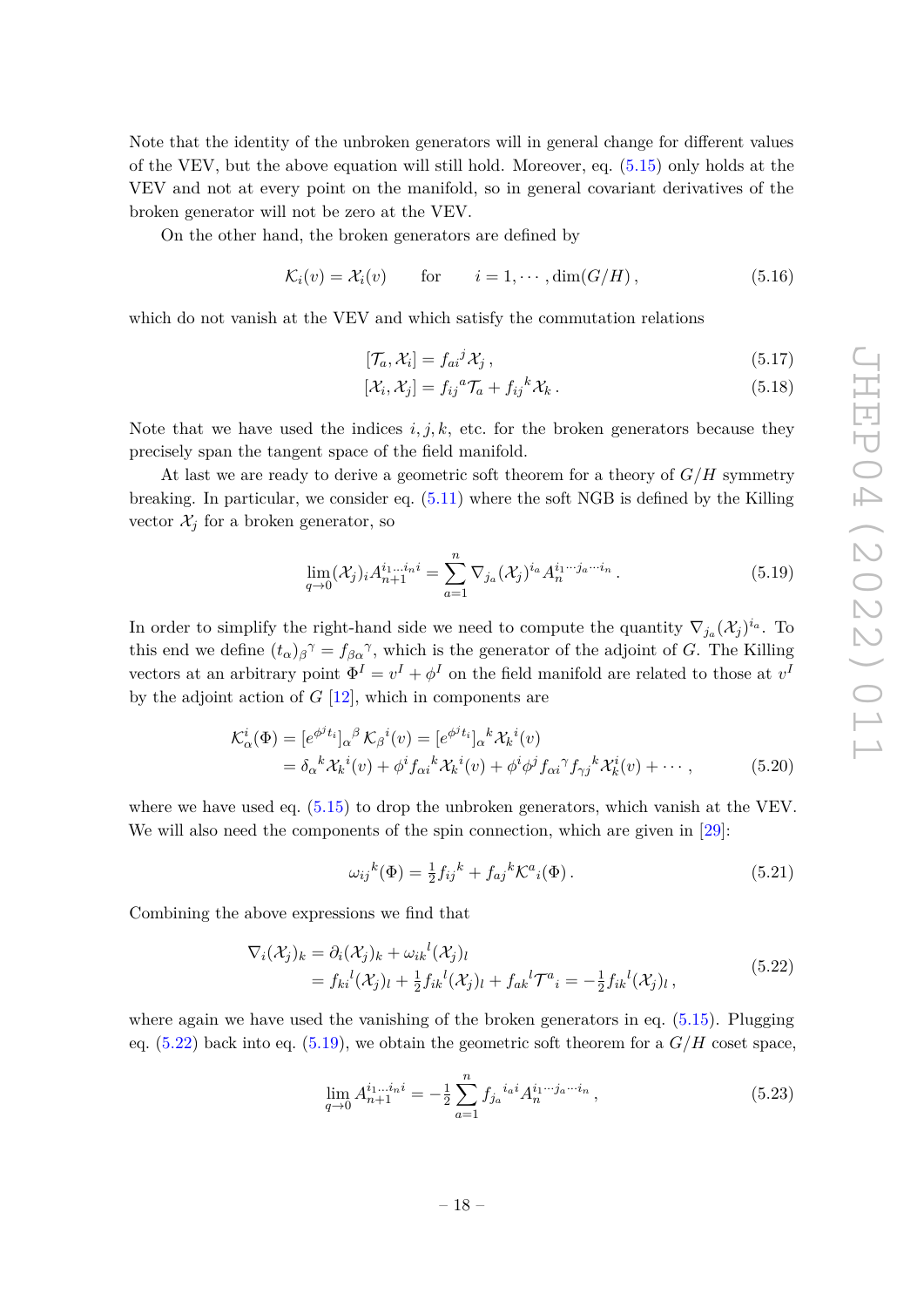where we have stripped off the contraction with  $\mathcal{X}_j$  since it appears on both sides of the soft theorem, which must hold for any  $i$ . Note that the right-hand side of eq.  $(5.23)$  depends solely on the structure constants of broken generators in eq.  $(5.18)$ .

This result has an interesting geometric interpretation. In addition to the Levi-Civita connection, coset manifolds are endowed with a distinct "*H*-connection",  $\overline{\nabla}$ , which is also metric compatible but not torsion free [\[30\]](#page-30-8). The components of the torsion  $S = \overline{\nabla} - \nabla$  are given by the structure constants [\[29\]](#page-30-7),

$$
S_i{}^{jk} = \frac{1}{2} f_i{}^{kj} \,. \tag{5.24}
$$

Thus, when the geometric soft theorem in eq. [\(5.23\)](#page-18-2) is non-zero, the right-hand side measures the torsion of the *H*-connection of *G/H*. For a detailed discussion of torsion in NLSM see [\[31\]](#page-30-9).

#### <span id="page-19-0"></span>**5.3 Adler zero revisited**

Let us now turn to the scenario in which the right-hand side of the geometric soft theorem is vanishing, i.e. exhibits an Adler zero. We will see how our approach offers a new geometric perspective on the classic soft theorems of the NLSM [\[5\]](#page-29-2).

To begin, let us turn to the general two-derivative theory described in section [4.2,](#page-13-0) assuming an Adler zero condition for all amplitudes. For the soft limit of the five-particle amplitude in eq. [\(4.4\)](#page-14-2) this implies that  $\nabla^{i_5} R^{i_1 i_2 i_3 i_4} = 0$ , while for six-particle scattering this implies that  $\nabla^{(i_5}\nabla^{i_6)}R^{i_1i_2i_3i_4} = 0$ . For *n*-particle scattering, the Adler zero enforces that  $\nabla^{(i_5} \cdots \nabla^{i_n)} R^{i_1 i_2 i_3 i_4} = 0$ . In the limit that *n* goes to infinity, this implies that all symmetric derivatives of the Riemann curvature are zero at the VEV. This is equivalent to saying that  $\nabla^{i_5} R^{i_1 i_2 i_3 i_4} = 0$  at *any arbitrary* point in field space, and so the Riemann curvature is covariantly constant. This is possible if and only if the manifold is a locally symmetric space or symmetric coset [\[32,](#page-30-10) [33\]](#page-30-11). In conclusion, there is an Adler zero *if and only if* the field-space manifold is symmetric. The fact that the Adler zero only holds for symmetric cosets is known [\[34,](#page-30-12) [35\]](#page-30-13), but our result explains that this is the only class of target space manifolds for which it holds.

A natural question is then: in what circumstances do higher-derivative deformations of the NLSM preserve the Adler zero [\[36\]](#page-30-14)? Our soft theorem provides a clear answer. The Adler zero is maintained by any higher-derivative coupling that is a covariantly constant tensor in field space. For instance, the general four-derivative interaction in the Lagrangian in eq. [\(4.7\)](#page-14-3) only preserves the Adler zero if  $\nabla^{i_5} \lambda^{i_1 i_2 i_3 i_4} = 0$  at all points in field space.

Amusingly, if the field-space manifold is a symmetric space then products of Riemann tensors satisfy additional sets of identities such as

<span id="page-19-1"></span>
$$
0 = [\nabla^{i_1}, \nabla^{i_2}] R^{i_3 i_4 i_5 i_6} = R^{i_1 i_2 i_3} {}_j R^{j i_4 i_5 i_6} + R^{i_1 i_2 i_4} {}_j R^{i_3 j i_5 i_6} + R^{i_1 i_2 i_5} {}_j R^{i_3 i_4 j i_6} + R^{i_1 i_2 i_6} {}_j R^{i_3 i_4 i_5 j} ,
$$
\n
$$
(5.25)
$$

which follow from the fact that the Riemann curvature is covariantly constant. This reduces the number of independent tensor structures that can be constructed. For *n*-particle scattering, this number is  $(n-2)!$ , which exactly coincides with the number of independent color structures in gauge theory [\[37,](#page-30-15) [38\]](#page-30-16). This concordance was required in order for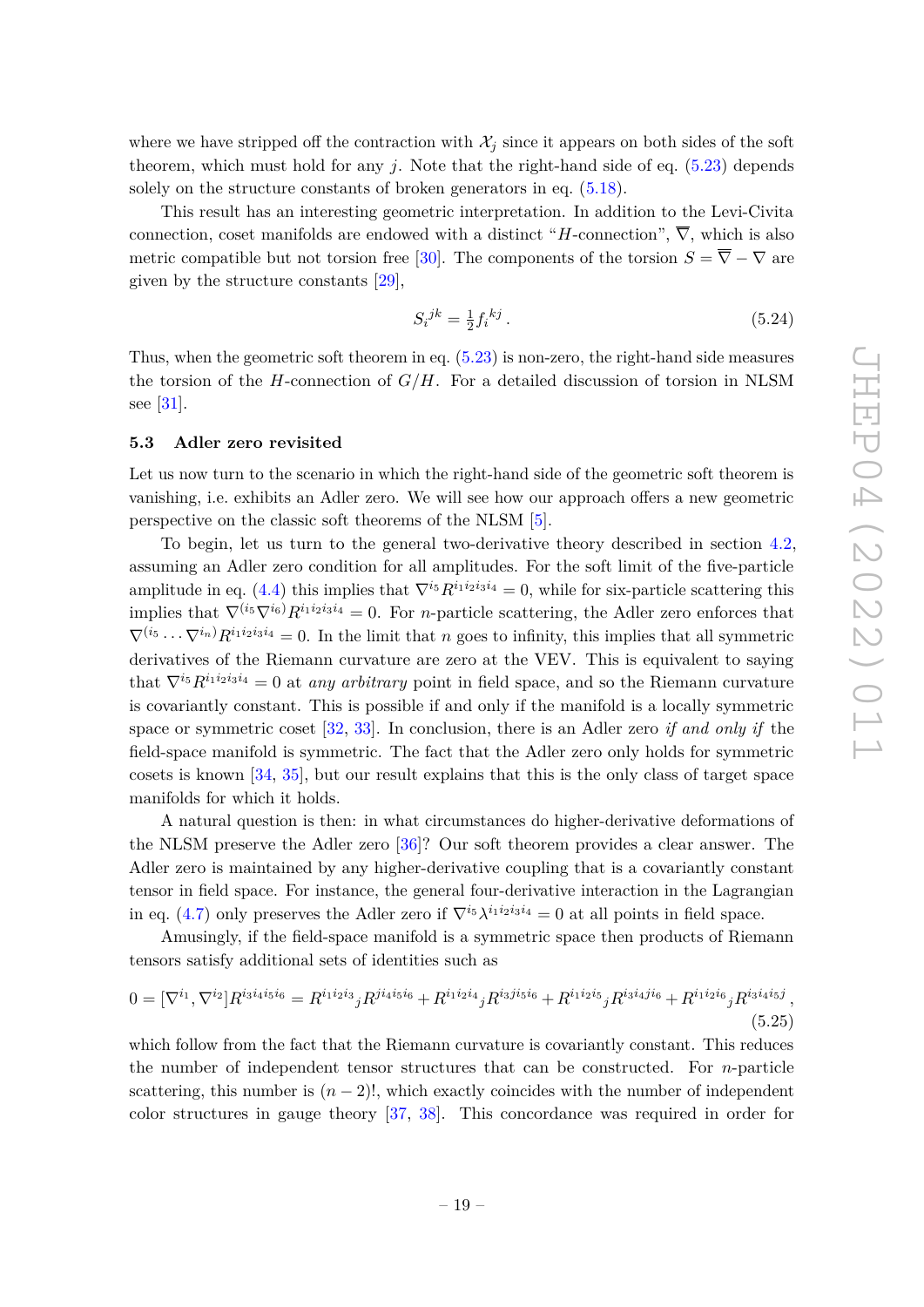color-kinematics duality and the double copy [\[39](#page-31-0)[–42\]](#page-31-1) to be applicable to amplitudes in the NLSM on a symmetric coset.

Yet another way to understand the Adler zero is in terms of Killing vectors. By definition, a symmetric space is a coset whose generators exhibit a  $\mathbb{Z}_2$  parity under which the broken generators are odd, so

$$
\mathcal{T}_a \to \mathcal{T}_a \quad \text{and} \quad \mathcal{X}_i \to -\mathcal{X}_i \,. \tag{5.26}
$$

Compatibility with this parity requires that the commutation relations take the form

$$
[\mathcal{T}_a, \mathcal{X}_i] = f_{ai}{}^j \mathcal{X}_j \,, \tag{5.27}
$$

$$
[\mathcal{X}_i, \mathcal{X}_j] = f_{ij}{}^a \mathcal{T}_a \,, \tag{5.28}
$$

which is to say that  $f_{ij}{}^k = 0$  in eq. [\(5.18\)](#page-18-3). As a consequence, the covariant derivatives of broken generators are zero [\[43\]](#page-31-2),

<span id="page-20-0"></span>
$$
\nabla_i \mathcal{K}_j{}^I(v) = \nabla_i \mathcal{X}_j{}^I(v) = 0, \qquad (5.29)
$$

which can be shown using eq.  $(5.22)$ . Using eq.  $(5.11)$  or eq.  $(5.23)$ , we see that right-hand side of the soft theorem vanishes for symmetric spaces, thus yielding the Adler zero.

Our reformulation of the Adler zero in terms of Killing vectors reveals an unnecessary assumption in the usual current algebra proof of the Adler zero for two-derivative theories without a potential [\[5\]](#page-29-2). In particular, it is *not necessary* to require the absence of three-point interactions and linear terms in the symmetry transformation. So their presence cannot ever preclude a vanishing soft limit. Indeed, by solving the Killing equation [\(5.4\)](#page-16-2) as a power series about the VEV and using eq.  $(5.29)$ ,

$$
\mathcal{K}_I(\Phi) = \mathcal{K}_I(v) + \Gamma^J{}_{IK}(v)\mathcal{K}_J(v)\phi^K + \cdots, \qquad (5.30)
$$

and also noting that

$$
g_{IJ}(\Phi) = g_{IJ}(v) + 2\,\Gamma_{(IJ)K}(v)\,\phi^K + \cdots,\tag{5.31}
$$

we see that the linear term of the symmetry transformation eq. [\(5.1\)](#page-15-2) and the three-point two-derivative interaction are both related to the Christoffel symbol. In fact, the relation is such that their effects precisely cancel in an amplitude, which can be easily confirmed by performing a field redefinition to Riemann normal coordinates, where the Christoffel symbol is zero. This simultaneously eliminates both the cubic interaction and the linear term in the symmetry transformation. In hindsight this had to be true given that the presence of three-point interactions is a field-basis-dependent statement, whereas the Adler zero is not.

Last but not least, it is natural to ask whether there are alternative ways that an Adler zero can arise on the right-hand side of eq.  $(5.11)$ . For example, is it possible to have  $\nabla_i \mathcal{K}^i = 0$  at *all* points in field space? This is equivalent to asking whether the Killing vector associated with the NGB can be covariantly constant. While this is possible, it is simple to show that such a degree of freedom couples rather trivially. Since the Lie derivative  $\mathcal{L}_K$ annihilates all coupling tensors and their covariant derivatives, then so too does *n* powers of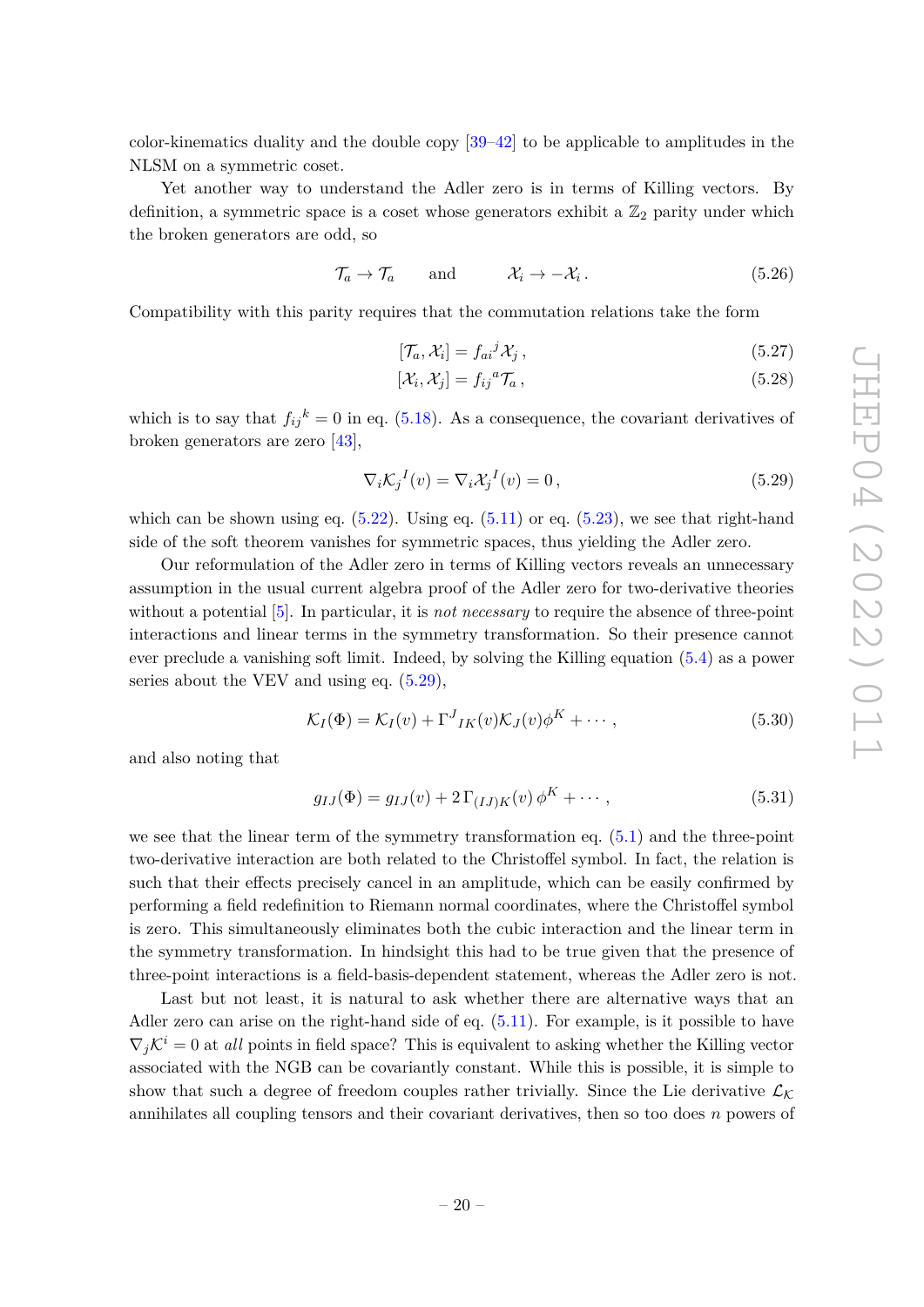the Lie derivative, which for covariantly constant K is equal to  $\mathcal{L}_{\mathcal{K}}^n = \mathcal{K}^{i_1} \cdots \mathcal{K}^{i_n} \nabla_{(i_1} \cdots \nabla_{i_n)}$ . The fact that every coupling is annihilated by  $\mathcal{L}_{\mathcal{K}}^n$  implies that there is a field basis in which the coupling tensors have no dependence on the corresponding NGB. So for example in the Lagrangian in eq.  $(2.1)$ , the couplings  $g_{IJ}$ , V, and  $\lambda_{IJKL}$  would have no dependence on the NGB, although the NGB could still appear derivatively coupled through  $\partial_{\mu} \Phi^{I}$ .

#### <span id="page-21-0"></span>**5.4 Dilatons**

The soft dilaton theorem [\[44–](#page-31-3)[47\]](#page-31-4) is actually a corollary of our geometric soft theorem. To understand why, let us construct the effective Lagrangian for a dilaton coupled to an arbitrary theory of scalar "matter" fields. By definition, the dilaton is a compensator for scale transformations, so one can construct its interactions via the so-called Stueckelberg trick. In particular, starting from the scalar matter field Lagrangian, we apply a scale transformation and then promote the scale parameter to a dynamical dilaton.

To start, consider a theory of scalar matter fields described by eq. [\(2.1\)](#page-3-2). Previously, we expanded  $\Phi^I = v^I + \phi^I$  about an arbitrary VEV. In the case of the dilaton this is not permitted, however. The reason for this is that the dilaton is by definition the compensator for *all* scales, including VEVs. Said another way, if there are any fields in the theory that acquire VEVs other than the dilaton, then these states will necessarily mix with the dilaton. To simplify our analysis, we eliminate this mixing from the start by assuming  $v^I = 0$  for the scalar matter fields.

In this basis the scalar matter field Lagrangian is

<span id="page-21-2"></span>
$$
L = \frac{1}{2}g_{IJ}(\phi)\partial_\mu\phi^I\partial^\mu\phi^J - V(\phi) + \cdots, \qquad (5.32)
$$

where the ellipses denote higher-derivative interactions. Next, consider a scale transformation,

<span id="page-21-1"></span>
$$
x^{\mu} \to \xi^{1/\Delta} x^{\mu} \qquad \text{and} \qquad \phi^{I} \to \xi^{-1} \phi^{I} , \qquad (5.33)
$$

where by convention we have chosen  $\xi$  to have the scaling dimension  $\Delta = \frac{D-2}{2}$  of a scalar in *D* dimensions. Applying eq. [\(5.33\)](#page-21-1) to eq. [\(5.32\)](#page-21-2) and promoting the scale parameter  $\xi$  to a dynamical dilaton, we obtain the dilaton effective Lagrangian,

$$
L = \frac{1}{2}\partial_{\mu}\xi\partial^{\mu}\xi + \frac{1}{2}g_{IJ}(\xi^{-1}\phi)\partial_{\mu}\phi^{I}\partial^{\mu}\phi^{J} - \xi^{D/\Delta}V(\xi^{-1}\phi) + \cdots
$$
 (5.34)

Note that the dilaton kinetic term is fixed by its scaling dimension. Naively, the appearance of inverse powers of the dilaton may seem peculiar but this is not an issue because the VEV of the dilaton,  $\langle \xi \rangle$ , is assumed to be non-zero.

Let us now study the dilaton effective Lagrangian expanded about the vanishing VEVs of the scalar matter fields. First, we consider the two-derivative terms,

$$
\frac{1}{2}g_{IJ}(\xi^{-1}\phi) = \frac{1}{2}(g_{IJ}(0) + \partial_K g_{IJ}(0)\xi^{-1}\phi^K + \cdots)\partial_\mu\phi^I\partial^\mu\phi^J.
$$
(5.35)

Crucially, the lowest order coupling of the dilaton is to *three* scalar matter fields. Hence, the theory includes a dilaton-matter-matter-matter coupling but no dilaton-matter-matter coupling. The absence of the latter then implies that any Christoffel symbol involving the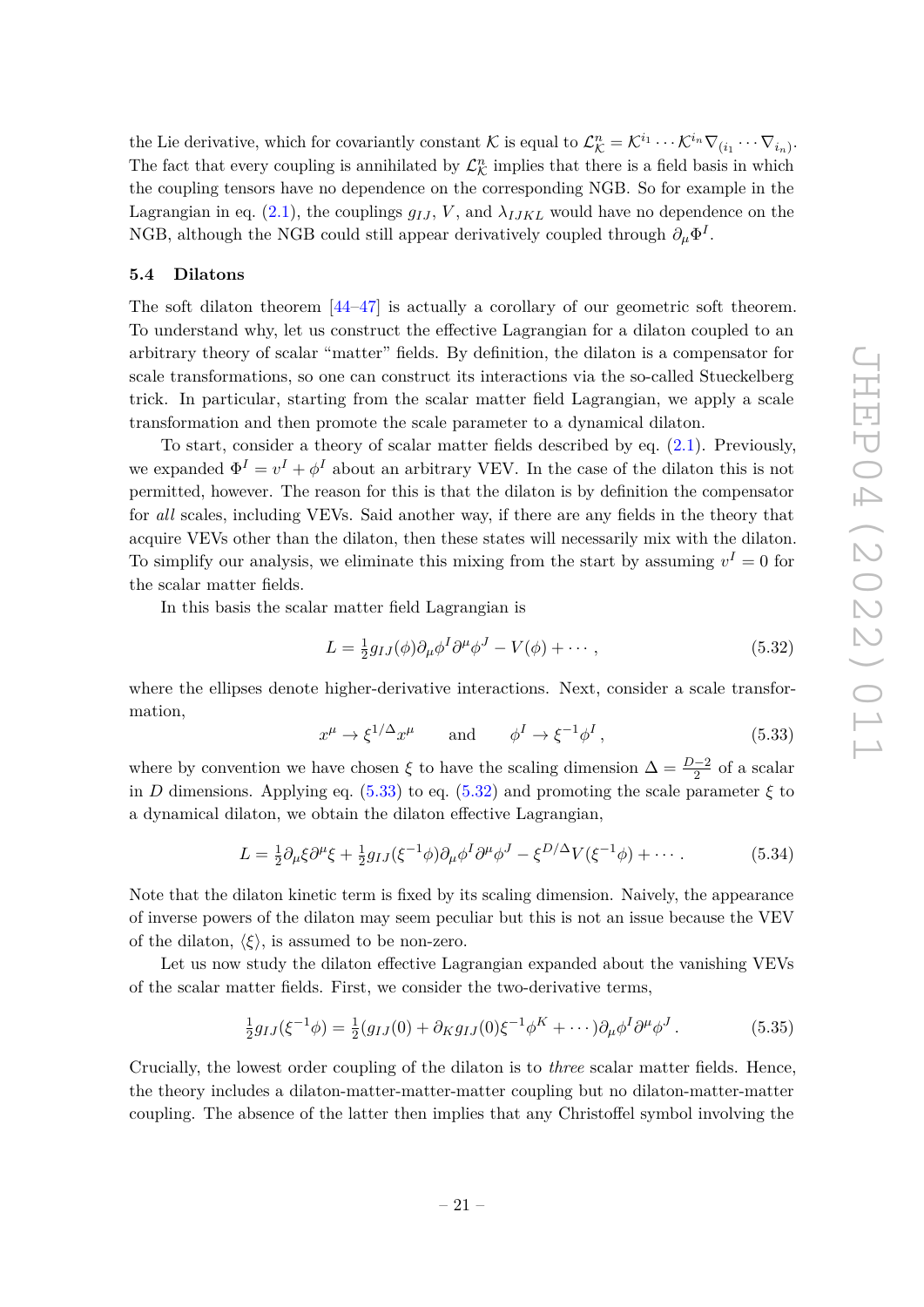dilaton — which encodes the corresponding cubic vertices — is zero. This implies the geometric statement,

$$
\nabla_{\langle \xi \rangle} = \partial_{\langle \xi \rangle} , \tag{5.36}
$$

so covariant and partial derivatives with respect to the VEV of the dilaton are one and the same. More invariantly, this means that the dilaton parameterizes a flat direction in field space that non-linearly realizes scale transformations.

Second, let us consider the expansion of the potential terms about the VEVs, yielding

$$
\xi^{D/\Delta} V(\xi^{-1} \phi) = \dots + \frac{1}{2} \xi^{2/\Delta} \partial_I \partial_J V(0) \phi^I \phi^J + \dots \tag{5.37}
$$

Here we see that the mass term for the scalar matter field is simply dressed by a factor of *ξ* <sup>2</sup>*/*∆. This is of course expected, since the dilaton modulates the mass spectrum uniformly. It will be useful later to realize then that

$$
\nabla_{\langle \xi \rangle} V_{IJ} = \frac{2}{\Delta \langle \xi \rangle} V_{IJ},\tag{5.38}
$$

so the covariant derivative of the mass matrix with respect to the dilaton VEV acts as a simple multiplicative factor.

At last, we are now equipped to apply the geometric soft theorem in eq. [\(3.1\)](#page-6-3) to the case of the dilaton. The soft limit of an amplitude with a single dilaton and *n* scalar matter fields is

<span id="page-22-1"></span>
$$
\lim_{q \to 0} A_{n+1}^{i_1 \cdots i_n \langle \xi \rangle} = \nabla^{\langle \xi \rangle} A_n^{i_1 \cdots i_n} + \sum_{a=1}^n \frac{\nabla^{\langle \xi \rangle} V_{j_a}^{i_a}}{(p_a + q)^2 - m_{j_a}^2} \left( 1 + q^\mu \frac{\partial}{\partial p_a^\mu} \right) A_n^{i_1 \cdots j_a \cdots i_n}
$$
\n
$$
= \partial_{\langle \xi \rangle} A_n^{i_1 \cdots i_n} + \frac{1}{\Delta \langle \xi \rangle} \sum_{a=1}^n \frac{m_{i_a}^2}{p_a \cdot q} \left( 1 + q^\mu \frac{\partial}{\partial p_a^\mu} \right) A_n^{i_1 \cdots i_a \cdots i_n}.
$$
\n(5.39)

The above expression is secretly identical to the dilaton soft theorem described in [\[44–](#page-31-3)[47\]](#page-31-4). To understand why, recall that dimensional analysis implies that

<span id="page-22-0"></span>
$$
\left(\Delta\langle\xi\rangle\partial_{\langle\xi\rangle}+\sum_{a=1}^{n}p_{a}^{\mu}\frac{\partial}{\partial p_{a}^{\mu}}\right)A_{n}^{i_{1}\cdots i_{n}}=(D-n\Delta)A_{n}^{i_{1}\cdots i_{n}}.
$$
\n(5.40)

The left-hand side extracts the total mass dimension of the amplitude by counting the overall powers of momenta and dimensionful coupling constants. By definition, the latter enter everywhere with factors of the dilaton VEV. Plugging eq. [\(5.40\)](#page-22-0) into eq. [\(5.39\)](#page-22-1) to eliminate  $\partial_{\langle \xi \rangle}$ , we obtain the soft dilaton theorem in its more standard form,

$$
\lim_{q \to 0} A_{n+1}^{i_1 \cdots i_n \langle \xi \rangle} = \frac{1}{f} \left[ D - n \Delta - \sum_{a=1}^n \left( p_a^{\mu} \frac{\partial}{\partial p_a^{\mu}} + \frac{m_{i_a}^2}{p_a \cdot q} \left( 1 + q^{\mu} \frac{\partial}{\partial p_a^{\mu}} \right) \right) \right] A_n^{i_1 \cdots i_a \cdots i_n}, \quad (5.41)
$$

where we have defined the decay constant of the dilaton,  $f = \Delta \langle \xi \rangle$  [\[48\]](#page-31-5).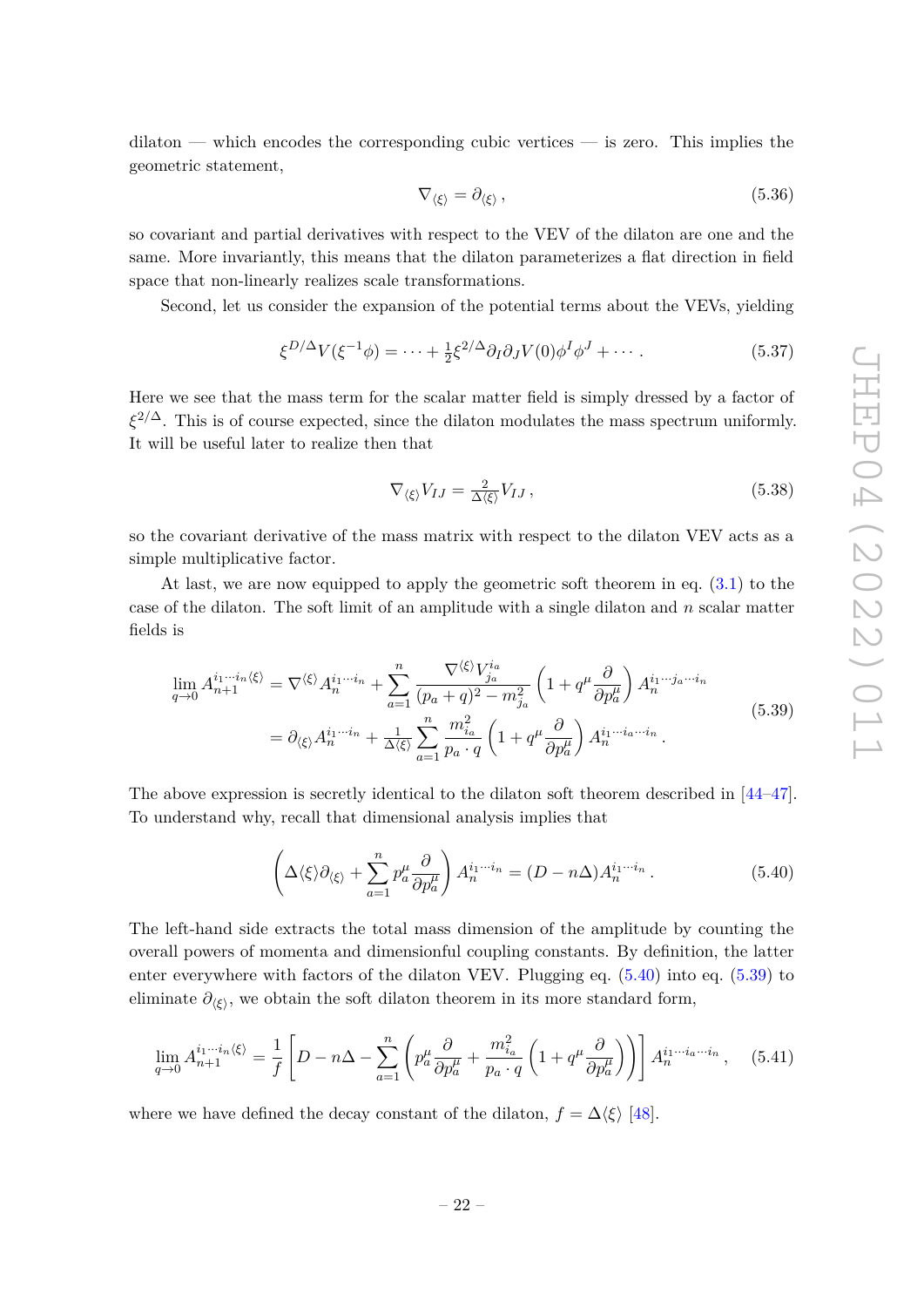#### <span id="page-23-0"></span>**6 Multiple-soft theorems**

In this section we consider multiple-soft theorems that govern the behavior of amplitudes as a set of particles are taken soft, either consecutively or simultaneously. In the former, the soft particles exhibit a hierarchy of softness that dictates their ordering. In the latter, all soft particles are on the same footing. Throughout this analysis we focus on the leading non-trivial order, dropping contributions  $\mathcal{O}(q)$  and higher. Furthermore, for simplicity we consider scalar field theories in which the potential is vanishing.

#### <span id="page-23-1"></span>**6.1 Consecutive double-soft theorem**

The consecutive double-soft theorem is trivially obtained by applying the geometric soft theorem in eq. [\(3.1\)](#page-6-3) on a pair of particles in sequence. A quantity of particular interest is the *commutator* of consecutive double-soft limits, which a trivial calculation shows to be

<span id="page-23-3"></span>
$$
\left[\lim_{q_a \to 0}, \lim_{q_b \to 0}\right] A^{i_1 \cdots i_n i_a i_b}_{n+2} = [\nabla^{i_a}, \nabla^{i_b}] A^{i_1 \cdots i_n}_{n} = \sum_{c \neq a,b} R^{i_a i_b i_c}{}_{j_c} A^{i_1 \cdots j_c \cdots i_n}_{n} .
$$
\n(6.1)

The above expression is beautifully intuitive, since the commutator of soft limits measures the change of the amplitude when transported around an infinitesimal square in field space — thus probing the local curvature. Note also that eq.  $(6.1)$  holds generally, i.e. for arbitrary two- and higher-derivative interactions.

For the special case of the NLSM on a symmetric manifold, the right-hand side of eq. [\(6.1\)](#page-23-3) sums to zero by the Jacobi identities, which are automatically satisfied by the Riemann curvature on account of eq. [\(5.25\)](#page-19-1). This is necessary for consistency with the Adler zero in the single-soft limit, which directly implies that the consecutive double-soft limit is also vanishing.

#### <span id="page-23-2"></span>**6.2 Simultaneous double-soft theorem**

Next, let us consider the simultaneous double-soft theorem, whereby a pair of particles is taken soft at the same rate. Such a setup has previously been studied in the NLSM [\[49–](#page-31-6)[53\]](#page-31-7), both at leading and subleading order. Here we prove that the leading double-soft limit for a general scalar theory is

<span id="page-23-5"></span><span id="page-23-4"></span>
$$
\lim_{q_a, q_b \to 0} A_{n+2}^{i_1 \cdots i_n i_a i_b} = \frac{1}{2} \sum_{c \neq a,b} \frac{s_{ac} - s_{bc}}{s_{ac} + s_{bc}} R^{i_a i_b i_c}{}_{j_c} A_n^{i_1 \cdots j_c \cdots i_n} + \nabla^{(i_a \nabla^{i_b})} A_n^{i_1 \cdots i_n} \,. \tag{6.2}
$$

The first term already appears in the NLSM but the second term appears for a general theory without a potential. One can verify directly that this double-soft theorem holds for the amplitudes in sections [4.2](#page-13-0) and [4.3.](#page-14-0)

Our proof of eq.  $(6.2)$  is a generalization of the analysis in [\[53\]](#page-31-7) for the NLSM. The amplitude is organized into potentially singular terms, which have diagrammatic structure as in figure [2,](#page-24-1) and regular terms, which we denote by  $\mathcal{R}$ , as follows

$$
A_{n+2}^{i_1\cdots i_n i_a i_b}(p_1, \cdots, p_n, q_a, q_b) = \sum_{c \neq a,b} A_4^{i_1 i_b i_c}{}_{j_c}(q_a, q_b, p_c, -\tilde{p}_c) \frac{1}{\tilde{p}_c^2} A_n^{i_1 \cdots j_c \cdots i_n}(p_1, \cdots, \tilde{p}_c, \cdots p_n) + \mathcal{R}^{i_1 \cdots i_n i_a i_b}(p_1, \cdots, p_n, q_a, q_b),
$$
\n
$$
(6.3)
$$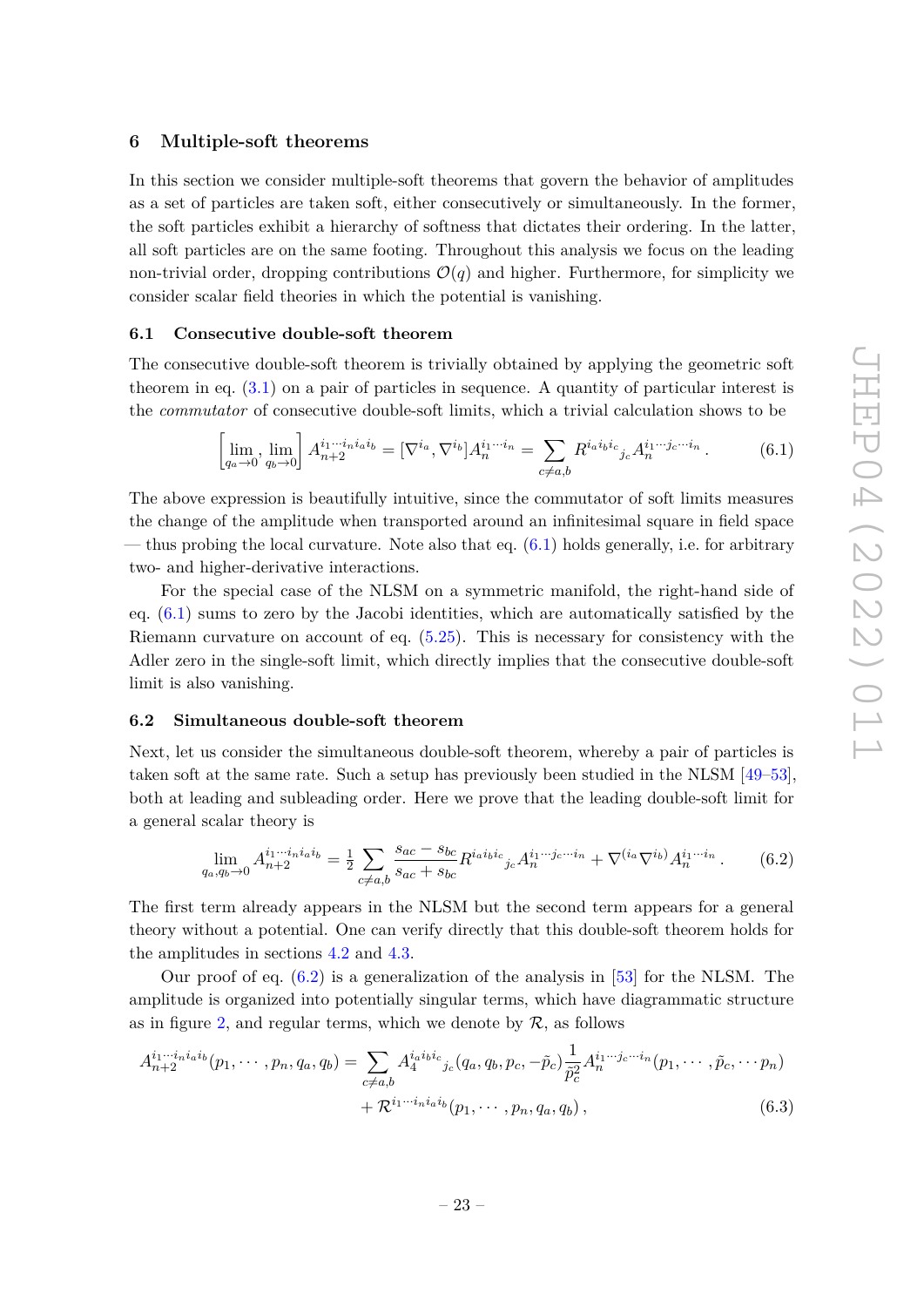

<span id="page-24-1"></span>**Figure 2**. Diagram containing potentially singular terms in the simultaneous double-soft theorem.

where  $A_n$  is the amputated *n*-particle current with the momentum  $\tilde{p}_c = p_c - q_a - q_b$  taken off-shell. The function  $\mathcal R$  is a remainder function that is local in the soft momenta. By explicit calculation we find that the four-particle current is

<span id="page-24-2"></span>
$$
A_4^{i_a i_b i_c}{}_{j_c} = \frac{1}{2} R^{i_a i_b i_c}{}_{j_c} (s_{ac} - s_{bc}) + \frac{1}{6} (R^{i_c i_a i_b}{}_{j_c} + R^{i_c i_b i_a}{}_{j_c}) (s_{ac} + s_{bc} - 2s_{ab}) + \frac{1}{2} s_{ab} s_{c\tilde{c}} \lambda^{i_a i_b i_c}{}_{j_c} + \frac{1}{2} s_{ac} s_{b\tilde{c}} \lambda^{i_a i_c i_b}{}_{j_c} + \frac{1}{2} s_{bc} s_{a\tilde{c}} \lambda^{i_b i_c i_a}{}_{j_c},
$$
\n
$$
(6.4)
$$

as shown in figure [2.](#page-24-1) Here we have explicitly included the four-derivative coupling,  $\lambda$ , but all of our results will equally apply when including other higher-derivative interactions. Dropping contributions subleading in the soft expansion, we can effectively set  $s_{ab} = s_{a\tilde{c}} =$  $s_{b\tilde{c}} = s_{c\tilde{c}} = 0$  and  $\tilde{p}_c^2 = s_{ac} + s_{bc}$ , while setting the momenta  $\tilde{p}_c$  in the subamplitudes equal to  $p_c$ . Combining eq.  $(6.4)$  with eq.  $(6.3)$  we obtain

$$
\lim_{q_a, q_b \to 0} A^{i_1 \cdots i_n i_a i_b}_{n+2} = \frac{1}{2} \sum_{c \neq a,b} \frac{s_{ac} - s_{bc}}{s_{ac} + s_{bc}} R^{i_a i_b i_c}_{\qquad c} j_c A^{i_1 \cdots j_c \cdots i_n}_{n}
$$
\n
$$
+ \frac{1}{6} \sum_{c \neq a,b} (R^{i_c i_a i_b}_{\qquad j_c} + R^{i_c i_b i_a}_{\qquad j_c}) A^{i_1 \cdots j_c \cdots i_n}_{n} + \lim_{q_a, q_b \to 0} R^{i_1 \cdots i_n i_a i_b}.
$$
\n(6.5)

Note that the four-derivative coupling,  $\lambda$ , does not affect the result at this order. The same is true of other higher-derivative couplings. To simplify the above expression, we compute the *anti-commutator* of consecutive soft limits of eq. [\(6.3\)](#page-23-5), yielding

<span id="page-24-4"></span>
$$
\frac{1}{2} \left\{ \lim_{q_a \to 0} \lim_{q_b \to 0} \right\} A_{n+2}^{i_1 \cdots i_n i_a i_b} = \frac{1}{6} \sum_{c \neq a,b} (R^{i_c i_a i_b}_{\qquad c} j_c + R^{i_c i_b i_a}_{\qquad c} j_c) A_n^{i_1 \cdots i_c \cdots i_n} + \lim_{q_a, q_b \to 0} \mathcal{R}^{i_1 \cdots i_n i_a i_b}.
$$
 (6.6)

We now compare this to the anti-commutator of consecutive soft limits computed directly from our geometric soft theorem,

<span id="page-24-5"></span><span id="page-24-3"></span>
$$
\frac{1}{2} \left\{ \lim_{q_a \to 0}, \lim_{q_b \to 0} \right\} A_{n+2}^{i_1 \cdots i_n i_a i_b} = \nabla^{(i_a \nabla^{i_b})} A_n^{i_1 \cdots i_n} . \tag{6.7}
$$

Combining eq.  $(6.5)$  with eq.  $(6.6)$  and eq.  $(6.7)$ , we obtain the claimed simultaneous double-soft theorem in eq. [\(6.2\)](#page-23-4).

#### <span id="page-24-0"></span>**6.3 Simultaneous triple-soft theorem**

It is straightforward to generalize our proof of the simultaneous double-soft theorem to a triplet of particles. Applying parallel reasoning, we can prove a new simultaneous triple-soft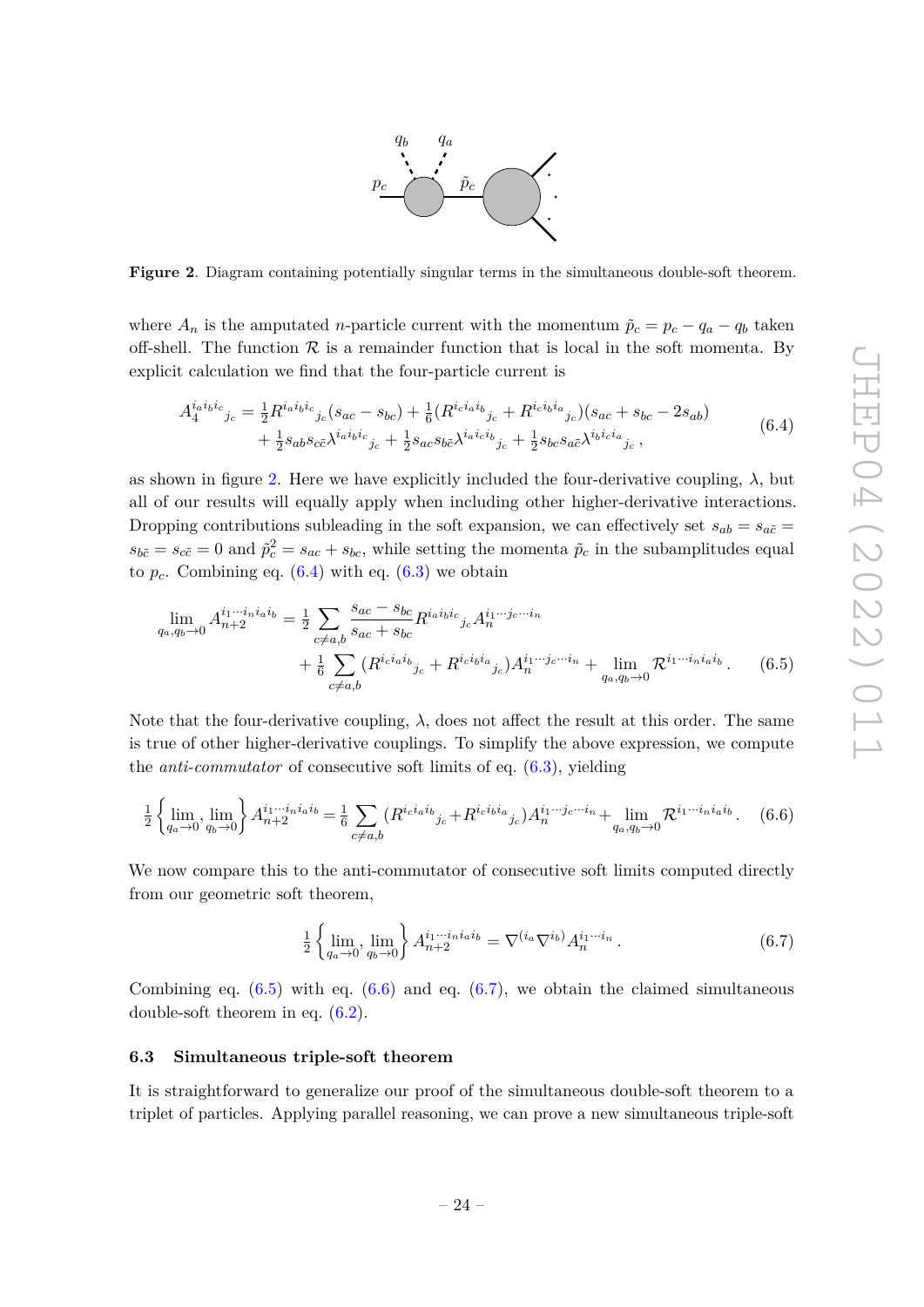theorem,

$$
\lim_{q_a, q_b, q_c \to 0} A_{n+3}^{i_1 \cdots i_n i_a i_b i_c}
$$
\n
$$
= \sum_{d \neq a, b, c} \left( \frac{1}{2} \frac{s_{ad} - s_{bd}}{s_{ad} + s_{bd}} R^{i_a i_b i_d}{}_{j_d} \nabla^{i_c} + \frac{1}{3} \frac{s_{ad} - s_{bd}}{s_{ad} + s_{bd} + s_{cd}} \nabla^{i_c} R^{i_a i_b i_d}{}_{j_d} \right) A_n^{i_1 \cdots j_d \cdots i_n} 5
$$
\n
$$
+ \frac{1}{3} \frac{s_{ac} - s_{bc}}{s_{ab} + s_{ac} + s_{bc}} R^{i_a i_b i_c}{}_{j_d} \nabla^{j_d} A_n^{i_1 \cdots i_n} + (a \leftrightarrow c) + (b \leftrightarrow c) + \nabla^{(i_a} \nabla^{i_b} \nabla^{i_c} A_n^{i_1 \cdots j_d \cdots i_n},
$$
\n(6.8)

which is applicable to any theory without a potential. Note that this formula has no analog in the NLSM, for which all amplitudes with odd numbers of particles are trivially zero. We have checked explicitly that this triple-soft theorem holds for seven-particle amplitudes in theories without a potential.

#### <span id="page-25-0"></span>**7 On-shell recursion relations**

It has long been appreciated that the Adler zero condition can be leveraged to bootstrap the scattering amplitudes of the NLSM [\[54,](#page-31-8) [55\]](#page-31-9). More recently, similar logic has been applied to a broader class of scalar effective field theories which exhibit enhanced symmetries [\[56,](#page-31-10) [57\]](#page-31-11), including Dirac-Born-Infeld (DBI) theory and the special Galileon (SG) theory [\[58\]](#page-31-12). Notably, this soft bootstrap can be systematized using on-shell recursion relations [\[59\]](#page-32-0) that directly exploit the soft behavior of amplitudes. See  $[60-67]$  $[60-67]$  for other recent work on the soft bootstrap.

These earlier explorations all suggest an intimate correlation between enhanced symmetry, vanishing soft limits, and on-shell constructibility. In the present work, we have shown that completely generic theories exhibit a geometric soft theorem even in the absence of symmetry. Interestingly, in many cases the soft limit does not even vanish. As we will see, we can still exploit the geometric soft theorem to build an on-shell recursion relation for any arbitrary two-derivative scalar field theory. A priori, it is rather unintuitive that such generic theories should be on-shell constructible. However, one should bear in mind that the extra amplitudes data that is implicitly input into the recursion is the behavior of amplitudes in a small neighborhood about the VEV.

Before we begin, let us review the original Britto-Cachazo-Feng-Witten (BCFW) recursion relations [\[68,](#page-32-3) [69\]](#page-32-4). We deform a pair of external momenta,

$$
p_1 \to p_1 + zq \qquad \text{and} \qquad p_2 \to p_2 - zq, \tag{7.1}
$$

where z is a complex number and *q* is reference momentum satisfying  $q \cdot p_1 = q \cdot p_2 = q^2 = 0$ . We then apply Cauchy's theorem to write the on-shell *n*-particle scattering amplitude as

$$
A_n(0) = \frac{1}{2\pi i} \oint \frac{dz}{z} A_n(z) = -\sum_{\alpha} \text{Res}_{z=z_{\alpha}} \left( \frac{A_n(z)}{z} \right) . \tag{7.2}
$$

The right-hand side is composed of a sum of residues corresponding to on-shell factorization diagrams and a contribution at  $z = \infty$ . If the residue at  $z = \infty$  is zero then the  $A_n(0)$  can be calculated recursively from on-shell lower-particle amplitudes.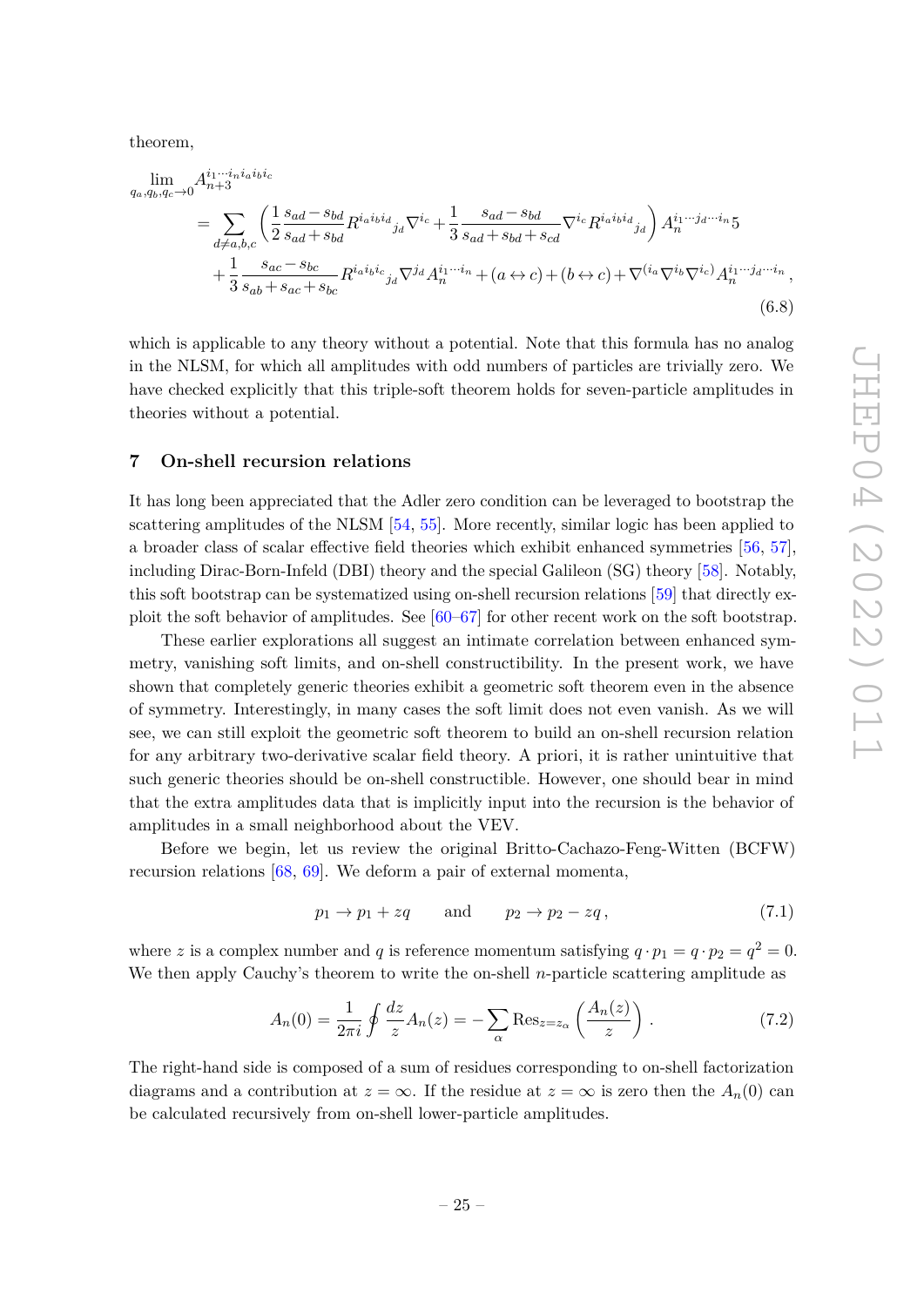Theories with derivative interactions typically have poor high energy behavior, in which case the residue at  $z = \infty$  will generically non-zero. Nevertheless, the residue at infinity can actually be *eliminated* if the soft limit is known [\[59\]](#page-32-0). To do so, we define a soft momentum shift,

<span id="page-26-2"></span>
$$
p_a \to p_a \left( 1 - z c_a \right), \tag{7.3}
$$

with the condition that the deformed momenta should maintain total momentum conservation. $5$  Now we apply Cauchy's theorem to a slightly modified integrand,

$$
A_n(0) = \frac{1}{2\pi i} \oint \frac{dz}{z} \frac{A_n(z)}{F_{n,m}(z)} = -\sum_{\alpha} \text{Res}_{z=z_{\alpha}^{\pm}} \left( \frac{A_n(z)}{zF_{n,m}(z)} \right),\tag{7.4}
$$

where we have defined the form factor

$$
F_{n,m}(z) = \prod_{a=1}^{n} (1 - c_a z)^m.
$$
 (7.5)

In the case of a vanishing soft limit, the poles generated by  $F_{n,m}(z)$  in the denominator are cancelled by the zeros in the amplitude. Hence, the only residues which contribute arise from factorization channels, each with a residue equal to the product of lower-particle amplitudes as dictated by unitarity

$$
A_n(z) = \frac{A_L(z)A_R(z)}{P_\alpha^2(z)} + \cdots , \qquad (7.6)
$$

where the propagator denominator is

$$
P_{\alpha}^{2}(z) = P_{\alpha}^{2} + 2zP_{\alpha} \cdot Q_{\alpha} + z^{2}Q_{\alpha}^{2} = P_{\alpha}^{2} (1 - z/z_{\alpha}^{+})(1 - z/z_{\alpha}^{-}), \qquad (7.7)
$$

where  $P_{\alpha} = \sum_{a} p_a$  and  $Q_{\alpha} = -\sum_{a} c_a p_a$ . Here  $z_{\alpha}^{\pm}$  are the two roots of the quadratic polynomial  $P_\alpha^2(z)$ . Thus the resulting recursion formula is

<span id="page-26-1"></span>
$$
A_n(0) = \sum_{\alpha} \frac{A_L(z_{\alpha}^+) A_R(z_{\alpha}^+)}{(1 - z_{\alpha}^+/z_{\alpha}^-) F_{n,m}(z_{\alpha}^+)} + (z_{\alpha}^+ \leftrightarrow z_{\alpha}^-), \tag{7.8}
$$

and can be used to construct all scattering amplitudes in the NLSM, DBI, and SG.

On the other hand, when the soft limit of the amplitude is known but non-zero, then one can construct a generalized version of soft on-shell recursion relations [\[61\]](#page-32-5). We instead consider

$$
A_n(0) = \frac{1}{2\pi i} \oint \frac{dz}{z} \frac{A_n(z)}{F_{n,1}(z)}
$$
  
= 
$$
-\sum_{\alpha} \text{Res}_{z=z_{\alpha}^{\pm}} \left( \frac{A_n(z)}{z F_{n,1}(z)} \right) - \sum_{a} \text{Res}_{z=1/c_a} \left( \frac{A_n(z)}{z F_{n,1}(z)} \right),
$$
(7.9)

where in addition to the factorization poles we need to include the additional residues at  $z = 1/c_a$  from the poles in  $F_{n,1}(z)$ .

<span id="page-26-0"></span><sup>&</sup>lt;sup>5</sup>For  $n > D + 1$  it is possible to find distinct  $c_i$  for generic  $p_i$ .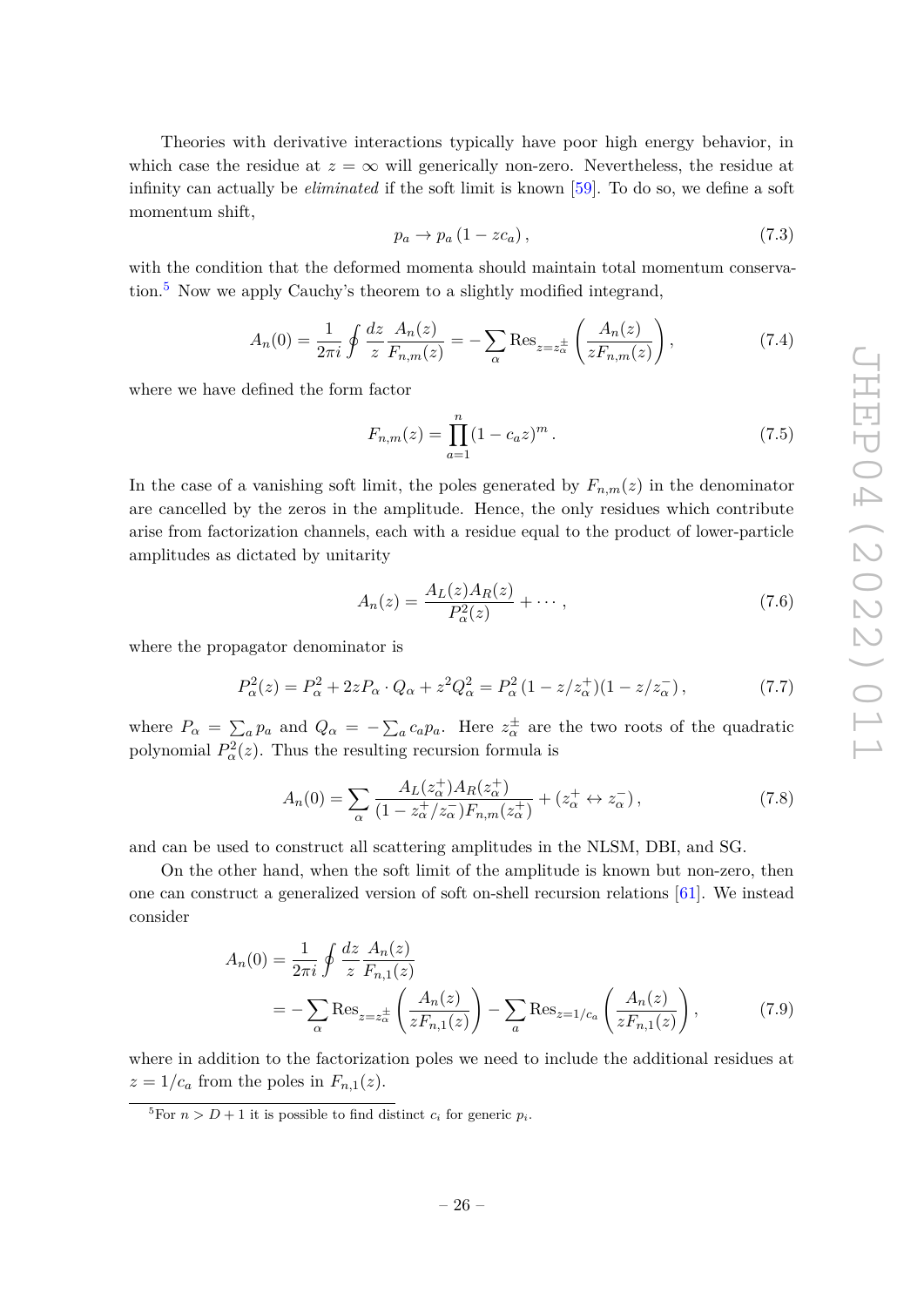At last, we are equipped to use our geometric soft theorem to derive on-shell recursion relations. For simplicity, let us consider a general two-derivative theory of scalars without a potential, as defined in eq. [\(4.3\)](#page-13-1). Crucially, in such a theory the soft limit need not vanish. In this case, each residue in the last term of eq. [\(7.9\)](#page-26-1) becomes

$$
\text{Res}_{z=1/c_a} \left( \frac{A_n(z)}{z F_{n,1}(z)} \right) = \frac{\nabla_{i_a} A_{n-1}(1/c_a)}{\Pi_{b \neq a} (1 - c_b/c_a)} \,. \tag{7.10}
$$

This yields the on-shell recursion relation

<span id="page-27-0"></span>
$$
A_n(0) = \sum_{\alpha} \frac{A_L(z_{\alpha}^+) A_R(z_{\alpha}^+)}{(1 - z_{\alpha}^+/z_{\alpha}^-) F_{n,1}(z_{\alpha}^+)} + (z_{\alpha}^+ \leftrightarrow z_{\alpha}^-) + \sum_{a} \frac{\nabla_{i_a} A_{n-1}(1/c_a)}{\Pi_{b \neq a}(1 - c_b/c_a)},
$$
(7.11)

which is valid for a general two-derivative scalar theory.

Now let us check eq.  $(7.11)$  for the very simplest case of building the five-particle amplitude in terms of the four-particle amplitude via on-shell recursion. To more easily construct the momentum shift in eq. [\(7.3\)](#page-26-2) we specialize to three-dimensional kinematics. Note that this choice actually introduces no loss of generality, since the amplitudes of two-derivative scalar theories are degree one polynomials in Mandlestam variables, so they cannot include a three-dimensional Gram determinant. An explicit solution for the *c<sup>a</sup>* is [\[61\]](#page-32-5)

$$
c_1 = s_{23}(s_{14}s_{23} - s_{13}s_{24} - s_{12}s_{34}),
$$
  
\n
$$
c_2 = s_{13}(-s_{14}s_{23} + s_{13}s_{24} - s_{12}s_{34}),
$$
  
\n
$$
c_3 = s_{12}(-s_{14}s_{23} - s_{13}s_{24} + s_{12}s_{34}),
$$
  
\n
$$
c_4 = 2s_{12}s_{13}s_{23},
$$
  
\n
$$
c_5 = 0.
$$
  
\n(7.12)

There are no contributions to eq.  $(7.11)$  from factorization channels because the threeparticle amplitude vanishes. Thus, the five-particle amplitude arises purely from the residues  $z \rightarrow 1/c_a$ . Explicitly, the five-particle amplitude is

<span id="page-27-1"></span>
$$
A_5(0) = \sum_{a=1}^4 \frac{\nabla_{i_a} A_{4,a} (1/c_a)}{\Pi_{b=1, b \neq a}^4 (1 - c_b/c_a)},
$$
\n(7.13)

where  $A_{4,a}(1/c_a)$  is the four-particle amplitude not including particle *a*, and with momenta shifted by  $z \to 1/c_a$ . It is straightforward to check that eq. [\(7.13\)](#page-27-1) agrees precisely with the five-particle scattering amplitude we computed previously in eq. [\(4.4\)](#page-14-2). We have also checked numerically that eq. [\(7.11\)](#page-27-0) produces the correct six-particle amplitude.

Via repeated application of these on-shell recursion relations, any *n*-particle amplitude can be expressed in terms of the four-particle amplitude in eq.  $(4.4)$ . Again, it may seem peculiar that this is even possible, since a general two-derivative scalar theory does not exhibit any enhanced symmetry. However, the key point here is that the four-particle amplitude depends on the Riemann curvature as a function of the VEV. This quantity, together its covariant derivatives, encode all of the properties of the underlying manifold. So implicitly, the seed of the on-shell recursion relation is not simply the four-particle amplitude, but the four-particle amplitude evaluated at *all points* on the manifold.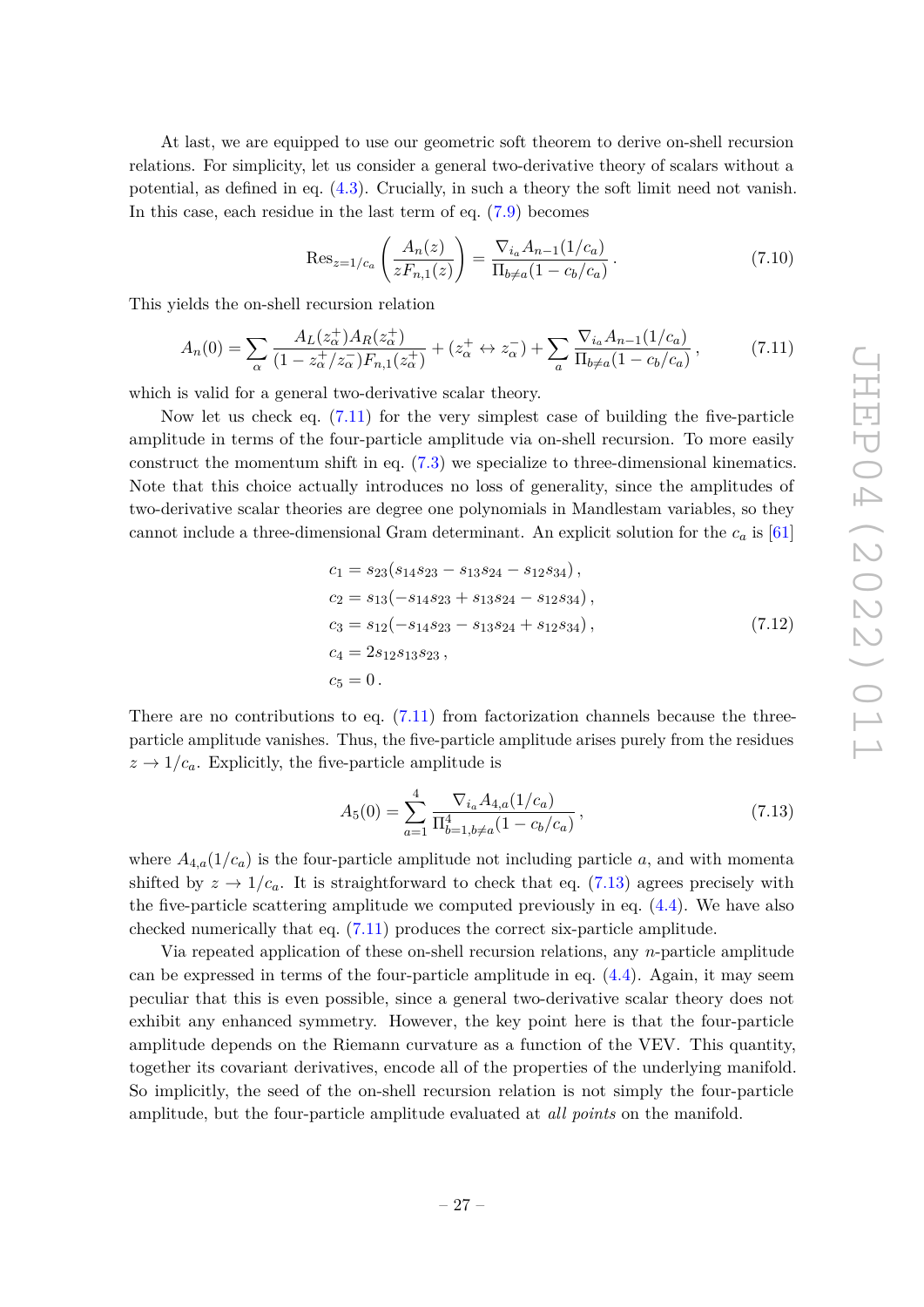## <span id="page-28-0"></span>**8 Conclusions**

In this paper we have described a systematic framework for recasting the dynamics of scattering in terms of the geometry of field space. On-shell scattering amplitudes are physical quantities, so they must be invariant under changes of field basis. Hence, they can be expressed in terms of a set of corresponding geometric invariants. In particular, we have shown quite generally how a variety of geometric objects are actually avatars for familiar physical concepts, including LSZ reduction (the tetrad), Ward identities (the Lie derivative), single-soft limits (the covariant derivative), and multiple-soft limits (the curvature).

Regarding soft structure, we have shown how the geometry of field space mandates a universal soft theorem applicable to any theory of scalars, even including masses, potential interactions, and higher-derivative couplings. In general, the soft limit is non-vanishing. For theories with symmetry, we have shown how the soft theorem is exactly dictated by the associated Killing vectors in field space. When the symmetries are affine, the corresponding theories describe NGBs, and we show under what circumstances there exists an analog of the Adler zero. We also show how the dilaton soft theorem is another corollary of our geometric soft theorem. Last but not least, we have also derived new double- and triple-soft theorems and showed how to leverage our results to derive on-shell recursion relations that implement the soft bootstrap for a much broader class of theories.

The present work offers numerous avenues for future analysis. First and foremost is the generalization of our results to an even broader class of theories. In particular, it is obvious that the geometry of scalar field space will persist even with inclusion of spectator particles with spin, such as fermions and vectors. Hence, the soft limits of scalars will be universal in those theories as well. On the other hand, a more ambitious goal would be to apply our reasoning to the soft limit of particles with spin, as in the Weinberg soft theorems for gauge theory and gravity, and in non-relativistic or condensed matter systems.

Second, it would be interesting to understand the broader class of invariances under *derivative* field redefinitions. In particular, it is known that on-shell scattering amplitudes are unchanged by changes of field basis involving derivatives. What are the geometric invariants associated with these changes of basis? To our knowledge, there exists no unified framework to understand this structure.

Third, there is the question of further applications for scattering amplitudes. A natural question is whether there exist subleading generalizations of our geometric single- and multiple-soft theorems. Another question is whether one can construct on-shell recursion relations that leverage both kinematics as well as the geometry of field space. In such a construction, one would shift not only the external kinematics of an amplitude, but *also* the VEVs that dictate the couplings and masses that appear within it.

### **Acknowledgments**

We are grateful to Lance Dixon, Maria Derda, Aneesh Manohar, and Ira Rothstein for useful discussions and comments on the paper. We also thank Maria Derda, Elizabeth Jenkins, Aneesh Manohar, and Michael Trott for collaboration on related projects. C.C., A.H., and J.P.-M. are supported by the DOE under grant no. DE-SC0011632 and by the Walter Burke Institute for Theoretical Physics.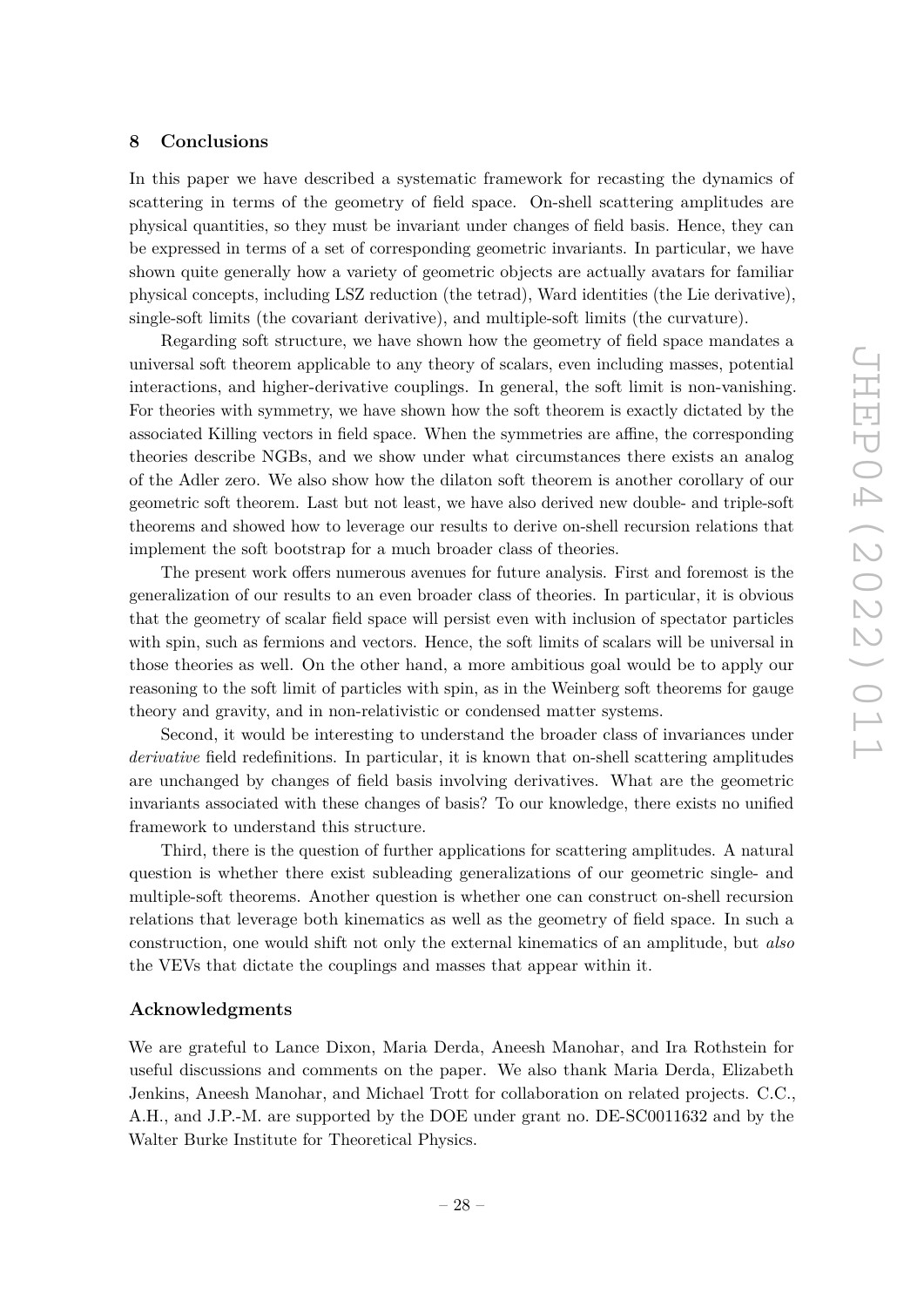**Open Access.** This article is distributed under the terms of the Creative Commons Attribution License [\(CC-BY 4.0\)](https://creativecommons.org/licenses/by/4.0/), which permits any use, distribution and reproduction in any medium, provided the original author(s) and source are credited.

# **References**

- <span id="page-29-0"></span>[1] F.E. Low, *Bremsstrahlung of very low-energy quanta in elementary particle collisions*, *[Phys.](https://doi.org/10.1103/PhysRev.110.974) Rev.* **110** [\(1958\) 974](https://doi.org/10.1103/PhysRev.110.974) [IN[SPIRE](https://inspirehep.net/search?p=find+J%20%22Phys.Rev.%2C110%2C974%22)].
- [2] S. Weinberg, *Infrared photons and gravitons*, *Phys. Rev.* **140** [\(1965\) B516](https://doi.org/10.1103/PhysRev.140.B516) [IN[SPIRE](https://inspirehep.net/search?p=find+J%20%22Phys.Rev.%2C140%2CB516%22)].
- [3] T.H. Burnett and N.M. Kroll, *Extension of the low soft photon theorem*, *[Phys. Rev. Lett.](https://doi.org/10.1103/PhysRevLett.20.86)* **20** [\(1968\) 86](https://doi.org/10.1103/PhysRevLett.20.86) [IN[SPIRE](https://inspirehep.net/search?p=find+J%20%22Phys.Rev.Lett.%2C20%2C86%22)].
- <span id="page-29-1"></span>[4] Z. Bern, S. Davies, P. Di Vecchia and J. Nohle, *Low-Energy Behavior of Gluons and Gravitons from Gauge Invariance*, *Phys. Rev. D* **90** [\(2014\) 084035](https://doi.org/10.1103/PhysRevD.90.084035) [[arXiv:1406.6987](https://arxiv.org/abs/1406.6987)] [IN[SPIRE](https://inspirehep.net/search?p=find+EPRINT%2BarXiv%3A1406.6987)].
- <span id="page-29-2"></span>[5] S.L. Adler, *Consistency conditions on the strong interactions implied by a partially conserved axial vector current*, *Phys. Rev.* **137** [\(1965\) B1022](https://doi.org/10.1103/PhysRev.137.B1022) [IN[SPIRE](https://inspirehep.net/search?p=find+J%20%22Phys.Rev.%2C137%2CB1022%22)].
- <span id="page-29-3"></span>[6] K. Meetz, *Realization of chiral symmetry in a curved isospin space*, *[J. Math. Phys.](https://doi.org/10.1063/1.1664881)* **10** (1969) [589](https://doi.org/10.1063/1.1664881) [IN[SPIRE](https://inspirehep.net/search?p=find+J%20%22J.Math.Phys.%2C10%2C589%22)].
- [7] J. Honerkamp, *Chiral multiloops*, *[Nucl. Phys. B](https://doi.org/10.1016/0550-3213(72)90299-4)* **36** (1972) 130 [IN[SPIRE](https://inspirehep.net/search?p=find+J%20%22Nucl.Phys.%2CB36%2C130%22)].
- [8] J. Honerkamp and K. Meetz, *Chiral-invariant perturbation theory*, *[Phys. Rev. D](https://doi.org/10.1103/PhysRevD.3.1996)* **3** (1971) 1996 [IN[SPIRE](https://inspirehep.net/search?p=find+J%20%22Phys.Rev.%2CD3%2C1996%22)].
- [9] G. Ecker and J. Honerkamp, *Application of invariant renormalization to the nonlinear chiral invariant pion lagrangian in the one-loop approximation*, *[Nucl. Phys. B](https://doi.org/10.1016/0550-3213(71)90468-8)* **35** (1971) 481 [IN[SPIRE](https://inspirehep.net/search?p=find+J%20%22Nucl.Phys.%2CB35%2C481%22)].
- [10] L. Álvarez-Gaumé, D.Z. Freedman and S. Mukhi, *The Background Field Method and the Ultraviolet Structure of the Supersymmetric Nonlinear Sigma Model*, *[Annals Phys.](https://doi.org/10.1016/0003-4916(81)90006-3)* **134** (1981) [85](https://doi.org/10.1016/0003-4916(81)90006-3) [IN[SPIRE](https://inspirehep.net/search?p=find+J%20%22Annals%20Phys.%2C134%2C85%22)].
- [11] L. Álvarez-Gaumé and D.Z. Freedman, *Geometrical Structure and Ultraviolet Finiteness in the Supersymmetric Sigma Model*, *[Commun. Math. Phys.](https://doi.org/10.1007/BF01208280)* **80** (1981) 443 [IN[SPIRE](https://inspirehep.net/search?p=find+J%20%22Commun.Math.Phys.%2C80%2C443%22)].
- <span id="page-29-6"></span>[12] D.G. Boulware and L.S. Brown, *Symmetric space scalar field theory*, *[Annals Phys.](https://doi.org/10.1016/0003-4916(82)90192-0)* **138** (1982) [392](https://doi.org/10.1016/0003-4916(82)90192-0) [IN[SPIRE](https://inspirehep.net/search?p=find+J%20%22Annals%20Phys.%2C138%2C392%22)].
- <span id="page-29-4"></span>[13] P.S. Howe, G. Papadopoulos and K.S. Stelle, *The Background Field Method and the Nonlinear σ Model*, *[Nucl. Phys. B](https://doi.org/10.1016/0550-3213(88)90379-3)* **296** (1988) 26 [IN[SPIRE](https://inspirehep.net/search?p=find+J%20%22Nucl.Phys.%2CB296%2C26%22)].
- <span id="page-29-5"></span>[14] D.V. Volkov, *Phenomenological lagrangians*, *Sov. J. Particles Nucl.* **4** (1973) 1.
- [15] L.J. Dixon, V. Kaplunovsky and J. Louis, *On Effective Field Theories Describing* (2*,* 2) *Vacua of the Heterotic String*, *[Nucl. Phys. B](https://doi.org/10.1016/0550-3213(90)90057-K)* **329** (1990) 27 [IN[SPIRE](https://inspirehep.net/search?p=find+J%20%22Nucl.Phys.%2CB329%2C27%22)].
- [16] R. Alonso, E.E. Jenkins and A.V. Manohar, *A Geometric Formulation of Higgs Effective Field Theory: Measuring the Curvature of Scalar Field Space*, *[Phys. Lett. B](https://doi.org/10.1016/j.physletb.2016.01.041)* **754** (2016) 335 [[arXiv:1511.00724](https://arxiv.org/abs/1511.00724)] [IN[SPIRE](https://inspirehep.net/search?p=find+EPRINT%2BarXiv%3A1511.00724)].
- [17] R. Alonso, E.E. Jenkins and A.V. Manohar, *Geometry of the Scalar Sector*, *JHEP* **08** [\(2016\)](https://doi.org/10.1007/JHEP08(2016)101) [101](https://doi.org/10.1007/JHEP08(2016)101) [[arXiv:1605.03602](https://arxiv.org/abs/1605.03602)] [IN[SPIRE](https://inspirehep.net/search?p=find+EPRINT%2BarXiv%3A1605.03602)].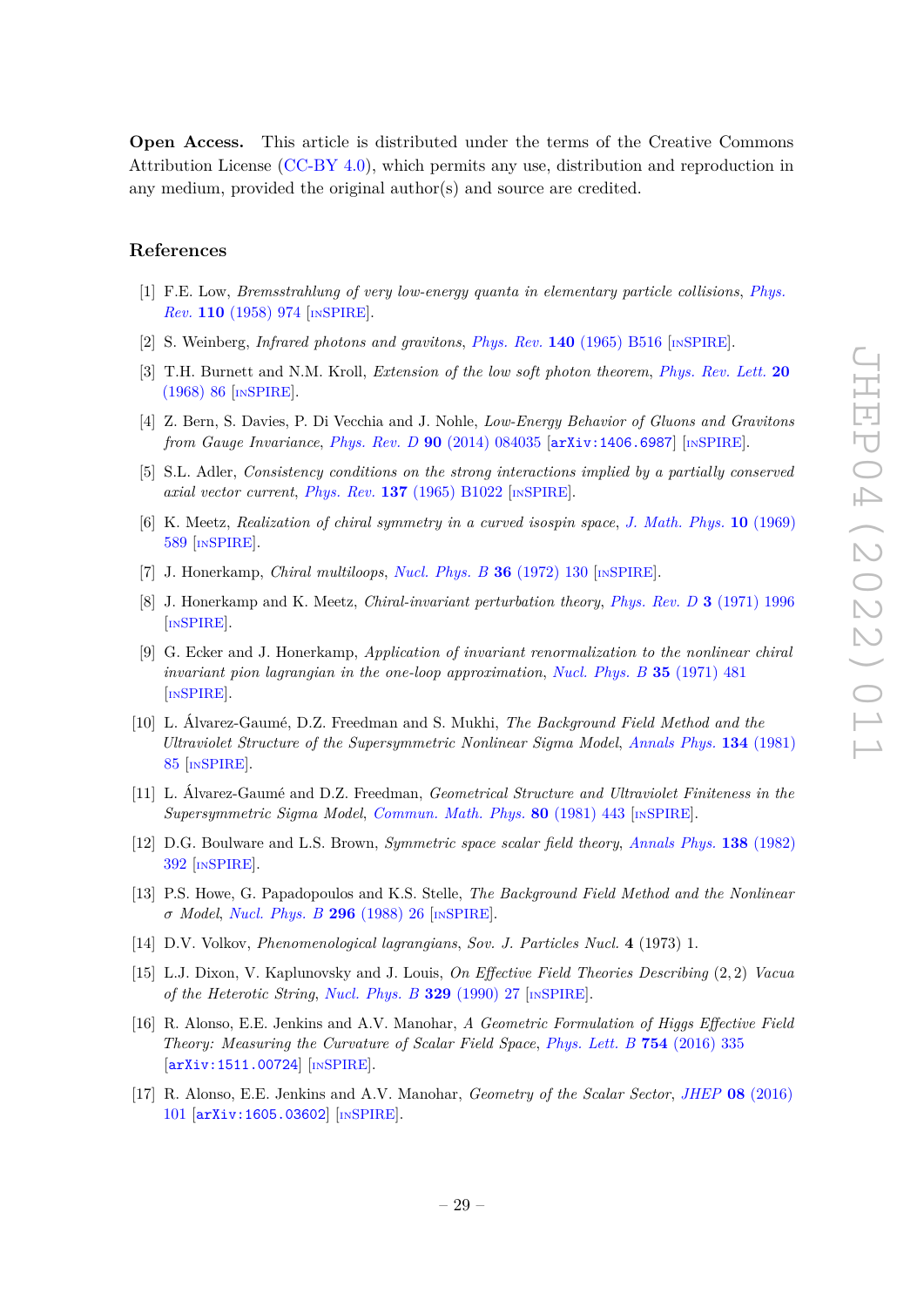- [18] R. Nagai, M. Tanabashi, K. Tsumura and Y. Uchida, *Symmetry and geometry in a generalized Higgs effective field theory: Finiteness of oblique corrections versus perturbative unitarity*, *[Phys.](https://doi.org/10.1103/PhysRevD.100.075020) Rev. D* **100** [\(2019\) 075020](https://doi.org/10.1103/PhysRevD.100.075020) [[arXiv:1904.07618](https://arxiv.org/abs/1904.07618)] [IN[SPIRE](https://inspirehep.net/search?p=find+EPRINT%2BarXiv%3A1904.07618)].
- <span id="page-30-0"></span>[19] T. Cohen, N. Craig, X. Lu and D. Sutherland, *Unitarity violation and the geometry of Higgs EFTs*, *JHEP* **12** [\(2021\) 003](https://doi.org/10.1007/JHEP12(2021)003) [[arXiv:2108.03240](https://arxiv.org/abs/2108.03240)] [IN[SPIRE](https://inspirehep.net/search?p=find+EPRINT%2BarXiv%3A2108.03240)].
- <span id="page-30-1"></span>[20] H. Lehmann, K. Symanzik and W. Zimmermann, *On the formulation of quantized field theories*, *[Nuovo Cim.](https://doi.org/10.1007/BF02731765)* **1** (1955) 205 [IN[SPIRE](https://inspirehep.net/search?p=find+J%20%22Nuovo%20Cim.%2C1%2C205%22)].
- <span id="page-30-2"></span>[21] H.-J. Borchers, *Über die Mannigfaltigkeit der interpolierenden Felder zu einer kausalen S-Matrix*, *[Nuovo Cim.](https://doi.org/10.1007/BF02732693)* **15** (1960) 784.
- [22] J.S.R. Chisholm, *Change of variables in quantum field theories*, *[Nucl. Phys.](https://doi.org/10.1016/0029-5582(61)90106-7)* **26** (1961) 469 [IN[SPIRE](https://inspirehep.net/search?p=find+J%20%22Nucl.Phys.%2C26%2C469%22)].
- [23] H. Epstein, *On the borchers class of a free field*, *[Nuovo Cim.](https://doi.org/10.1007/BF02783277)* **27** (1963) 886.
- [24] S. Kamefuchi, L. O'Raifeartaigh and A. Salam, *Change of variables and equivalence theorems in quantum field theories*, *[Nucl. Phys.](https://doi.org/10.1016/0029-5582(61)90056-6)* **28** (1961) 529 [IN[SPIRE](https://inspirehep.net/search?p=find+J%20%22Nucl.Phys.%2C28%2C529%22)].
- <span id="page-30-3"></span>[25] C. Arzt, *Reduced effective Lagrangians*, *[Phys. Lett. B](https://doi.org/10.1016/0370-2693(94)01419-D)* **342** (1995) 189 [[hep-ph/9304230](https://arxiv.org/abs/hep-ph/9304230)] [IN[SPIRE](https://inspirehep.net/search?p=find+EPRINT%2Bhep-ph%2F9304230)].
- <span id="page-30-4"></span>[26] F.J. Dyson, *The S matrix in quantum electrodynamics*, *Phys. Rev.* **75** [\(1949\) 1736](https://doi.org/10.1103/PhysRev.75.1736) [IN[SPIRE](https://inspirehep.net/search?p=find+J%20%22Phys.Rev.%2C75%2C1736%22)].
- <span id="page-30-5"></span>[27] J.S. Schwinger, *On the Green's functions of quantized fields. 1*, *[Proc. Nat. Acad. Sci.](https://doi.org/10.1073/pnas.37.7.452)* **37** (1951) [452](https://doi.org/10.1073/pnas.37.7.452) [IN[SPIRE](https://inspirehep.net/search?p=find+J%20%22Proc.Nat.Acad.Sci.%2C37%2C452%22)].
- <span id="page-30-6"></span>[28] K. Kampf, J. Novotny, M. Shifman and J. Trnka, *New Soft Theorems for Goldstone Boson Amplitudes*, *[Phys. Rev. Lett.](https://doi.org/10.1103/PhysRevLett.124.111601)* **124** (2020) 111601 [[arXiv:1910.04766](https://arxiv.org/abs/1910.04766)] [IN[SPIRE](https://inspirehep.net/search?p=find+EPRINT%2BarXiv%3A1910.04766)].
- <span id="page-30-7"></span>[29] R. Camporesi, *Harmonic analysis and propagators on homogeneous spaces*, *[Phys. Rept.](https://doi.org/10.1016/0370-1573(90)90120-Q)* **196** [\(1990\) 1](https://doi.org/10.1016/0370-1573(90)90120-Q) [IN[SPIRE](https://inspirehep.net/search?p=find+J%20%22Phys.Rept.%2C196%2C1%22)].
- <span id="page-30-8"></span>[30] S. Kobayashi and K. Nomizu, *Foundations of Differential Geometry, Volume 2*, A Wiley Publication in Applied Statistics. Wiley, (1996).
- <span id="page-30-9"></span>[31] E. Braaten, T.L. Curtright and C.K. Zachos, *Torsion and Geometrostasis in Nonlinear Sigma Models*, *[Nucl. Phys. B](https://doi.org/10.1016/0550-3213(86)90196-3)* **260** (1985) 630 [*Erratum ibid.* **266** (1986) 748] [IN[SPIRE](https://inspirehep.net/search?p=find+J%20%22Nucl.Phys.%2CB260%2C630%22)].
- <span id="page-30-10"></span>[32] K. Nomizu, *Invariant affine connections on homogeneous spaces*, *[Am. J. Math.](https://doi.org/10.2307/2372398)* **76** (1954) 33.
- <span id="page-30-11"></span>[33] S. Helgason, *Differential Geometry, Lie Groups, and Symmetric Spaces*, CRM Proceedings & Lecture Notes, American Mathematical Society (2001).
- <span id="page-30-12"></span>[34] I. Low, *Adler's zero and effective Lagrangians for nonlinearly realized symmetry*, *[Phys. Rev. D](https://doi.org/10.1103/PhysRevD.91.105017)* **91** [\(2015\) 105017](https://doi.org/10.1103/PhysRevD.91.105017) [[arXiv:1412.2145](https://arxiv.org/abs/1412.2145)] [IN[SPIRE](https://inspirehep.net/search?p=find+EPRINT%2BarXiv%3A1412.2145)].
- <span id="page-30-13"></span>[35] C. Cheung and Z. Moss, *Symmetry and Unification from Soft Theorems and Unitarity*, *[JHEP](https://doi.org/10.1007/JHEP05(2021)161)* **05** [\(2021\) 161](https://doi.org/10.1007/JHEP05(2021)161) [[arXiv:2012.13076](https://arxiv.org/abs/2012.13076)] [IN[SPIRE](https://inspirehep.net/search?p=find+EPRINT%2BarXiv%3A2012.13076)].
- <span id="page-30-14"></span>[36] L. Rodina and Z. Yin, *Exploring the landscape for soft theorems of nonlinear sigma models*, *JHEP* **08** [\(2021\) 096](https://doi.org/10.1007/JHEP08(2021)096) [[arXiv:2102.08396](https://arxiv.org/abs/2102.08396)] [IN[SPIRE](https://inspirehep.net/search?p=find+EPRINT%2BarXiv%3A2102.08396)].
- <span id="page-30-15"></span>[37] R. Kleiss and H. Kuijf, *Multi-Gluon Cross-sections and Five Jet Production at Hadron Colliders*, *[Nucl. Phys. B](https://doi.org/10.1016/0550-3213(89)90574-9)* **312** (1989) 616 [IN[SPIRE](https://inspirehep.net/search?p=find+J%20%22Nucl.Phys.%2CB312%2C616%22)].
- <span id="page-30-16"></span>[38] V. Del Duca, L.J. Dixon and F. Maltoni, *New color decompositions for gauge amplitudes at tree and loop level*, *[Nucl. Phys. B](https://doi.org/10.1016/S0550-3213(99)00809-3)* **571** (2000) 51 [[hep-ph/9910563](https://arxiv.org/abs/hep-ph/9910563)] [IN[SPIRE](https://inspirehep.net/search?p=find+EPRINT%2Bhep-ph%2F9910563)].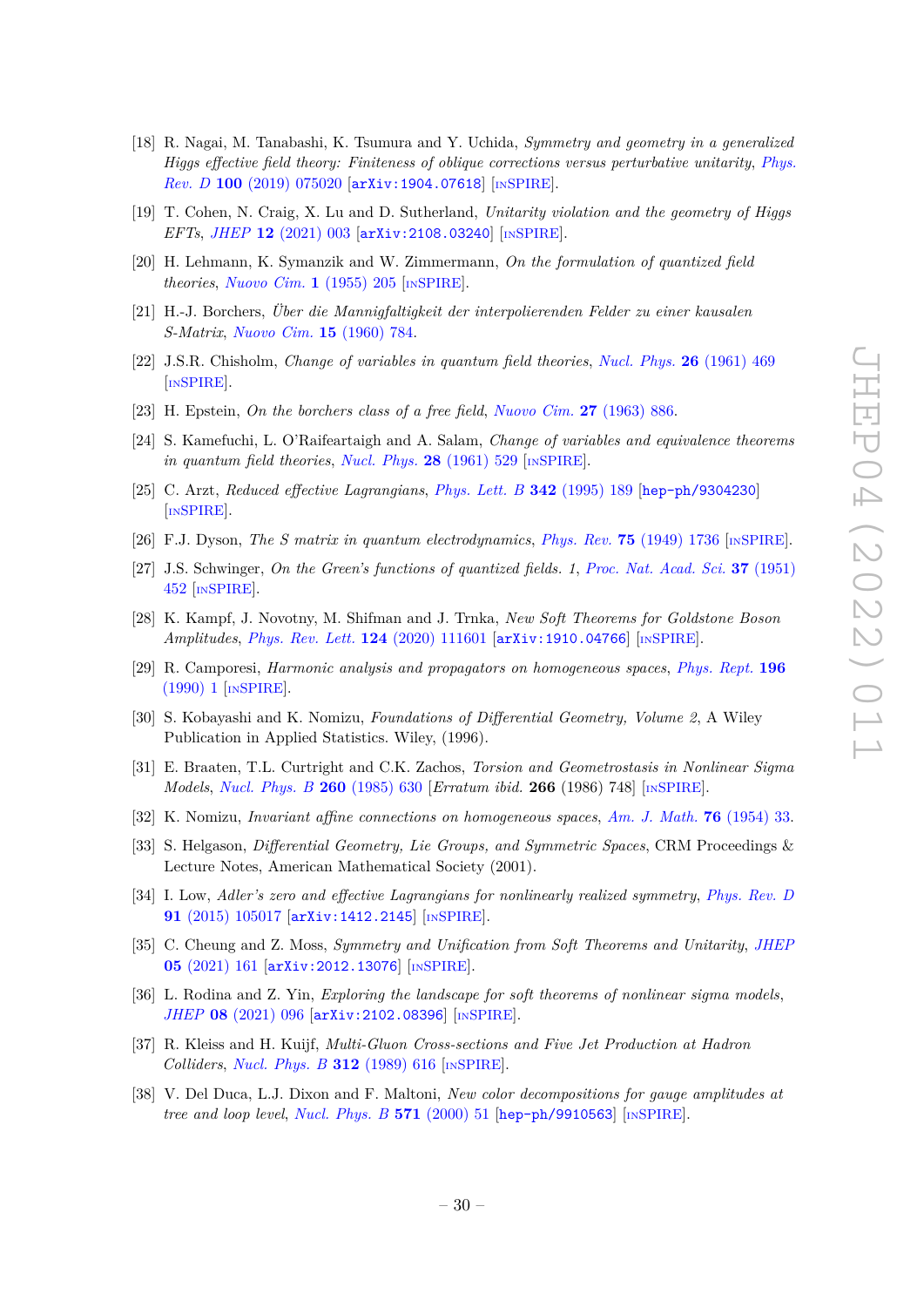- <span id="page-31-0"></span>[39] H. Kawai, D.C. Lewellen and S.H.H. Tye, *A Relation Between Tree Amplitudes of Closed and Open Strings*, *[Nucl. Phys. B](https://doi.org/10.1016/0550-3213(86)90362-7)* **269** (1986) 1 [IN[SPIRE](https://inspirehep.net/search?p=find+J%20%22Nucl.Phys.%2CB269%2C1%22)].
- [40] Z. Bern, J.J.M. Carrasco and H. Johansson, *New Relations for Gauge-Theory Amplitudes*, *Phys. Rev. D* **78** [\(2008\) 085011](https://doi.org/10.1103/PhysRevD.78.085011) [[arXiv:0805.3993](https://arxiv.org/abs/0805.3993)] [IN[SPIRE](https://inspirehep.net/search?p=find+EPRINT%2BarXiv%3A0805.3993)].
- [41] Z. Bern, J.J.M. Carrasco and H. Johansson, *Perturbative Quantum Gravity as a Double Copy of Gauge Theory*, *[Phys. Rev. Lett.](https://doi.org/10.1103/PhysRevLett.105.061602)* **105** (2010) 061602 [[arXiv:1004.0476](https://arxiv.org/abs/1004.0476)] [IN[SPIRE](https://inspirehep.net/search?p=find+EPRINT%2BarXiv%3A1004.0476)].
- <span id="page-31-1"></span>[42] Z. Bern, J.J. Carrasco, M. Chiodaroli, H. Johansson and R. Roiban, *The Duality Between Color and Kinematics and its Applications*, [arXiv:1909.01358](https://arxiv.org/abs/1909.01358) [IN[SPIRE](https://inspirehep.net/search?p=find+EPRINT%2BarXiv%3A1909.01358)].
- <span id="page-31-2"></span>[43] J.-H. Eschenburg, *Lecture notes on symmetric spaces*, <http://myweb.rz.uni-augsburg.de/~eschenbu/symspace.pdf> [Online; 20/10/2021].
- <span id="page-31-3"></span>[44] C.G. Callan Jr., *Broken scale invariance in scalar field theory*, *[Phys. Rev. D](https://doi.org/10.1103/PhysRevD.2.1541)* **2** (1970) 1541 [IN[SPIRE](https://inspirehep.net/search?p=find+J%20%22Phys.Rev.%2CD2%2C1541%22)].
- [45] R.H. Boels and W. Wormsbecher, *Spontaneously broken conformal invariance in observables*, [arXiv:1507.08162](https://arxiv.org/abs/1507.08162) [IN[SPIRE](https://inspirehep.net/search?p=find+EPRINT%2BarXiv%3A1507.08162)].
- [46] Y.-t. Huang and C. Wen, *Soft theorems from anomalous symmetries*, *JHEP* **12** [\(2015\) 143](https://doi.org/10.1007/JHEP12(2015)143) [[arXiv:1509.07840](https://arxiv.org/abs/1509.07840)] [IN[SPIRE](https://inspirehep.net/search?p=find+EPRINT%2BarXiv%3A1509.07840)].
- <span id="page-31-4"></span>[47] P. Di Vecchia, R. Marotta, M. Mojaza and J. Nohle, *New soft theorems for the gravity dilaton and the Nambu-Goldstone dilaton at subsubleading order*, *Phys. Rev. D* **93** [\(2016\) 085015](https://doi.org/10.1103/PhysRevD.93.085015) [[arXiv:1512.03316](https://arxiv.org/abs/1512.03316)] [IN[SPIRE](https://inspirehep.net/search?p=find+EPRINT%2BarXiv%3A1512.03316)].
- <span id="page-31-5"></span>[48] P. Di Vecchia, R. Marotta and M. Mojaza, *Double-soft behavior of the dilaton of spontaneously broken conformal invariance*, *JHEP* **09** [\(2017\) 001](https://doi.org/10.1007/JHEP09(2017)001) [[arXiv:1705.06175](https://arxiv.org/abs/1705.06175)] [IN[SPIRE](https://inspirehep.net/search?p=find+EPRINT%2BarXiv%3A1705.06175)].
- <span id="page-31-6"></span>[49] S. Weinberg, *Pion scattering lengths*, *[Phys. Rev. Lett.](https://doi.org/10.1103/PhysRevLett.17.616)* **17** (1966) 616 [IN[SPIRE](https://inspirehep.net/search?p=find+J%20%22Phys.Rev.Lett.%2C17%2C616%22)].
- [50] N. Arkani-Hamed, F. Cachazo and J. Kaplan, *What is the Simplest Quantum Field Theory?*, *JHEP* **09** [\(2010\) 016](https://doi.org/10.1007/JHEP09(2010)016) [[arXiv:0808.1446](https://arxiv.org/abs/0808.1446)] [IN[SPIRE](https://inspirehep.net/search?p=find+EPRINT%2BarXiv%3A0808.1446)].
- [51] F. Cachazo, S. He and E.Y. Yuan, *New Double Soft Emission Theorems*, *[Phys. Rev. D](https://doi.org/10.1103/PhysRevD.92.065030)* **92** [\(2015\) 065030](https://doi.org/10.1103/PhysRevD.92.065030) [[arXiv:1503.04816](https://arxiv.org/abs/1503.04816)] [IN[SPIRE](https://inspirehep.net/search?p=find+EPRINT%2BarXiv%3A1503.04816)].
- [52] Y.-J. Du and H. Lüo, *On single and double soft behaviors in NLSM*, *JHEP* **08** [\(2015\) 058](https://doi.org/10.1007/JHEP08(2015)058) [[arXiv:1505.04411](https://arxiv.org/abs/1505.04411)] [IN[SPIRE](https://inspirehep.net/search?p=find+EPRINT%2BarXiv%3A1505.04411)].
- <span id="page-31-7"></span>[53] I. Low, *Double Soft Theorems and Shift Symmetry in Nonlinear Sigma Models*, *[Phys. Rev. D](https://doi.org/10.1103/PhysRevD.93.045032)* **93** [\(2016\) 045032](https://doi.org/10.1103/PhysRevD.93.045032) [[arXiv:1512.01232](https://arxiv.org/abs/1512.01232)] [IN[SPIRE](https://inspirehep.net/search?p=find+EPRINT%2BarXiv%3A1512.01232)].
- <span id="page-31-8"></span>[54] L. Susskind and G. Frye, *Algebraic aspects of pionic duality diagrams*, *[Phys. Rev. D](https://doi.org/10.1103/PhysRevD.1.1682)* **1** (1970) [1682](https://doi.org/10.1103/PhysRevD.1.1682) [IN[SPIRE](https://inspirehep.net/search?p=find+J%20%22Phys.Rev.%2CD1%2C1682%22)].
- <span id="page-31-9"></span>[55] H. Osborn, *Implications of adler zeros for multipion processes*, *[Lett. Nuovo Cim.](https://doi.org/10.1007/BF02755724)* **2S1** (1969) [717](https://doi.org/10.1007/BF02755724) [IN[SPIRE](https://inspirehep.net/search?p=find+J%20%22Lett.Nuovo%20Cim.%2C2S1%2C717%22)].
- <span id="page-31-10"></span>[56] C. Cheung, K. Kampf, J. Novotny and J. Trnka, *Effective Field Theories from Soft Limits of Scattering Amplitudes*, *[Phys. Rev. Lett.](https://doi.org/10.1103/PhysRevLett.114.221602)* **114** (2015) 221602 [[arXiv:1412.4095](https://arxiv.org/abs/1412.4095)] [IN[SPIRE](https://inspirehep.net/search?p=find+EPRINT%2BarXiv%3A1412.4095)].
- <span id="page-31-11"></span>[57] C. Cheung, K. Kampf, J. Novotny, C.-H. Shen and J. Trnka, *A Periodic Table of Effective Field Theories*, *JHEP* **02** [\(2017\) 020](https://doi.org/10.1007/JHEP02(2017)020) [[arXiv:1611.03137](https://arxiv.org/abs/1611.03137)] [IN[SPIRE](https://inspirehep.net/search?p=find+EPRINT%2BarXiv%3A1611.03137)].
- <span id="page-31-12"></span>[58] K. Hinterbichler and A. Joyce, *Hidden symmetry of the Galileon*, *[Phys. Rev. D](https://doi.org/10.1103/PhysRevD.92.023503)* **92** (2015) [023503](https://doi.org/10.1103/PhysRevD.92.023503) [[arXiv:1501.07600](https://arxiv.org/abs/1501.07600)] [IN[SPIRE](https://inspirehep.net/search?p=find+EPRINT%2BarXiv%3A1501.07600)].